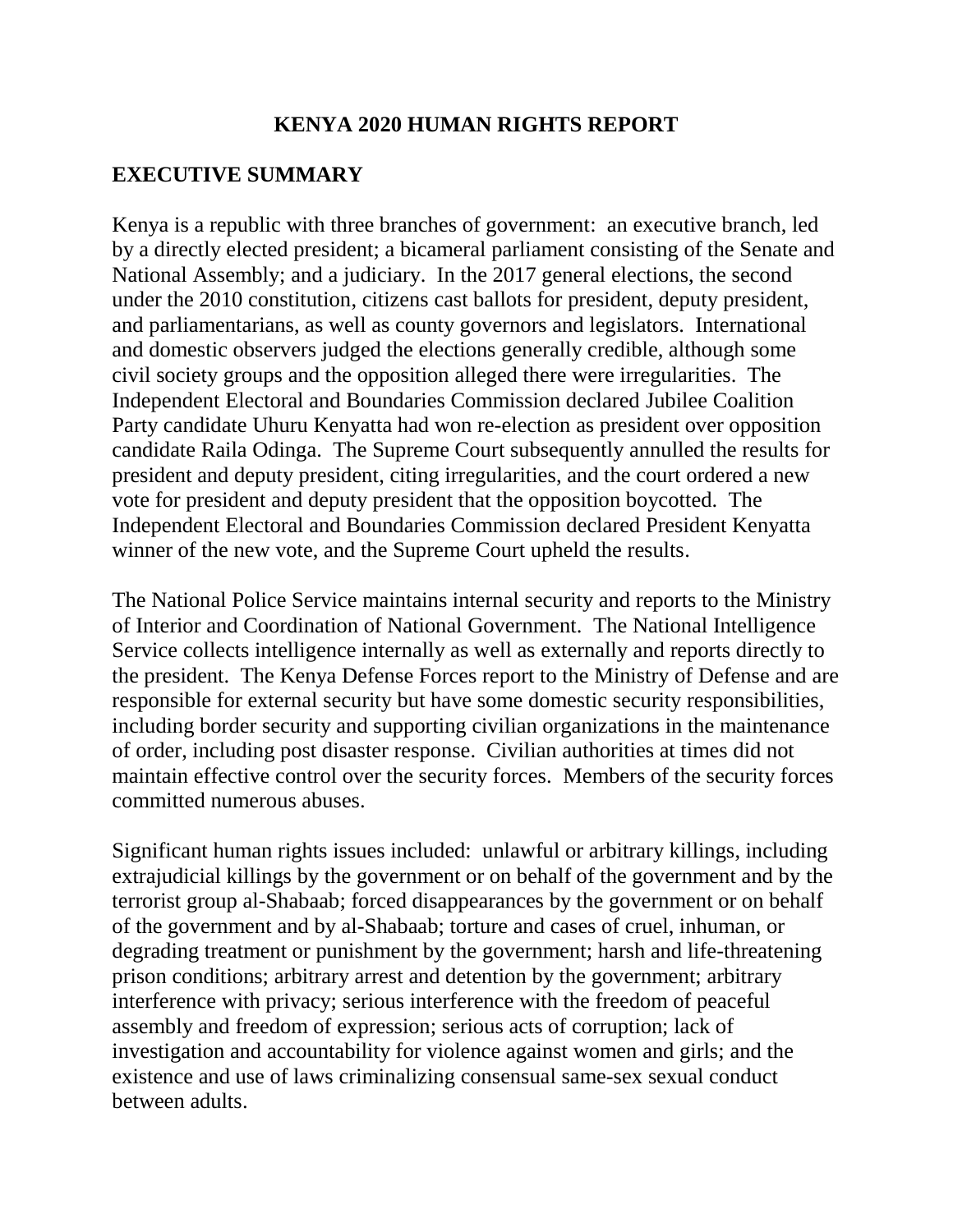The governmental Independent Policing Oversight Authority, established to provide civilian oversight of police, investigated numerous cases of misconduct. Impunity at all levels of government continued to be a serious problem. The government took limited and uneven steps to address cases of alleged unlawful killings by security force members, although the Independent Policing Oversight Authority continued to refer cases of police misconduct to the Office of the Director of Public Prosecutions for prosecution. Impunity in cases of alleged corruption was also common.

Al-Shabaab staged deadly attacks on isolated communities along the border with Somalia, targeting both security forces and civilians. In January militants carried out five attacks, killing more than a dozen persons, including three teachers and four children. The government continued to prioritize investigations and prosecutions of terrorist activities. Human rights groups alleged security forces committed abuses, including extrajudicial killings, while conducting counterterror operations.

### **Section 1. Respect for the Integrity of the Person, Including Freedom from:**

### **a. Arbitrary Deprivation of Life and Other Unlawful or Politically Motivated Killings**

There were numerous reports the government or its agents committed arbitrary and unlawful killings, particularly of known or suspected criminals, including terrorists. Between July 2019 and June 30, the Independent Policing Oversight Authority (IPOA) received 161 complaints regarding deaths resulting from police actions or inactions, compared with 119 in the prior year. The Missing Voices website, founded by a group of nongovernmental organizations (NGOs) to track police killings and disappearances, as of November documented 127 cases of killings and suspected enforced disappearances during the year.

Some groups alleged authorities significantly underestimated the number of extrajudicial killings by security forces, including due to underreporting of such killings in informal settlements, particularly in dense urban areas. Media reports and NGOs attributed many human rights abuses to counterterrorism operations in Nairobi and the northeast counties of Mandera, Garissa, and Wajir bordering Somalia, as well as along the coast. Human rights groups reported these abuses targeted Muslims, especially ethnic Somalis. In a report released in January, NGO HAKI Africa and its partners alleged suspected security force members killed 43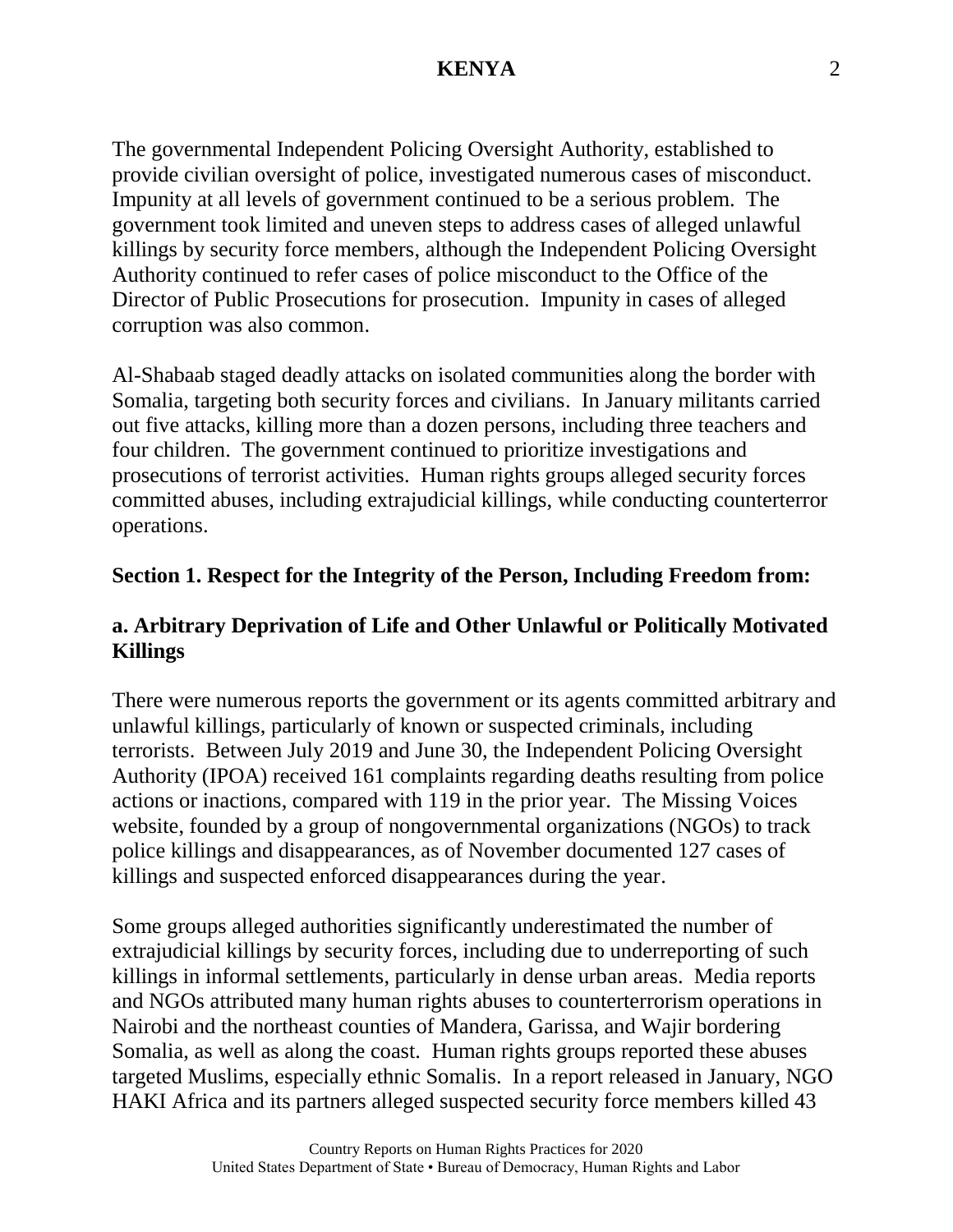persons, including many ethnic Somalis, in the coastal region in 2019. HAKI reported extremists and criminal groups killed 11 individuals and civilian mobs killed five persons during the same period in the six coastal counties.

On March 27, the government began enforcing a nationwide dusk-to-dawn curfew and other measures to curb the spread of COVID-19. Media and human rights groups reported police used excessive and arbitrary force to enforce these measures, which led to deaths and injuries. As of September 22, IPOA stated it received 93 complaints of police misconduct while enforcing the curfew, involving 20 deaths and 73 injuries from shootings, assaults, and inhuman treatment. In October, NGO Independent Medico-Legal Unit reported it documented 26 killings by police during the pandemic. As of June the Social Justice Centres Working Group recorded 18 deaths in informal settlements from shootings, beatings, and other violence related to enforcement of COVID-19 measures. For example, on March 31, police reportedly shot 13-year-old Yassin Moyo while he was standing on the balcony of his family's home in Mathare, an informal settlement in Nairobi. Police officer Duncan Ndiema Ndie was charged with murder, and the case remained pending at the end of the year. On April 1, President Uhuru Kenyatta publicly apologized for police violence related to the curfew; nonetheless, reports of abuses continued.

Impunity remained a serious problem. Authorities investigated and prosecuted a number of police officers for committing killings, but there were no convictions during the year. Since its inception in 2012, IPOA investigations had led to six convictions of police officers for killings. As of November, IPOA reported it had 62 pending court cases involving police killings, with 12 cases involving police killings awaiting registration in court and 35 cases awaiting legal review by the Office of the Director of Public Prosecutions.

Human rights groups also noted the government failed to provide compensation and redress to families of victims. In September several human rights groups filed a class suit against the government on behalf of victims of police brutality, including Yassin Moyo, to seek compensation for deaths and injuries resulting from police abuses during the enforcement of COVID-19 measures. The petition also called on the government to implement laws intended to address human rights violations and protect victims.

Al-Shabaab terrorists continued to conduct deadly attacks in areas close to the border with Somalia, targeting both security forces and civilians. In the first two weeks of January, militants carried out five attacks killing more than a dozen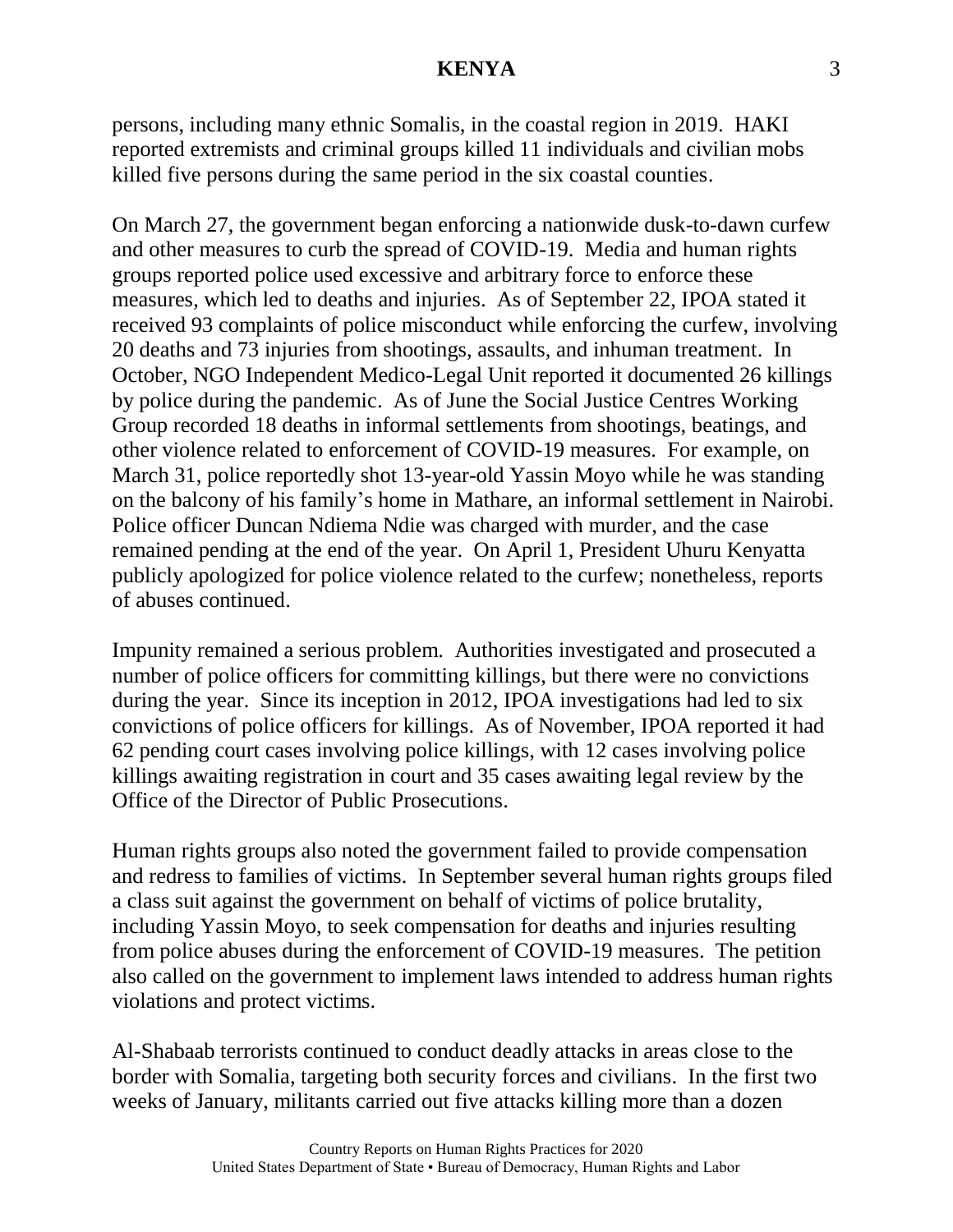persons, including three teachers and four children. In April suspected al-Shabaab militants killed six police reservists during an exchange of gunfire. In October a Nairobi court convicted two men for supporting the 2013 al-Shabaab attack on Westgate Mall in Nairobi, which killed 67 persons. The court sentenced the two men to 33 years and 18 years in prison, respectively, with reductions for pretrial detention bringing the terms to 26 years and 11 years, respectively.

Police failed to prevent vigilante violence in numerous instances but in other cases played a protective role (see section 6).

#### **b. Disappearance**

Observers and NGOs alleged members of the security forces and extremist groups were culpable of forced disappearances. Human rights groups noted many unlawful killings first materialized as enforced disappearances. The Social Justice Centres Working Group reported that in early April, two men and two women disappeared from the Nairobi informal settlement of Kiamaiko. Their bodies were later found in a mortuary bearing signs of torture. Later in April an activist from Kiamaiko Social Justice Centre and two companions disappeared. Their car was later found abandoned, but authorities found no trace of the men. In January, HAKI Africa released a report alleging security forces conducted 11 enforced disappearances in the coastal region in 2019.

In August, NGOs commemorated the International Day of Victims of Enforced Disappearances and called on the government to enact a comprehensive law on enforced disappearances and investigate disappearances allegedly committed by security force members.

Media also reported on families on the coast and in northeastern counties searching for relatives who disappeared following arrest and of authorities holding individuals incommunicado for interrogation for several weeks or longer (see section 1.d.).

Al-Shabaab and other extremist groups reportedly continued to abduct civilians in areas bordering Somalia. In September suspected extremists abducted three bus passengers in Mandera County. In May al-Shabaab militants freed an Italian aid worker kidnapped in 2018.

### **c. Torture and Other Cruel, Inhuman, or Degrading Treatment or Punishment**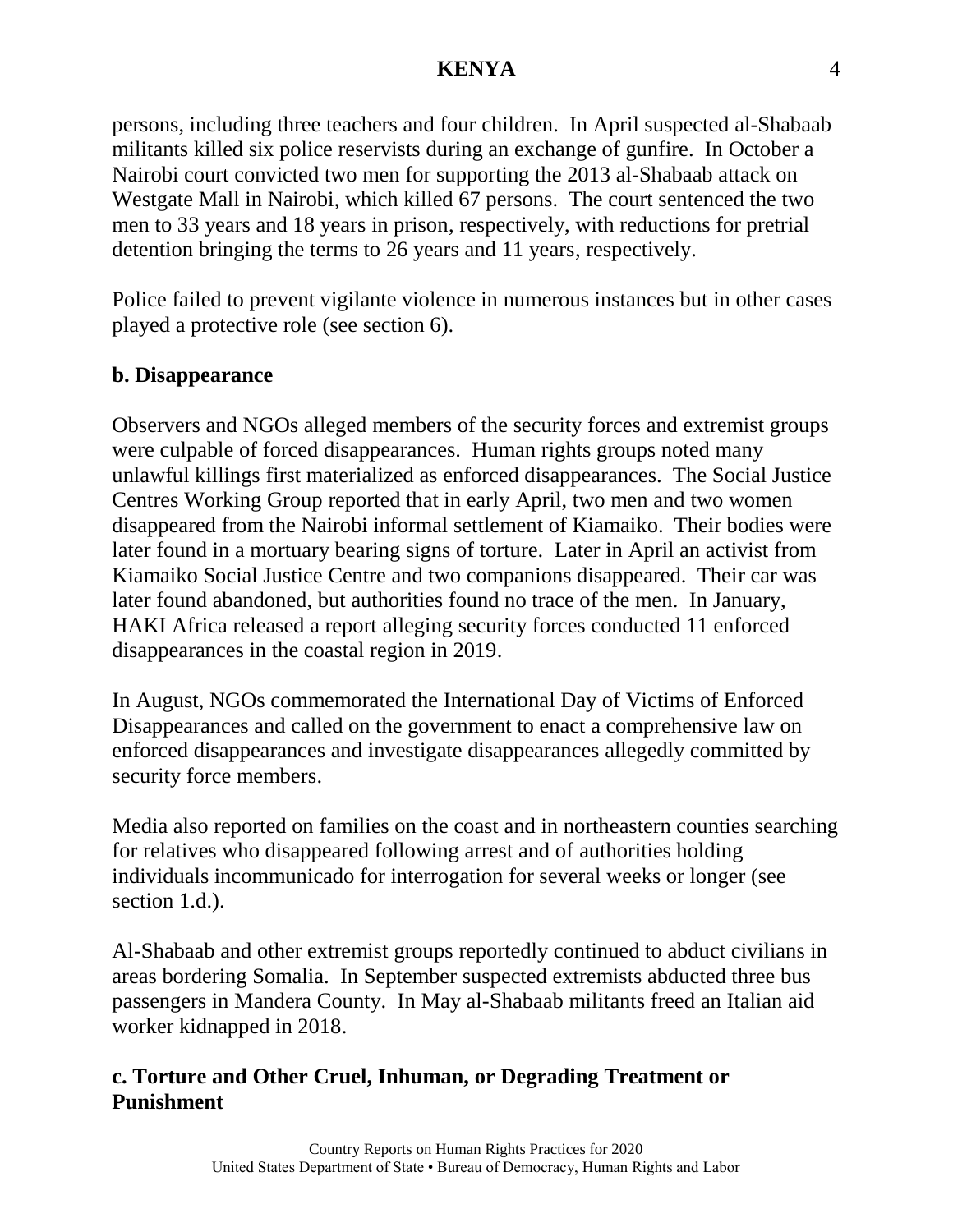The law includes provisions to apply articles of the 2010 constitution, including: Article 25 on freedom from torture and cruel, inhuman, or degrading treatment or punishment; Article 28 on respect and protection of human dignity; and Article 29 on freedom and security of the person. The law brings all state agencies and officials under one rather than multiple legislative mandates. Additionally, the law provides protections to vulnerable witnesses and officials who refuse to obey illegal orders that would lead to torture. The law also provides a basis to prosecute torture; however, the government had not instituted the regulations required to implement fully the provisions.

NGOs continued to receive reports of torture and other inhuman or degrading treatment by government forces. As of October 1, the Independent Medico-Legal Unit documented 43 cases of torture and other inhuman treatment allegedly perpetrated by police during the year.

Police and prison officials reportedly used torture and violence during interrogations as well as to punish pretrial detainees and convicted prisoners. According to human rights NGOs, physical battery, bondage in painful positions, and electric shock were the most common methods used by police. A range of human rights organizations and media reported police committed indiscriminate violence with impunity.

Police used excessive force in some cases when making arrests. For example, there were numerous press and NGO reports of police brutality against protesters and unarmed citizens (see sections 2 and 5), particularly related to the enforcement of COVID-19 public-health measures. Human Rights Watch reported that on March 27, police in Mombasa assaulted and used tear gas against crowds, including persons waiting for a passenger ferry, more than two hours before the start of curfew. Video clips on television and social media showed police kicking and beating individuals, including using batons, and forcing many to lie down on the ground in close quarters. Authorities introduced enhanced crowd control measures and extended ferry service hours following the incidents. On March 30, the government also issued a directive instructing employers to release employees by certain times to allow them to return home prior to curfew. The cabinet secretary for the Ministry of Interior stated authorities identified 14 police officers for disciplinary actions for misconduct during the pandemic. Amnesty International and other groups criticized the government for not releasing details of these actions.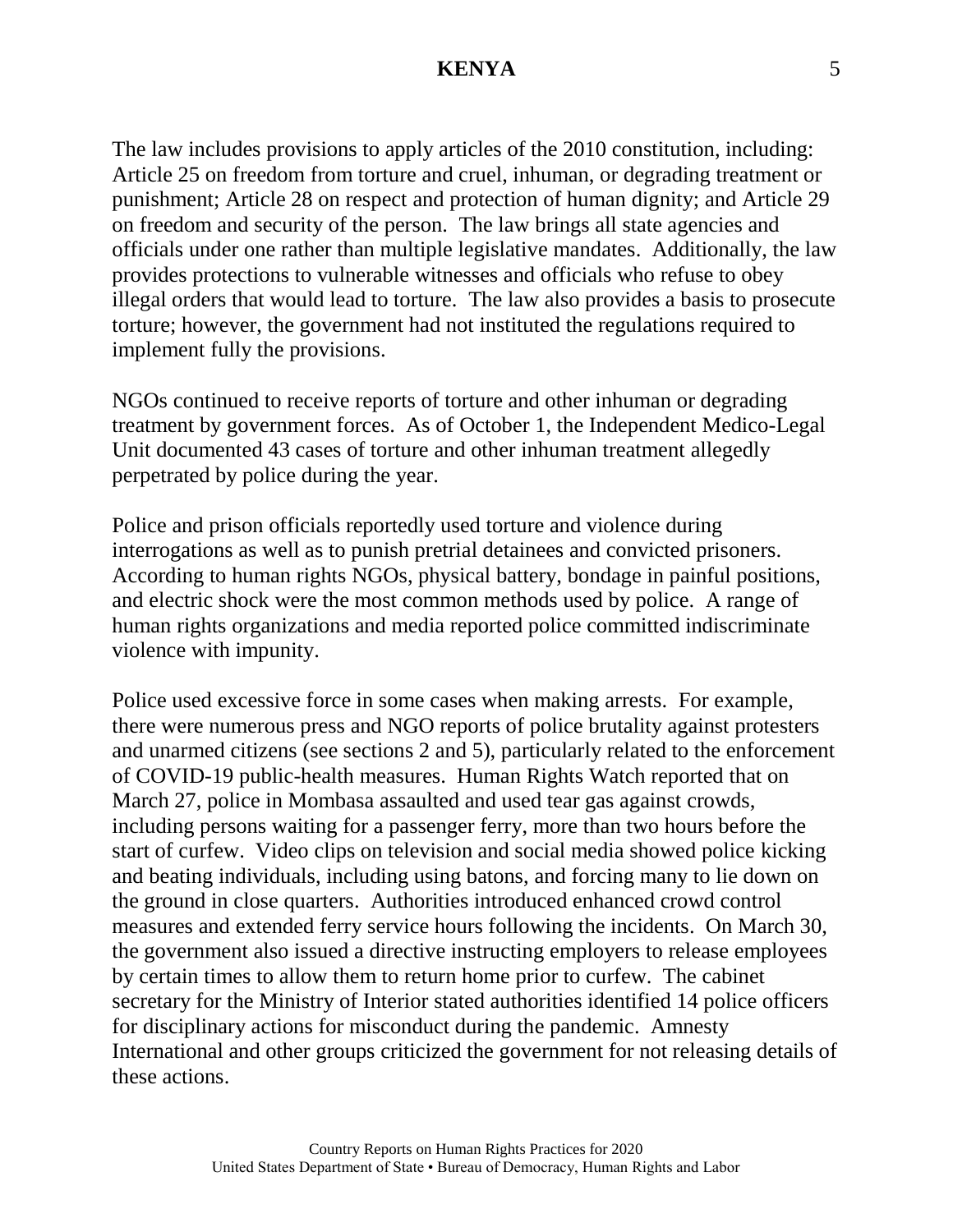The Social Justice Centres Working Group reported police violence was especially prevalent in informal settlements. From April 15 to May 6, monitors recorded 2,589 incidents of police violence across 182 communities. The most prevalent form of violence was beatings to disperse traders and other persons in markets after curfew. Monitors also documented incidents involving use of live ammunition, tear gas, sexual violence, and property damage.

In July, four police officers assaulted Nairobi Member of County Assembly Patricia Mutheu at Nairobi's City Hall. Video of the incident received significant coverage in traditional and social media. IPOA reported it dispatched its rapid response team to the scene, and the investigation was pending at year's end.

IPOA investigations led to two new convictions of police officers during the year, for a total of eight convictions since IPOA's inception in 2012. In January the Milimani Law Courts sentenced Chief Inspector Zuhura Khan to a fine or three months in prison for neglecting to ensure a female detainee, a sexual assault victim, received appropriate medical care. In March the High Court convicted police officer Corporal Edward Wanyonyi Makokha to 20 years in prison for the attempted murder of a student in Garissa County in 2014.

Victims of police abuse may file complaints at regional police stations, police headquarters through the Internal Affairs Unit (IAU), IAU hotline, and through the IPOA website and hotline. IPOA investigated allegations of excessive force that led to serious injuries, but few led to prosecutions. Police officials at times resisted investigations and detained some human rights activists who publicly registered complaints against government abuses. Authorities sometimes attributed the failure to investigate a case of police corruption or violence, including unlawful killings, to the failure of victims to file official complaints. Human rights activists reported that at times police officers in charge of taking complaints at the local level were the same ones who committed abuses. Sometimes police turned away victims who sought to file complaints at police stations where alleged police misconduct originated, directing them instead to other area stations. This created a deterrent effect on reporting complaints against police. Human rights NGOs reported police used disciplinary transfers of officers to hide their identities and frustrate investigations into their alleged crimes. Many media and civil society investigations into police abuse ended after authorities transferred officers, and police failed to provide any information about their identities or whereabouts.

In July the National Police Service, in cooperation with donors, launched the first online training course for police officers. The mandatory course, which aimed to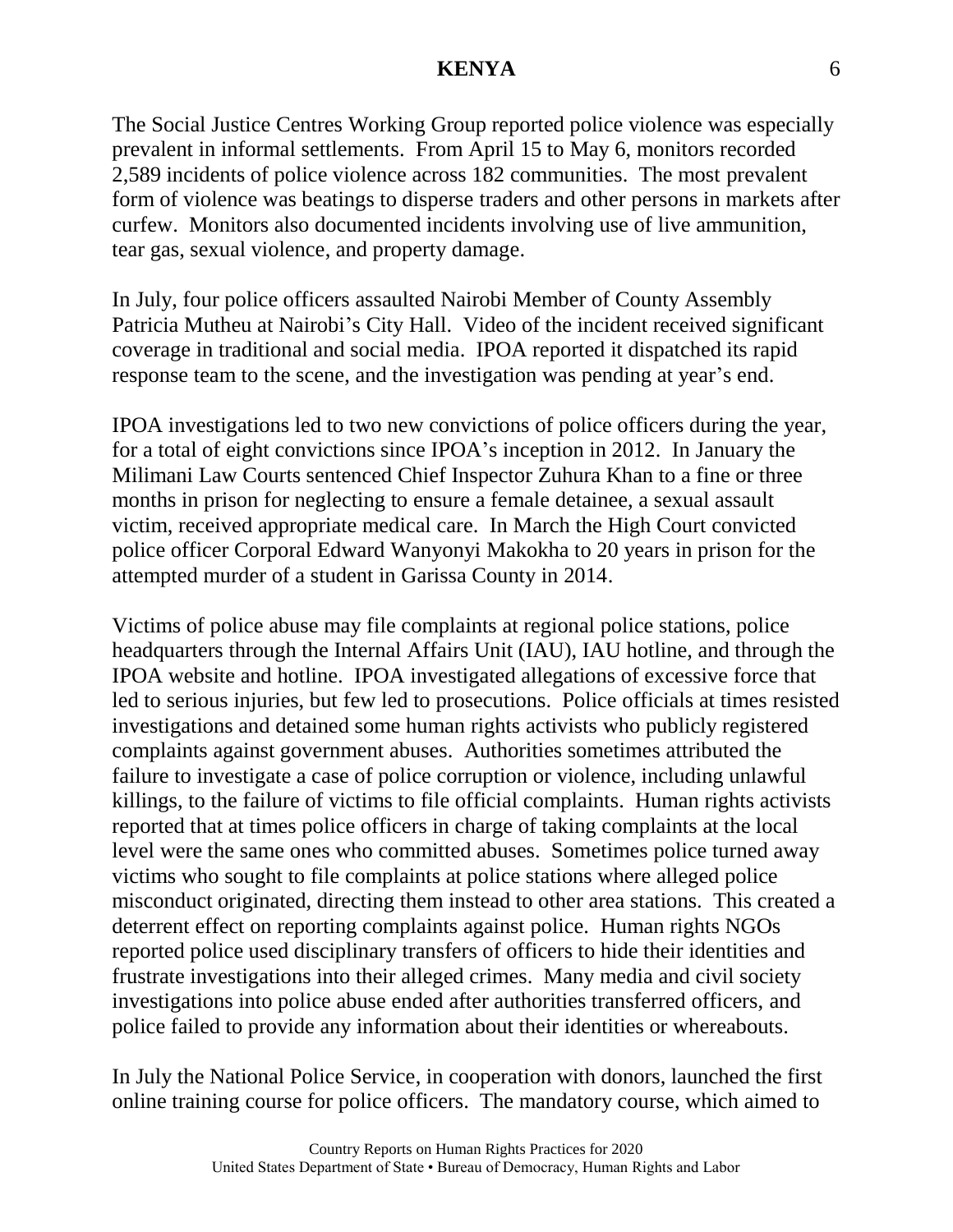address public order and enforcement challenges posed by the COVID-19 pandemic, included modules on the use of force and human rights-based approaches to crowd control. In August the National Police Service began to digitize records held at police stations on incidents and complaints. Government officials stated one of the aims of the program was to reduce opportunities for police to alter or delete records and increase accountability.

### **Prison and Detention Center Conditions**

Human rights organizations reported prison, detention center, and police station conditions were harsh due to overcrowding, food and water shortages, and inadequate sanitary conditions and medical care.

Physical Conditions: According to the Prisons Service, as of May there were approximately 48,000 persons held in prisons with a designated capacity of 26,837. Authorities continued a decongestion program that entailed releasing petty offenders and encouraging the judiciary to increase use of a community service program in its sentencing. In response to the COVID-19 pandemic, the Prisons Service released approximately 5,000 low risk inmates in April to reduce prison crowding. Although several new prisons were constructed since 2012, the average prisoner population remained nearly 200 percent of capacity, including a large population of pretrial detainees; some prisons held up to 400 percent of capacity. Six new women's prisons were added since 2018 to ease congestion in female facilities.

During the year the judiciary took steps to address overcrowding by developing alternatives to pretrial detention and promoting sentence reduction, including through the expanded use of plea bargaining.

In September the prison commissioner reported the prison system continued to face serious health and welfare challenges due to communicable diseases such as tuberculosis, even after the threat from the COVID-19 pandemic had decreased. A 2019 report by the Vance Center and the Faraja Foundation found that women inmates performed unpaid labor, including cooking, laundry, and cleaning.

Authorities generally separated minors from adults except during the initial detention period at police stations, when authorities often held adults and minors of both sexes in a single cell. Several counties lacked adequate facilities to hold minors and women apart in courts and police stations. Of the 1,526 police facilities IPOA inspected since 2012, 80 percent had separate cells for women, 13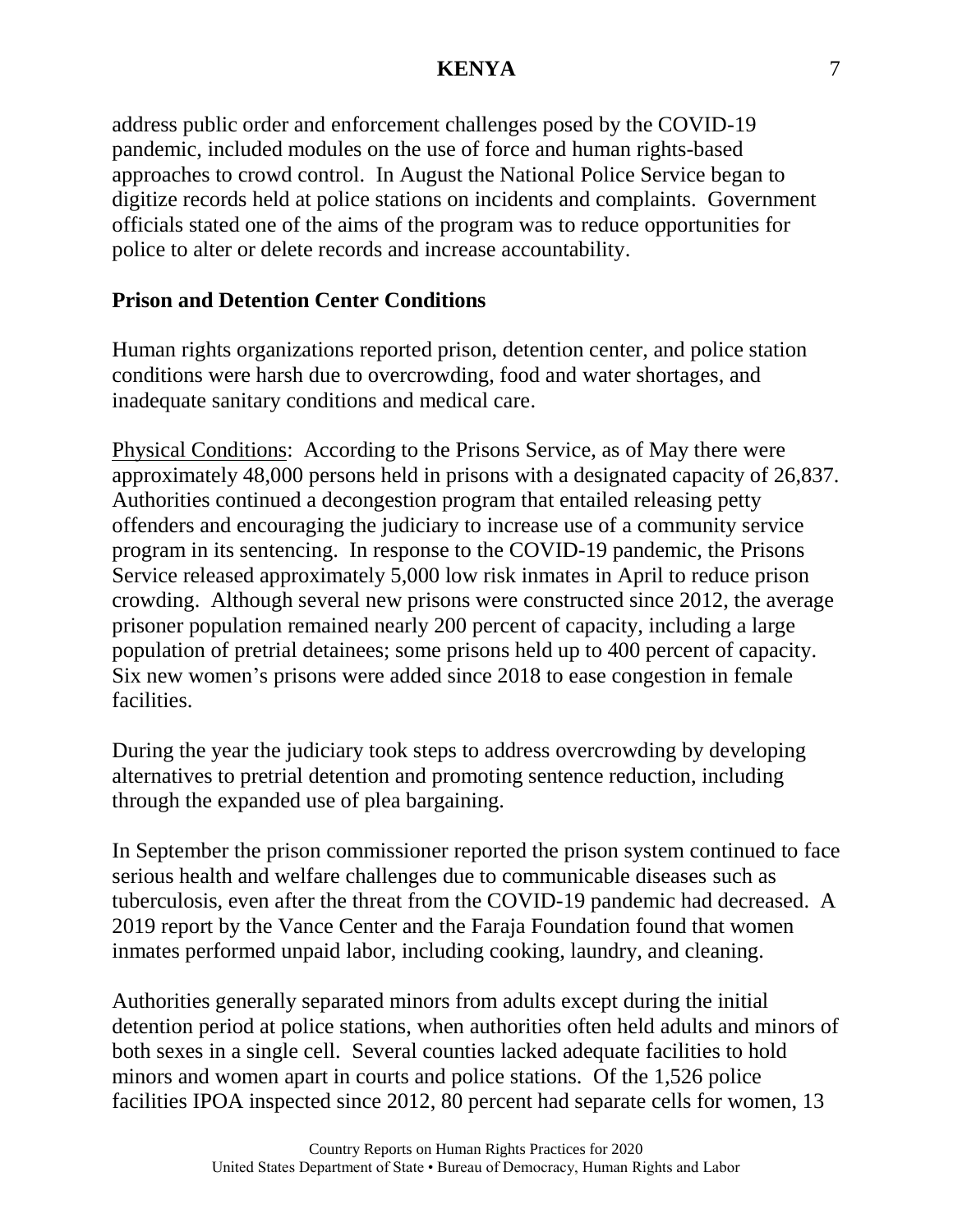percent had separate cells for female juveniles, and 23 percent had separate cells for male juveniles. IPOA reported some police facilities used offices and corridors as holding places for minors. According to the prison commissioner, the Prisons Service included four correction facilities for minors. Prison officials reported that, because there were few correction facilities for minors, authorities often had to transport them long distances to serve their sentences, spending nights at police stations under varying conditions along the way.

The law allows children to stay with their inmate mothers in certain circumstances until age four or until arrangements for their care outside the facilities are concluded, whichever is earlier.

Prisoners generally received three meals a day, but portions were inadequate. Water shortages, a problem both inside and outside of prison, continued. Prisoners generally spent most of their time indoors in inadequately lit and poorly ventilated cellblocks. IPOA inspected 201 Prisons Service facilities between July 2019 and June and reported some improvements in sanitary conditions, availability of medical care, and availability of adequate food and water.

Administration: Mechanisms for prisoners to report abuse and other concerns continued due to collaboration between the Prisons Service and the Kenya National Commission on Human Rights to monitor human rights standards in prisons and detention facilities. The Commission on the Administration of Justice serves as ombudsman over government administration of prisons. It receives confidential correspondence from inmates and recommends remedies to address their concerns, including those pertaining to prison living conditions and administration. Many government-designated human rights officers lacked necessary training, and some prisons did not have a human rights officer.

Noncustodial community service programs and the release of some petty offenders alleviated prison overcrowding to a degree, as did the release of roughly 5,000 low risk inmates early in the year. Prison officials sometimes denied prisoners and detainees the right to contact relatives or lawyers. Family members who wanted to visit prisoners commonly reported bureaucratic obstacles that generally required a bribe to resolve. NGOs reported prisoners had reasonable access to legal counsel and other official visitors, although there was insufficient space in many prisons and jails to meet with visitors in private and conduct confidential conversations.

Independent Monitoring: The government permitted prison visits by independent nongovernmental observers.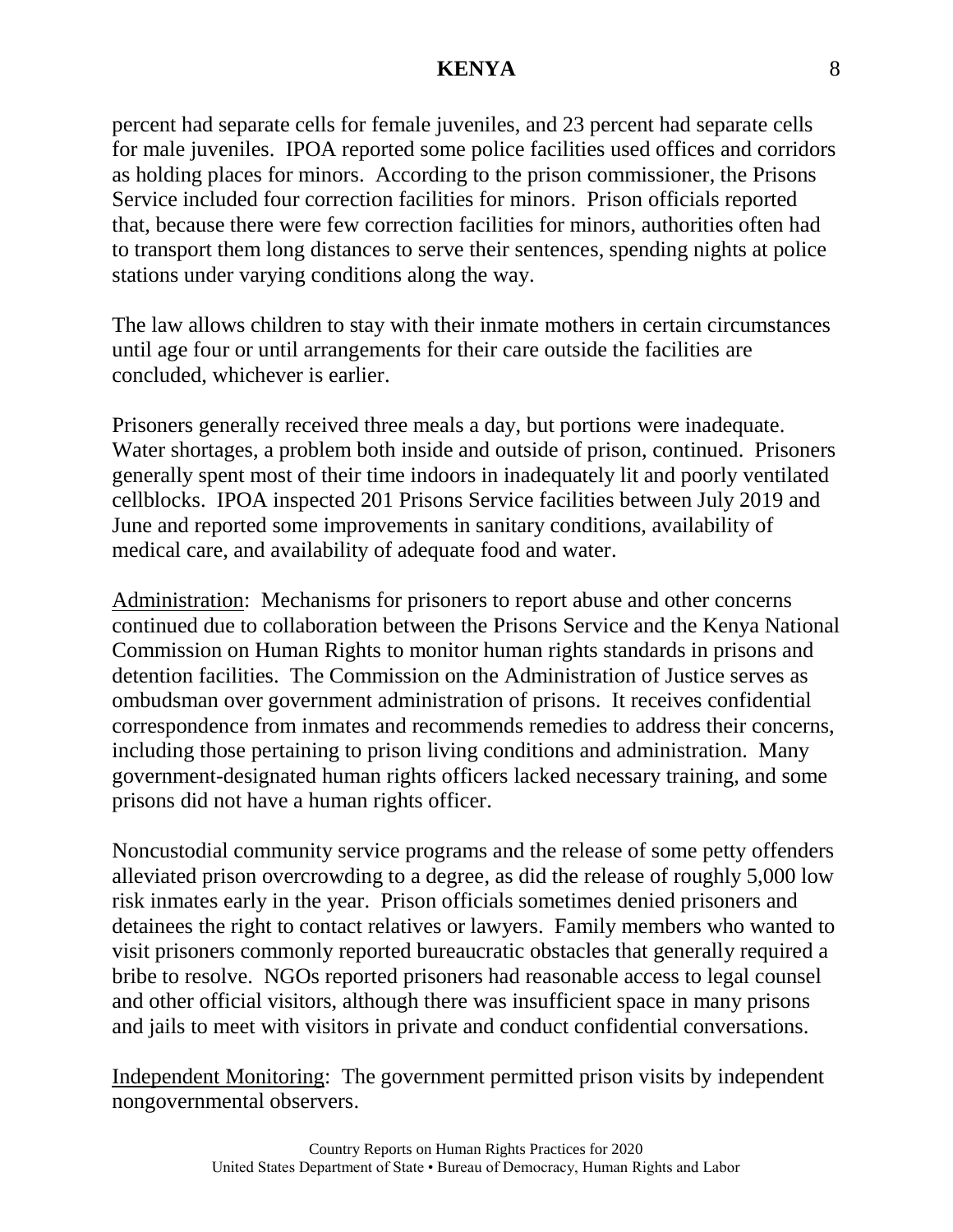#### **d. Arbitrary Arrest or Detention**

The law prohibits arrest or detention without a court order unless there are reasonable grounds for believing a suspect has committed or is about to commit a criminal offense. Police, however, arrested and detained persons arbitrarily, accused them of a crime to mask underlying police abuses, or accused them of more severe crimes than they had committed. For example, legal rights NGOs and prison officials reported overuse of the charge of "robbery with violence" that may carry a life sentence, even when violence or threats of violence were insignificant. Some petty offenders consequently received disproportionately heavy sentences.

Poor casework, incompetence, and corruption undermined successful prosecutions. Police also frequently failed to enter detainees into custody records, making it difficult to locate them. Dispute resolution at police stations resolved a significant number of crimes, but authorities did not report or record them, according to human rights organizations.

Witness harassment and fear of retaliation severely inhibited the investigation and prosecution of major crimes. The Witness Protection Agency was underfunded, and doubts about its independence were widespread. Nevertheless, the Witness Protection Agency continued to work closely with IPOA and other investigative bodies to provide security for witnesses and victims.

NGOs reported an increase of arbitrary arrests and detention of activists, journalists, and bloggers during the year. In October the Defenders Coalition said it had provided support, including legal representation and bail, to 127 activists who had been arrested or detained since March. Most activists were released within short periods, usually less than 24 hours, and in most cases prosecutors either declined to press charges or courts dismissed the cases. In September, NGO Article 19 stated at least 20 journalists, including online communicators, had been arrested or threatened with prosecution since March while reporting on the government's efforts to respond to the COVID-19 pandemic.

#### **Arrest Procedures and Treatment of Detainees**

The law provides police with broad powers of arrest. Police officers may make arrests without a warrant if they suspect a crime occurred, is happening, or is imminent. Victims' rights NGOs reported that in some cases authorities required victims to pay bribes and to provide transportation for police to a suspect's location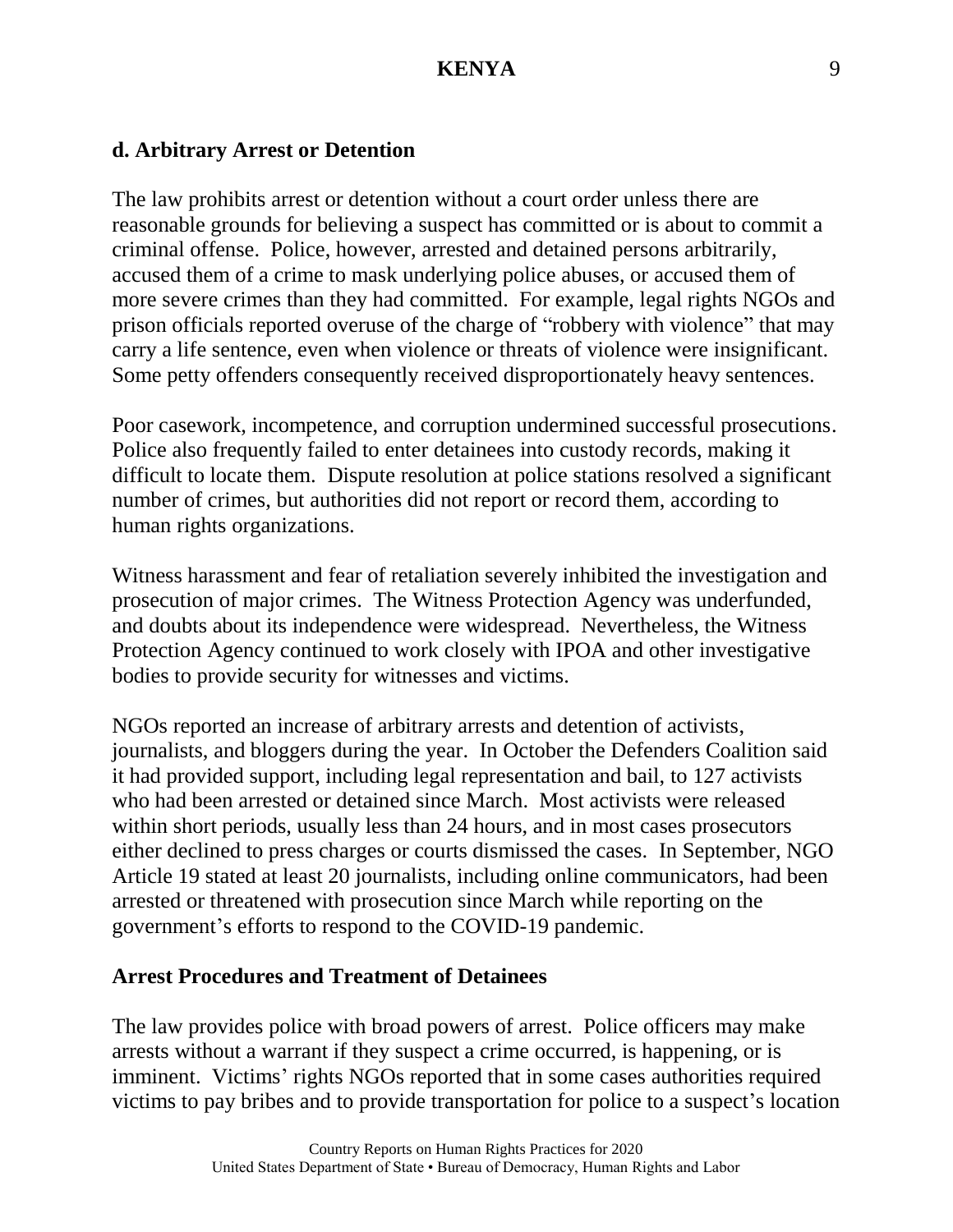to execute a legal arrest warrant.

The constitution's bill of rights provides significant legal protections, including provisions requiring arrested persons to be arraigned, charged, informed of the reason for continuing their detention, or released within 24 hours of their arrest as well as provisions requiring the issuance of a writ of habeas corpus to allow a court to determine the lawfulness of detention. In many cases, however, authorities did not follow the prescribed time limits. While authorities in many cases released detainees held longer than the prescribed period, some cases did not result in an acquittal, and authorities provided no compensation for time served in pretrial detention.

The constitution establishes the right of suspects to bail unless there are compelling reasons militating against release. There is a functioning bail system, and all suspects, including those accused of capital offenses, are eligible for bail. Many suspects remained in jail for months pending trial because of their inability to post bail. Due to overcrowding in prisons, courts rarely denied bail to individuals who could pay it, even when the circumstances warranted denial. For example, NGOs that worked with victims of sexual assault complained authorities granted bail to suspects even in cases in which there was evidence they posed a continuing threat to victims.

Although the law provides pretrial detainees with the right to access family members and attorneys, family members of detainees frequently complained authorities permitted access only upon payment of bribes. When detainees could afford counsel, police generally permitted access to attorneys.

Arbitrary Arrest: Police arbitrarily arrested and detained persons. Victims of arbitrary arrest were generally poor young men, particularly those living in informal settlements. Human rights organizations complained security forces made widespread arbitrary arrests and detentions during counterterrorism operations. These arrests in particular reportedly targeted Muslim citizens, including ethnic Somalis.

The Social Justice Centres Working Group reported arrests increased sharply in informal settlements during the pandemic for noncompliance with the curfew or failure to wear masks. Individuals were asked to pay cash bail or a bribe to be released. In April the National Council for the Administration of Justice (NCAJ) directed that, during the COVID-19 period, petty offenders should not be held at police stations for more than 24 hours, and should be released either on cash bail or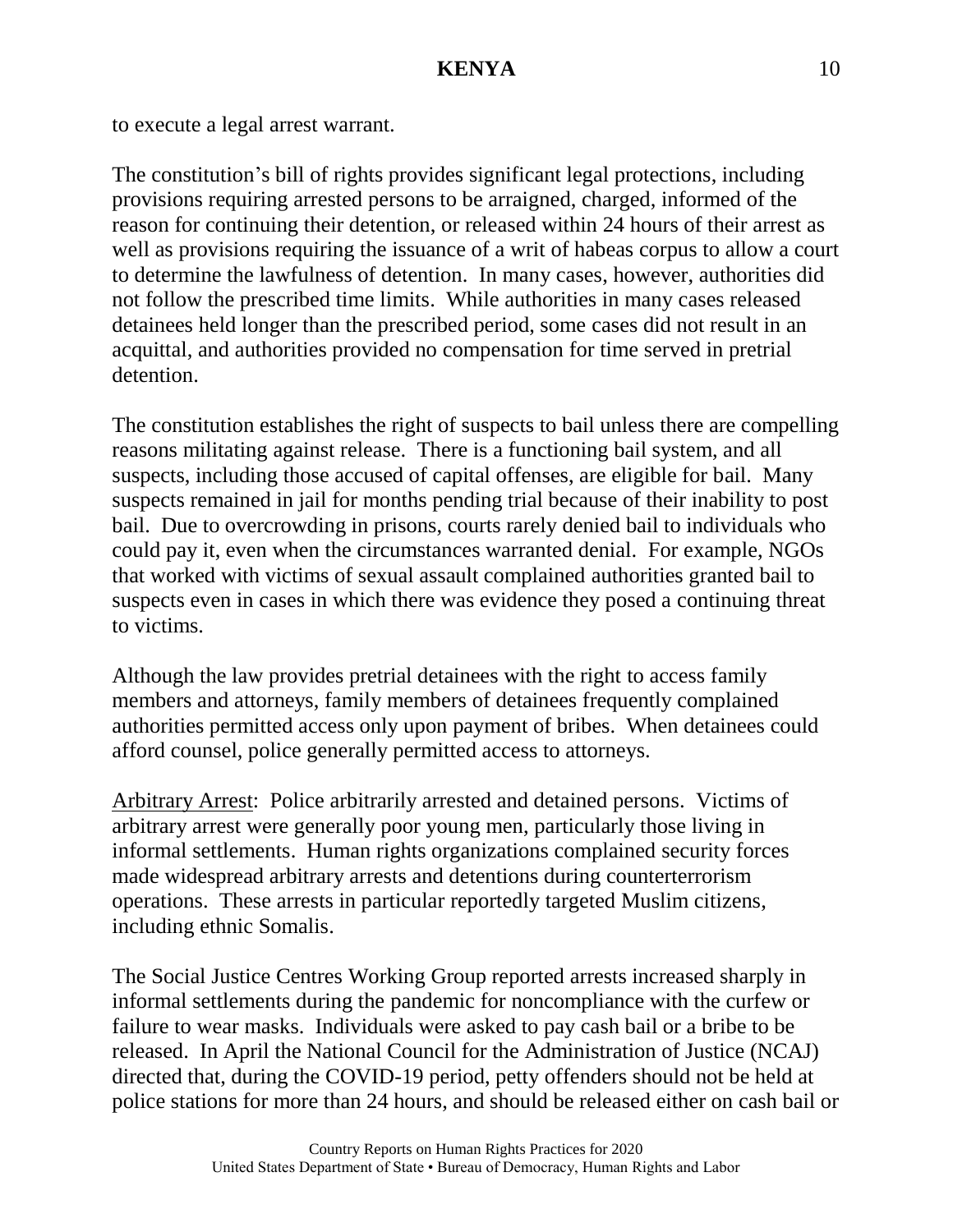on free police bond. The NCAJ also directed police to establish centralized records of persons arrested by police stations.

In June the High Court awarded a man 100,000 shillings (\$1,000) after he was wrongly arrested by the Anti-Counterfeit Agency and held at the central police station for 22 hours for allegedly being in possession of counterfeit goods.

Pretrial Detention: Lengthy pretrial detention was a serious problem and contributed significantly to prison overcrowding. In 2019 approximately 44 percent of total inmates were pretrial detainees. Authorities held some defendants in pretrial detention longer than the statutory maximum term of imprisonment for the crime with which they were charged. The government claimed the average time spent in pretrial detention was 14 days, but there were reports many detainees spent two to three years in prison before their trials were completed. Police from the arresting locale were responsible for bringing detainees from prison to court when hearings are scheduled but often failed to do so, forcing detainees to wait for the next hearing of their cases (see section 1.e.).

In March the NCAJ announced downscaling of court activities due to the COVID-19 pandemic that significantly delayed the resolution of cases. Virtual court sessions were held to review bail conditions, but very few trials were conducted virtually. Although the judiciary resumed many court activities in June, the number of cases listed for trial remained significantly low.

Detainee's Ability to Challenge Lawfulness of Detention before a Court: The law entitles persons arrested or detained to challenge in court the legal basis or arbitrary nature of their detention, but that right was not always protected.

### **e. Denial of Fair Public Trial**

The constitution provides for an independent judiciary, although the government did not always respect judicial impartiality. The government sometimes undermined the independence of the judiciary and at times did not respect court orders, but the outcomes of trials did not appear to be predetermined.

In 2018 the director of public prosecutions directed anticorruption authorities to investigate the judiciary over allegations of misuse and loss of court funds. Authorities arrested Deputy Chief Justice Philomena Mwilu in 2018 for suspected corruption, but the criminal case was dismissed in May 2019. The director of public prosecutions appealed the decision and filed a petition before the Judicial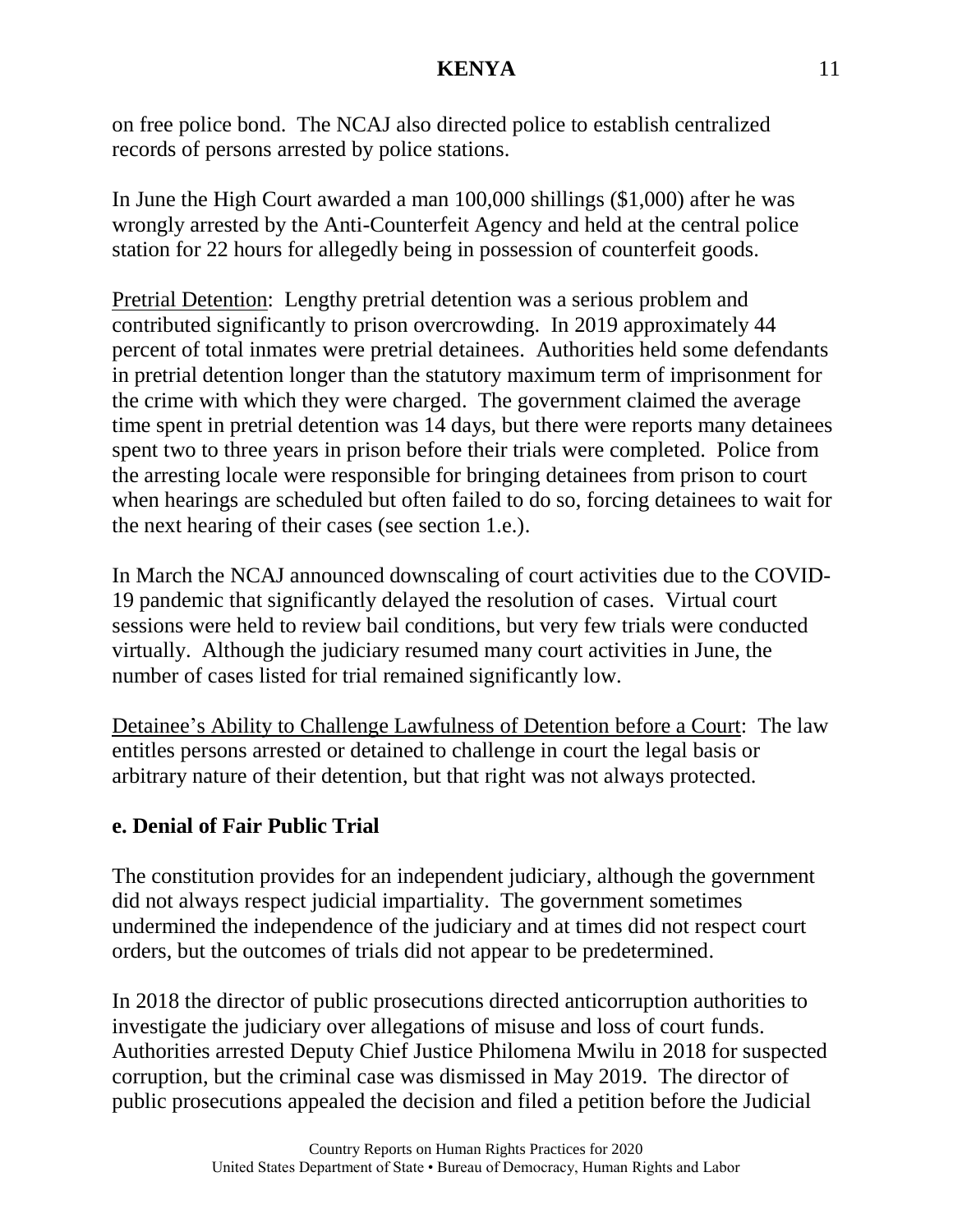Service Commission in June 2019 to remove Mwilu from office. In August the High Court ordered the commission to suspend proceedings against Mwilu pending the determination of a petition she had filed at the High Court seeking recusal of two commissioners due to alleged bias.

The Judicial Service Commission--a constitutionally mandated oversight body intended to insulate the judiciary from political pressure--provides the president with a list of nominees for judicial appointment. The president selects one of the nominees for parliamentary approval. The president appoints the chief justice and appellate and High Court judges through this process. The commission publicly reviews judicial appointees. Lawyers and civil society groups criticized the president for failing to approve nominations for 41 judges submitted in June 2019.

In January the judiciary issued the *State of the Judiciary and the Administration of Justice Report for 2018-19*, which noted that while the civil case backlog had declined significantly from the prior year, the criminal case backlog continued to grow. As a result, the overall case backlog grew by 3 percent compared with the prior year, to nearly 570,000 cases. Nearly 40,000 cases were pending for more than five years; however, that was a significant decline from the previous year.

The constitution gives the judiciary authority to review appointments and decisions made by other branches of government. Parliament generally adhered to judicial decisions, with some exceptions. In September the chief justice advised the president to dissolve parliament for its failure to adhere to four prior court orders directing the legislature to implement constitutional provisions mandating that no more than two-thirds of elected and appointed positions be persons of the same gender. A court temporarily suspended the chief justice's advice pending a hearing by a judicial panel.

The law provides for *qadi* courts that adjudicate Muslim law on marriage, divorce, and inheritance among Muslims. There are no other traditional courts. The national courts use the traditional law of an ethnic group as a guide in personal matters, if it does not conflict with statutory law. In August the chief justice launched the Alternative Justice Systems Baseline Policy to allow for resolution of cases by traditional tribunals, while providing the formal justice system a framework to monitor implementation.

### **Trial Procedures**

The law provides for the right to a fair public trial, although vulnerable individuals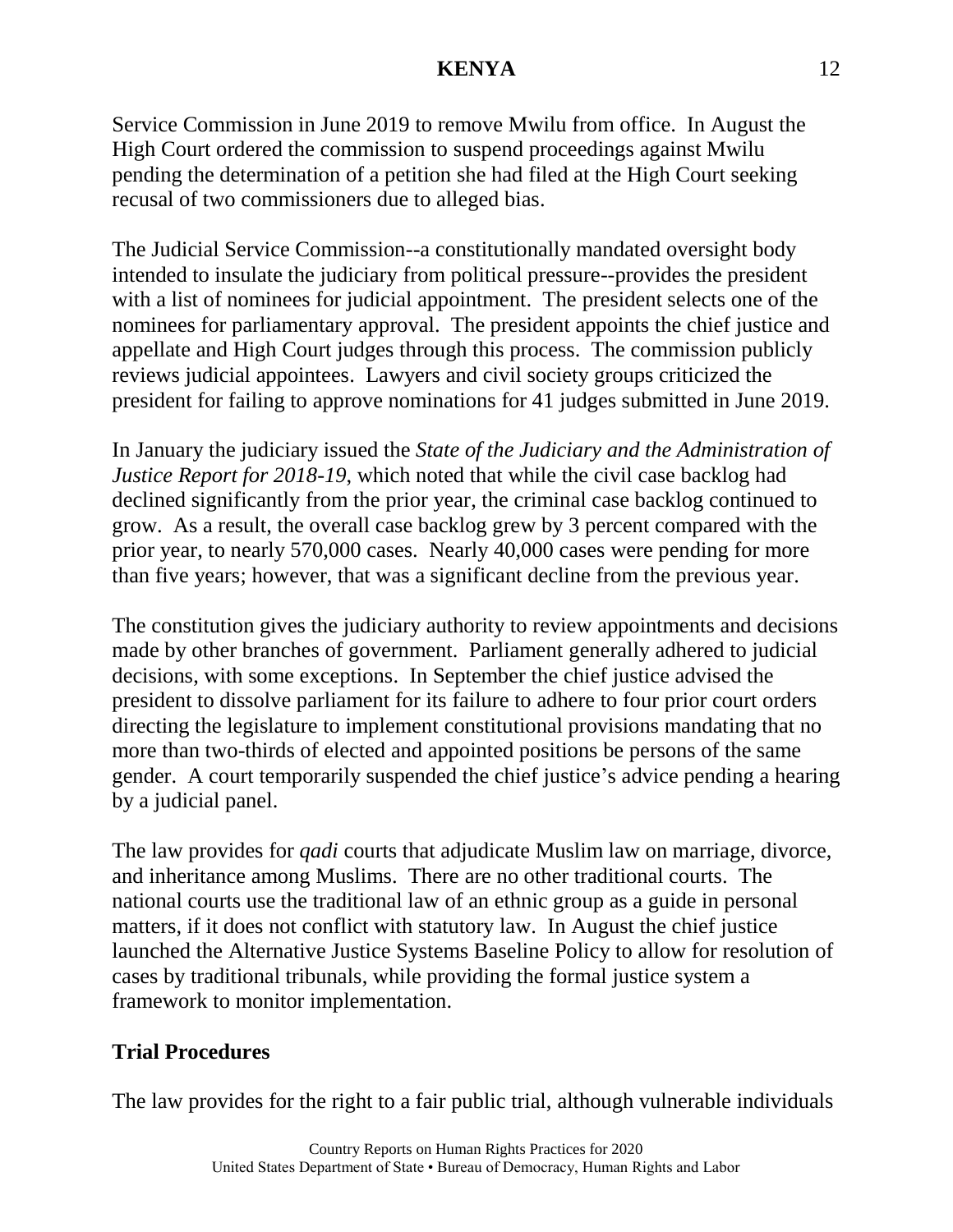may give some testimony in closed session; the independent judiciary generally enforced this right. The law provides for a presumption of innocence, and defendants have the right to attend their trials, confront witnesses, and present witnesses and evidence in their defense. The law also provides defendants the right to receive prompt and detailed information on the charges against them, with free interpretation if necessary, including during trials; to be tried without undue delay; to have access to government-held evidence; to be represented by an attorney of their choice or to have one appointed at the state's expense if substantial injustice would otherwise result; and not to be compelled to testify or confess guilt, and if convicted, to appeal to or apply for review by a higher court. Authorities generally respected these rights, although they did not always promptly inform persons of the charges against them. In 2018 Chief Justice David Maraga launched the National Committee on Criminal Justice Reforms to coordinate justice sector reform. As part of these reforms, the NCAJ continued efforts to disseminate *Active Case Management Guidelines* to court users committees.

The NCAJ and the Office of the Director of Public Prosecution (ODPP) continued efforts to disseminate speedy case resolution techniques to reduce case backlog and ease prison congestion. In July the ODPP published decision to charge, plea bargaining, and diversion guidelines and continued to educate prosecutors, judges, court user committees, civil society members, and others on the role of speedy resolution mechanisms in enhancing efficiency. The ODPP conducted a twomonth virtual training course for prosecutors in September and October on the new guidelines and planned to expand this training to investigators and others.

Authorities generally respected a defendant's right to consult with an attorney in a timely manner. Defendants generally had adequate time to prepare a defense. The government and courts generally respected these rights. There was no government-sponsored public defenders service, and courts continued to try the vast majority of defendants without representation because they could not afford legal counsel.

By government order the judiciary suspended all but urgent operations during the COVID-19 pandemic. In March the judiciary commenced virtual court sessions. NGOs, including the Legal Resources Foundation, provided computers and internet connectivity to enable remandees to connect with courts virtually. Most litigants, however, did not have the ability to participate in the virtual court sessions, and many cases could not proceed to trial because witnesses lacked the ability to connect with the courts virtually.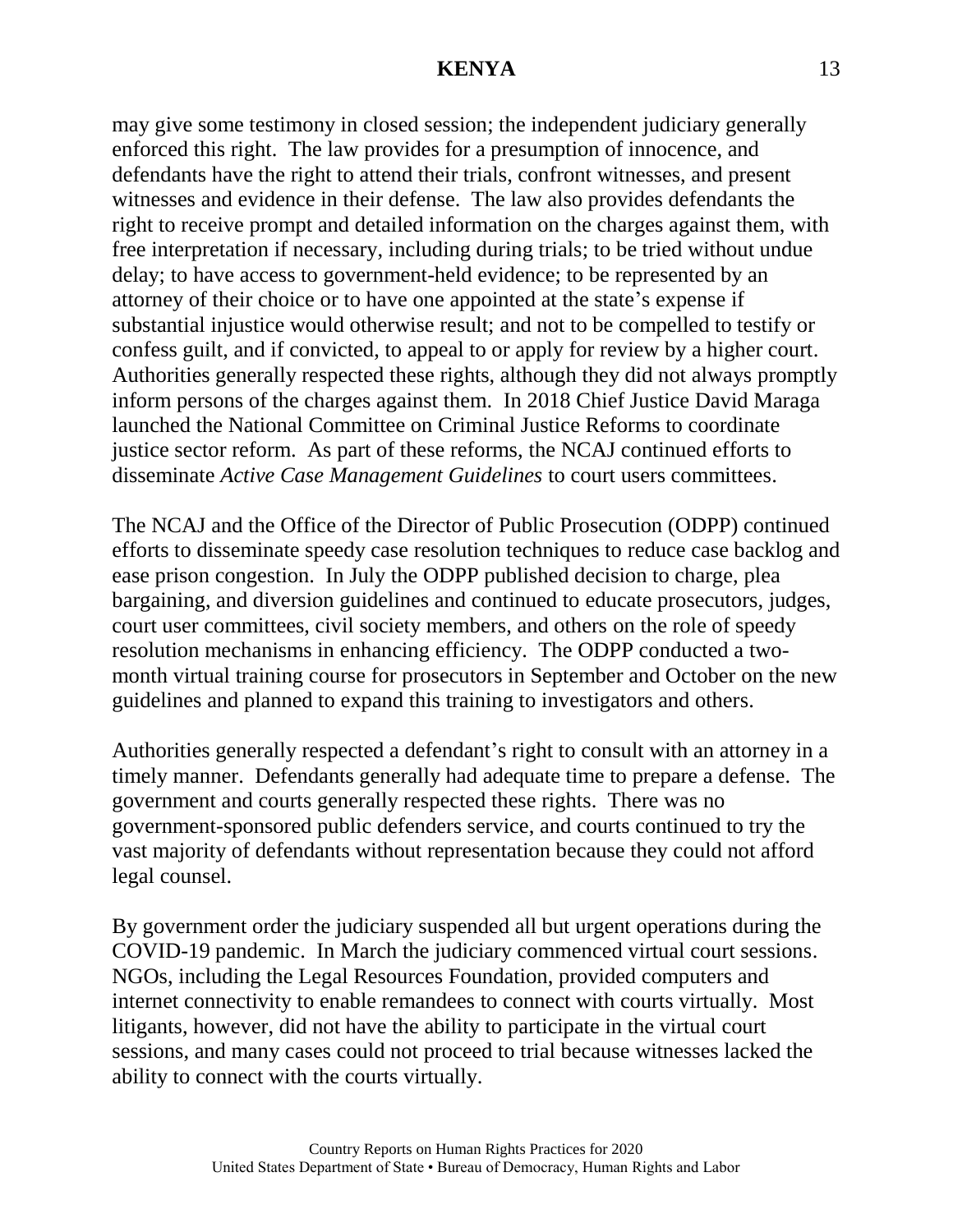The National Legal Aid Service facilitates access to justice, with the goal of providing pro bono services for indigent defendants who cannot afford legal representation. Other pro bono legal aid was available only in major cities where some human rights organizations, notably the Federation of Women Lawyers in Kenya, an NGO, provided services. The Prisons Service collaborated with various paralegal organizations such as Kituo Cha Sheria, Legal Resources Foundation Trust, and Africa Prisons Project to establish justice centers within prisons to facilitate delivery of legal aid. Pretrial detainees also received instructions on how to self-represent in court. Government-established special committees, which included paralegals and prison officials, also served to increase prisoners' access to the judicial system. NGOs noted no single system provides "primary justice" to prisoners and detainees, who instead relied on a patchwork of services largely provided by NGOs.

Discovery laws are not clearly defined, handicapping defense lawyers. Implementation of a High Court ruling requiring provision of written statements to the defense before trial remained inconsistent. Defense lawyers often did not have access to government-held evidence before a trial. There were reports the government sometimes invoked the Official Secrets Act as a basis for withholding evidence.

Defendants may appeal a verdict to the High Court and ultimately to the Court of Appeal and, for some matters, to the Supreme Court.

### **Political Prisoners and Detainees**

There were no reports of political prisoners or detainees.

### **Civil Judicial Procedures and Remedies**

Individuals may use the civil court system to seek damages for violations of human rights and may appeal decisions to the Supreme Court as well as to the African Court of Justice and Human Rights.

According to human rights NGOs, bribes, extortion, and political considerations influenced the outcomes in some civil cases. Court fees for filing and hearing civil cases effectively barred many from access to the courts. NGOs reported the government was slow to comply with court orders requiring compensation for victims of torture and other police abuses in some cases. In September media outlets reported the government owed more than 809 billion shillings (\$8.09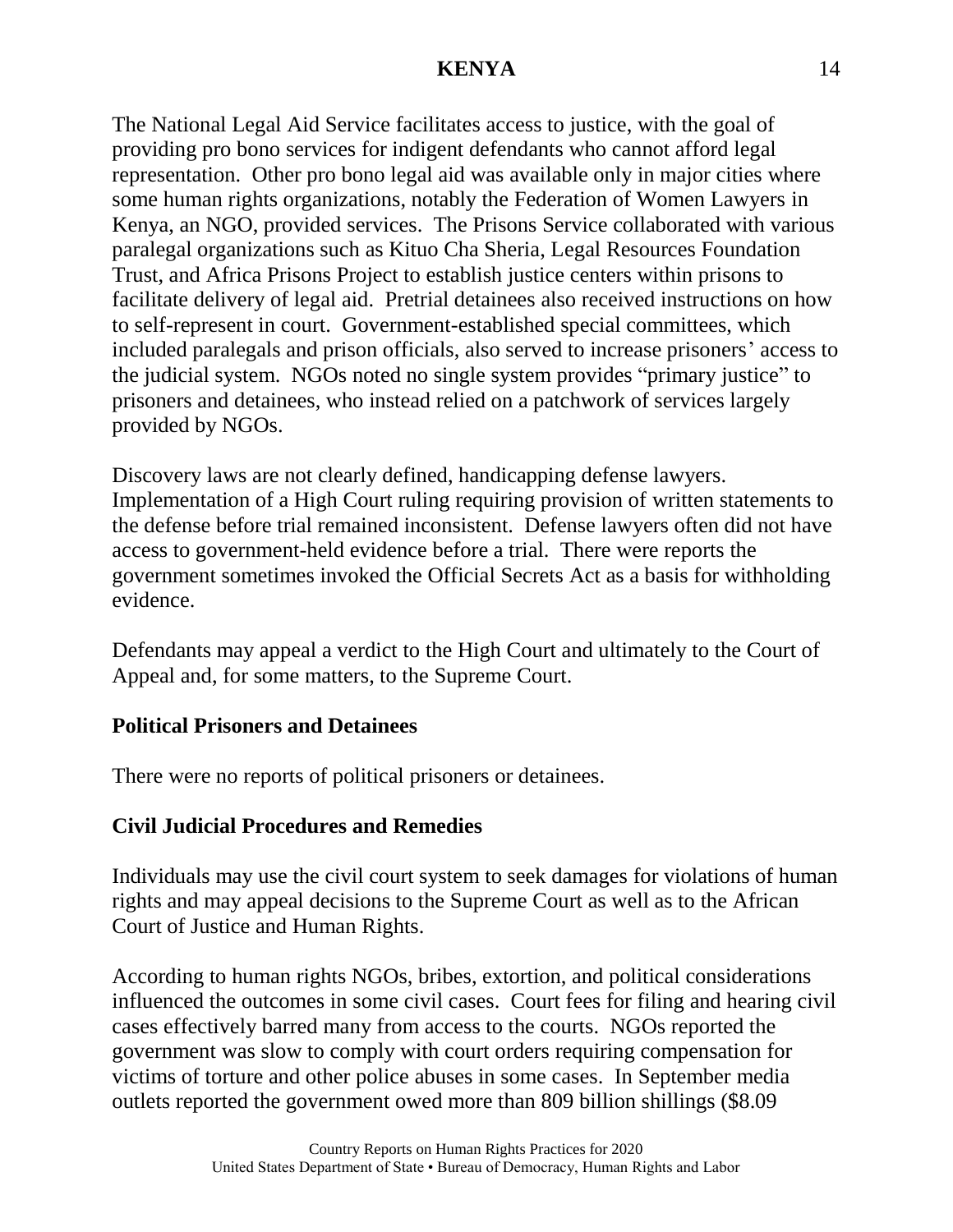billion) in unpaid court awards, including to the family of the late politician Kenneth Matiba. Matiba was awarded close to one billion shillings (\$10 million) in compensation for unlawful detention and torture in the 1990s. Groups also reported victims relied on civil society organizations for rehabilitative services.

# **Property Restitution**

There is no established system for restitution or compensation for those declared to be squatters and ordered to vacate land. Both private and communal clashes were common because of land disputes. The government used forced eviction and demolition to regain what it claimed was illegally occupied public land. In May the government declared a moratorium on forced evictions during the COVID-19 pandemic, but reports of evictions continued.

In 2017 the African Union Court on Human and Peoples' Rights ruled in favor of the indigenous Ogiek community evicted in 2009 from the Mau Forest. The court ruled government actions had violated seven articles of the African Charter on Human and Peoples' Rights, to which the country is a signatory. The governmentappointed task force established to implement the decision provided its final report to the cabinet secretary of the Ministry of the Environment and Forestry early in the year, although as of year's end it had not been publicly released. In May the Ogiek community and a local NGO issued a report to mark the third anniversary of the court ruling and criticized the government's failure to implement the recommendations.

Since 2018 Kenyan authorities evicted more than 50,000 persons, mostly non-Ogiek settlers, from Mau Forest lands, according to a July report by Human Rights Watch. The report alleged security forces used excessive force during the 2019 evictions, which led to at least two deaths. The reported noted at least 6,000 of recent evictees were living in harsh conditions in makeshift camps. In June and July, government security forces again conducted forced evictions of Ogiek communities but suspended evictions following a court order. In September the government established a new task force to review the Mau Forest boundary, issue title deeds, and settle Ogiek communities in line with the African Union Court ruling.

In May a court dismissed petitions filed in 2013 and 2018 by the Sengwer community protesting evictions from Embobut Forest in Elgeyo Marakwet County. In July authorities reportedly burned down 28 homes belonging to the community.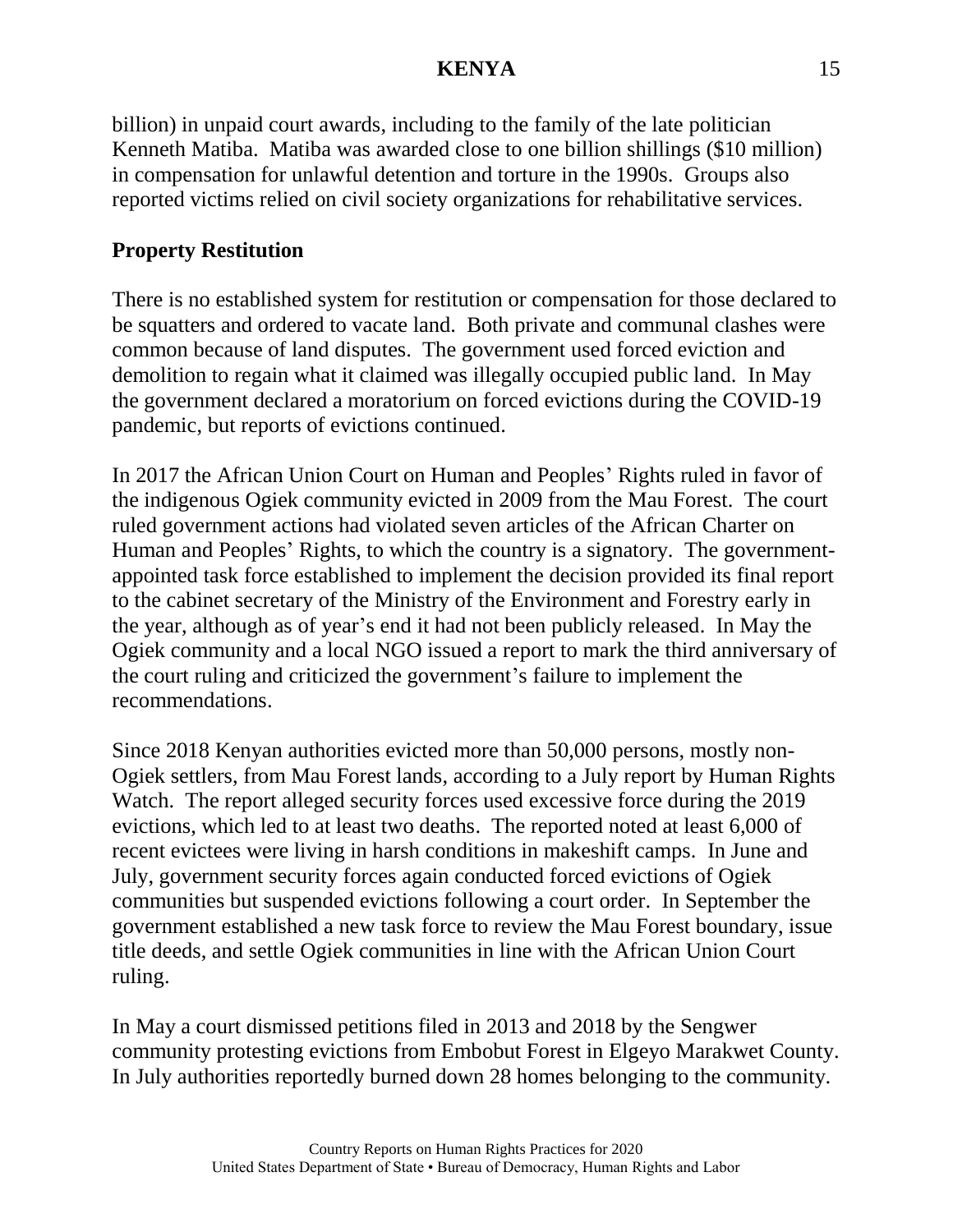In May the government conducted forced evictions in two informal settlement areas in Nairobi. On May 4, authorities evicted an estimated 8,000 persons from Kariobangi and destroyed their homes despite a court order to halt the evictions. A person who claimed to be a police officer threatened to "disappear" human rights activist Ruth Mumbi if she did not stop advocating for the evictees. On May 15, more than 1,500 persons were evicted from Ruai during curfew hours. Two UN special rapporteurs called on the government to halt all evictions during the pandemic and safeguard evictees' rights.

## **f. Arbitrary or Unlawful Interference with Privacy, Family, Home, or Correspondence**

The constitution and law prohibit such actions, except "to promote public benefit," but authorities sometimes infringed on citizens' privacy rights. The law permits police to enter a home without a search warrant if the time required to obtain a warrant would prejudice an investigation. Although security officers generally obtained search warrants, they occasionally conducted searches without warrants in the course of large-scale security sweeps to apprehend suspected criminals or to seize property believed stolen. For example, in 2017, according to multiple press and NGO reports, police conducted house-to-house operations in Kisumu County in connection with protests in the wake of the August 2017 election. In one of the homes, police allegedly beat a husband, wife, and their six-month-old daughter (known as "Baby Pendo"). The Kenya National Commission on Human Rights confirmed the infant died of her injuries. In February 2019 the magistrate found five senior police officers culpable in the death of the infant and forwarded the inquest results to the ODPP to press charges. She also ordered the DPP to investigate 31 other police officers who may have been involved in the infant's death. IPOA, in coordination with ODPP, launched a new investigation on the case during the year to collect additional evidence.

Human rights organizations reported police officers raided homes in informal settlements in Nairobi and communities in the coast region in search of suspected terrorists and weapons. The organizations documented numerous cases in which plainclothes police officers searched residences without a warrant, and household goods were confiscated when residents were unable to provide receipts of purchase on demand. Rights groups reported police in numerous locations broke into homes and businesses and extorted money from residents while enforcing measures to control the pandemic.

The government continued efforts to roll out the National Integrated Identity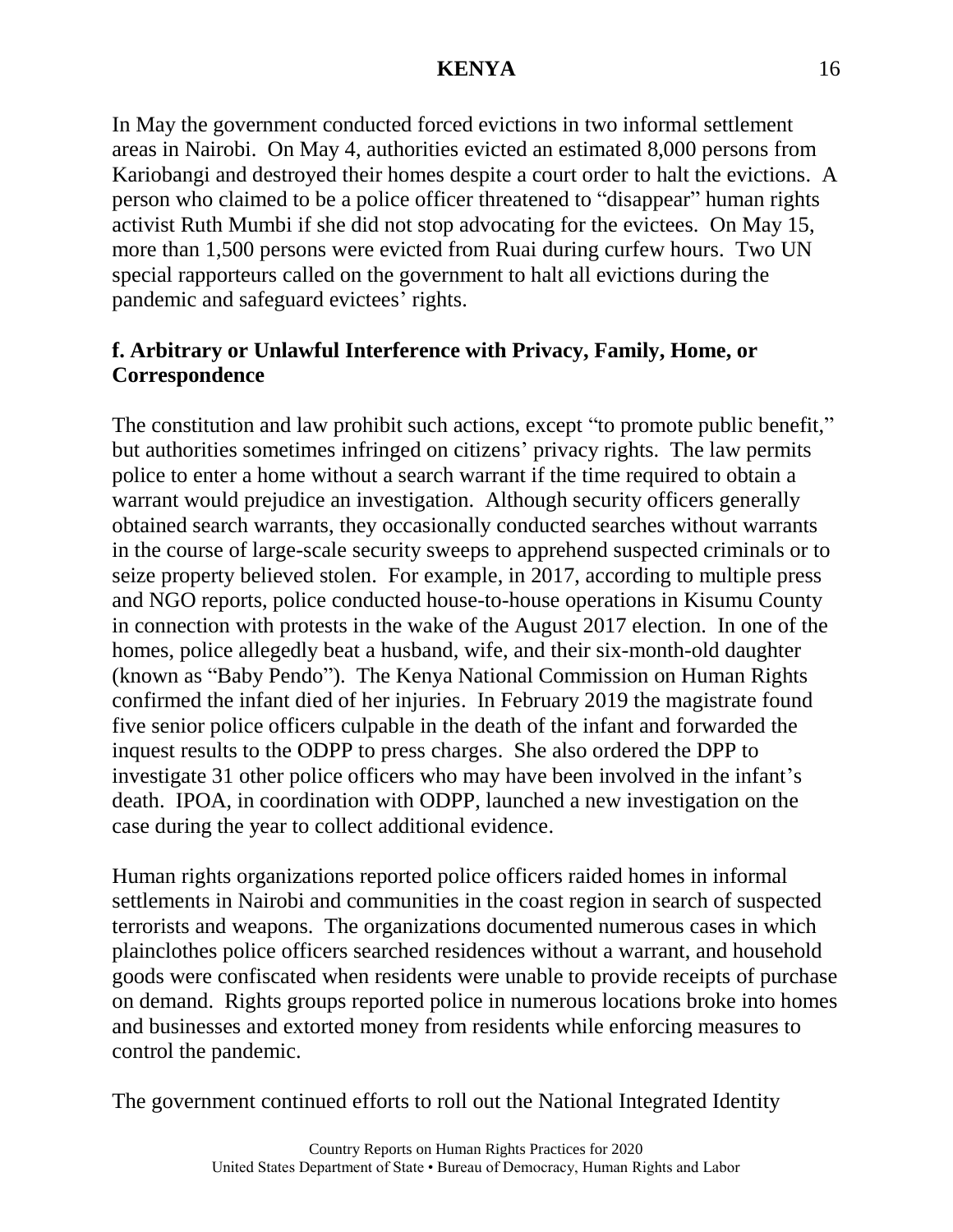Management System through the Statute Law (Miscellaneous Amendments) Act No. 18 of 2018. This act requires citizens to register their personal details, including biometrics, in order to receive a unique identifier number required to access public services. In January the High Court ruled the government could only continue implementation of the program after it put in place "an appropriate and comprehensive regulatory framework," including on data protection and security. The government issued new data protection rules and regulations in October, but some civil society groups alleged the rules did not fully satisfy the court conditions. The Nubian Rights Council and other human rights organizations expressed concerns the program could exclude minority groups from accessing government services. President Kenyatta presented the first 12 identifier cards, widely known as Huduma Namba cards, in a public ceremony in October. In November the government stated nationwide issuance of cards would begin on December 1 and existing national identity cards would be phased out by the end of 2021. In November the president appointed the country's first data commissioner to oversee the implementation of the data protection law enacted in late 2019 and the accompanying regulations.

# **Section 2. Respect for Civil Liberties, Including:**

### **a. Freedom of Expression, Including for the Press**

The law provides for freedom of expression, including for the press, but the government sometimes restricted this right. Government failure to investigate or prosecute attacks on human rights defenders and peaceful protesters led to de facto restrictions on freedom of assembly and association.

Freedom of Speech: In 2017 a branch of the High Court declared unconstitutional Section 132 of the penal code that criminalized "undermining the authority of a public officer," ruling the provision violated the fundamental right of freedom of expression. Other provisions of the constitution and the law prohibiting hate speech and incitement to violence remained in force. The Judicial Service Commission, however, reported many cases were withdrawn due to failure of witnesses to appear in court or to facilitate mediation. Cases that did proceed often failed to meet evidentiary requirements. Authorities arrested several members of parliament on incitement or hate speech charges. In September authorities arrested two parliamentarians for hate speech and incitement following remarks made against the president and his family. The court ordered their release after they posted bail, and the cases remained pending at the end of the year.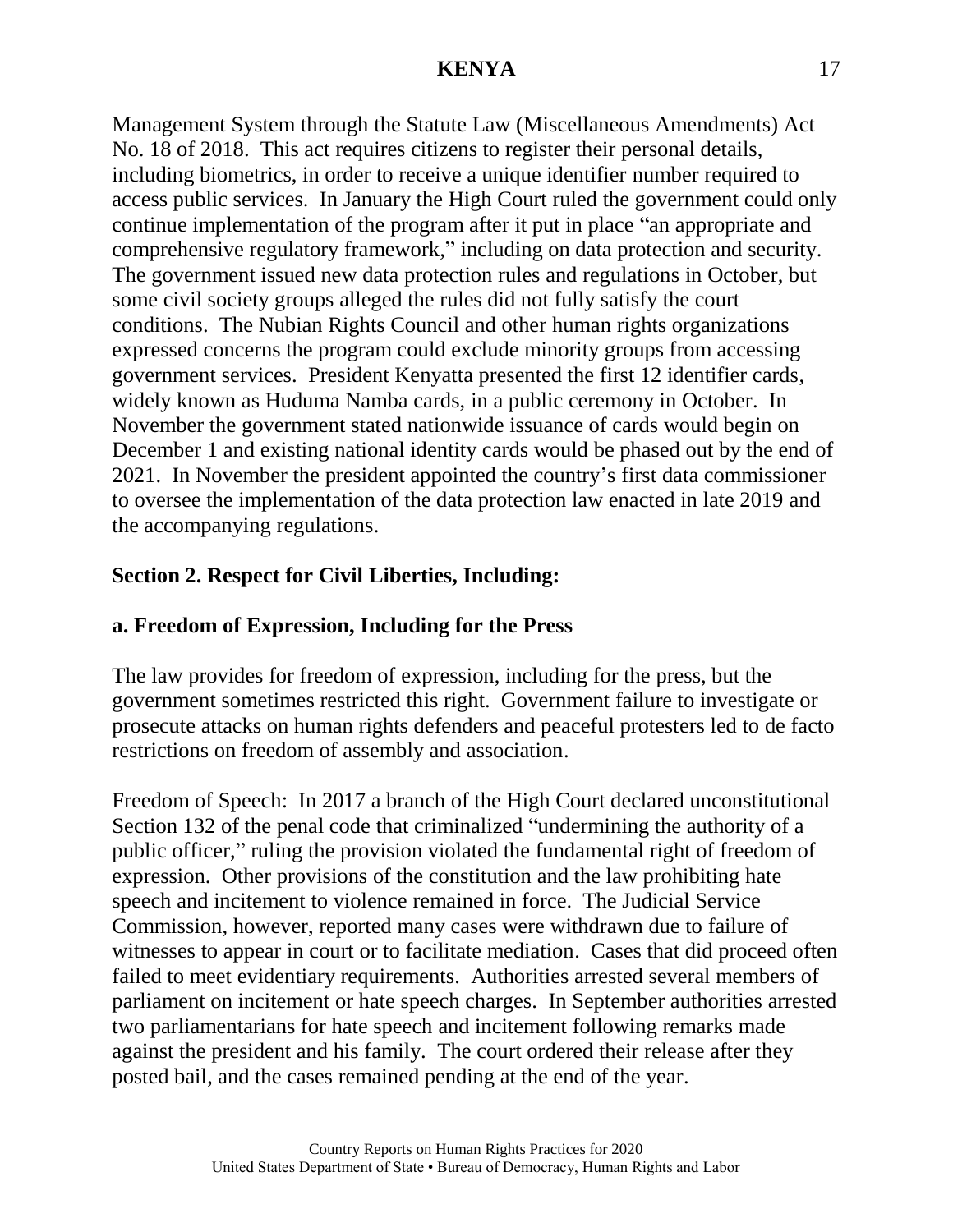Freedom of Press and Media, Including Online Media: The government occasionally interpreted laws to restrict press freedom, and officials occasionally accused international media of publishing stories and engaging in activities that could incite violence. Two laws give the government oversight of media by creating a complaints tribunal with expansive authority, including the power to revoke journalists' credentials and levy debilitating fines. The government was media's largest source of advertising revenue and regularly used this as a lever to influence media owners. Most news media continued to cover a wide variety of political and social issues, and most newspapers published opinion pieces criticizing the government.

Sixteen other laws restrict media operations and place restrictions on freedom of the press. The government has not issued regulations required to implement fully the 2016 Access to Information Act, which promotes government transparency, and civil society organizations reported government departments failed in some instances to disclose information.

Violence and Harassment: Journalists alleged security forces or supporters of politicians at the national and county levels sometimes harassed and physically intimidated them. The government at times failed to investigate allegations of harassment, threats, and physical attacks on members of media. NGO Article 19 Eastern Africa reported there were at least 48 attacks against Kenyan journalists and restrictions to their work concerning the pandemic between March 12 and August 31, including physical assault, arrest, telephone or verbal threats, online harassment, and lack of access to public information.

In January media reported that police assaulted Nation Media Group journalist Laban Odhiambo Walloga in Mombasa while he was covering protests against a government directive that all cargo from the port of Mombasa be transported via the Standard Gauge Railway.

In March widely disseminated photographs showed a police officer beating NTV journalist Peter Wainana in Mombasa as he reported on excessive use of force by police enforcing the first day of a national curfew during the COVID-19 pandemic. Coast Regional Commander Rashid Yakub publicly apologized for the incident and advised the journalist to record a statement at the central police station in Mombasa. Media reported that as of March disciplinary action was pending.

Censorship or Content Restrictions: The mainstream media were generally independent, but there were reports by journalists government officials pressured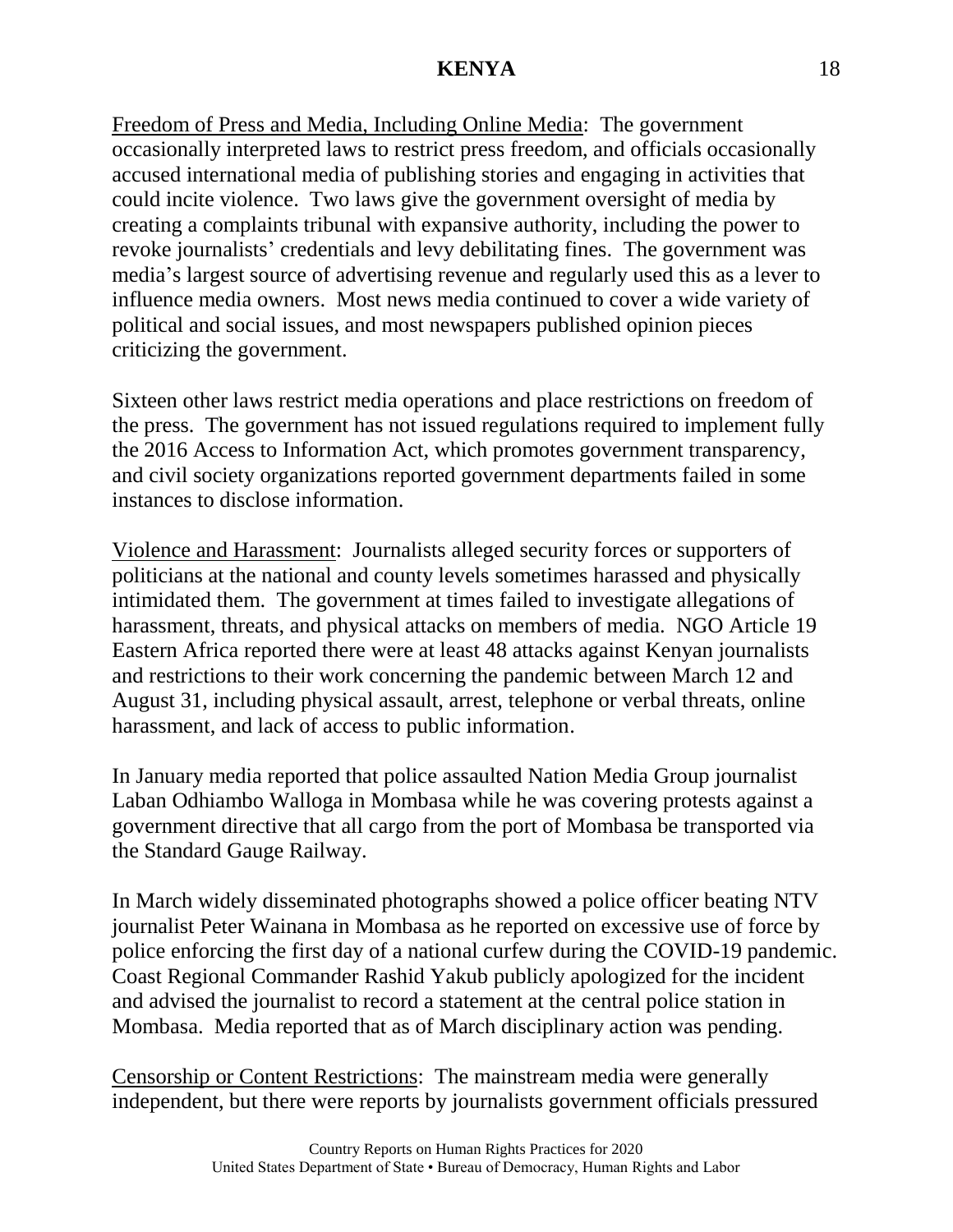them to avoid certain topics and stories and intimidated them if officials judged they had already published or broadcast stories too critical of the government. There were also reports journalists avoided covering issues or writing stories they believed their editors would reject due to direct or indirect government pressure. Journalists practiced self-censorship to avoid conflict with the government on sensitive subjects, such as the first family or assets owned by the Kenyatta family.

In April the High Court upheld the 2018 ban imposed by the Kenya Film Classification Board on the film *Rafiki*, which portrays a romance between two women. The court held the ban on distributing or exhibiting the film in the country was constitutional and a valid limitation of freedom of expression.

Libel/Slander Laws: In 2017 a branch of the High Court declared unconstitutional a portion of the law that defined the offense of criminal defamation. Libel and slander remain civil offenses.

In September the High Court ordered the Nation Media Group to remove from online platforms an August 16 television news report, "COVID-19 Millionaires," pending the hearing of a libel case brought by Megascope Ltd. for being accused of involvement in alleged corruption at the Kenya Medical Supplies Authority.

The cabinet secretary for the Ministry of Interior threatened to sue blogger Robert Alai and three others on March 27 for libel stemming from a March 13 article stating the cabinet secretary owned a concrete company that caused death and injury to residents of Bobasi in Kisii County.

### **Internet Freedom**

The government did not restrict or disrupt access to the internet or censor online content, and there were no credible reports the government monitored private online communications without appropriate legal authority. Authorities, however, monitored websites for violations of hate speech laws. According to the Freedom on the Net report, authorities used laws on hate speech and defamation to prosecute online critics of the government. In 2018 President Kenyatta signed into law the Computer Misuse and Cybercrime Act, but the High Court suspended enforcement of 26 sections of the law pending further hearings. The court based the suspension on complaints that the law was overly vague and subject to misuse, criminalized defamation, and failed to include intent requirements in key provisions and exceptions for public use and whistleblowers. In February the High Court found the provisions constitutional and lifted the suspension. The provisions were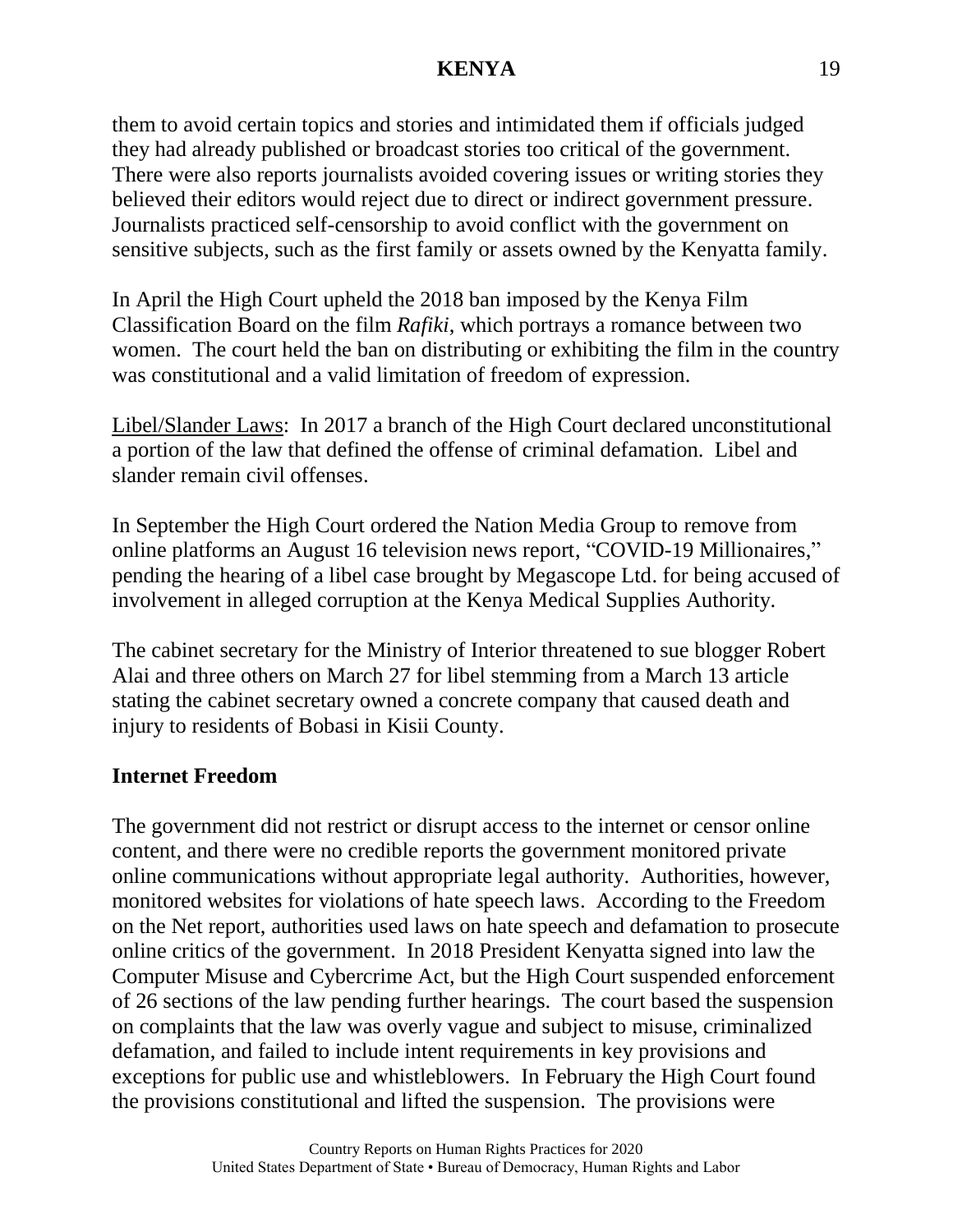applied for the first time in March when a man was arrested for publishing false information on social media related to the COVID-19 pandemic, and authorities arrested numerous bloggers and social media users for allegedly spreading false information online. In October the High Court nullified 23 bills, including the Computer Misuse and Cybercrime Act, that were passed by the National Assembly without involving the Senate. The court suspended the order for nine months, however, and the Computer Misuse and Cybercrime Act remained in effect.

By law mobile telephone service providers may block mass messages they judge would incite violence. The National Cohesion and Integration Commission tracked bloggers and social media users accused of spreading hate speech.

Privacy International reported the National Intelligence Service had direct access to the country's telecommunications networks that allows for the interception of communications data. Furthermore, Privacy International reported the National Police Service also had surveillance powers, established in the National Police Service Act and the National Police Service Commission Act of 2011. Freedom House additionally reported authorities used various types of surveillance technologies to monitor citizens.

### **Academic Freedom and Cultural Events**

There were no government restrictions on academic freedom or cultural events.

# **b. Freedoms of Peaceful Assembly and Association**

Although the constitution and law provide for freedom of assembly, the government sometimes restricted this right.

# **Freedom of Peaceful Assembly**

Police routinely denied requests for meetings filed by human rights activists, and authorities dispersed persons attending meetings that had not been prohibited beforehand. Organizers must notify local police in advance of public meetings, which may proceed unless police notify organizers otherwise. By law authorities may prohibit gatherings only if there is another previously scheduled meeting at the same time and venue or if there is a perceived specific security threat. In March the government began enforcing government directives to stem the spread of COVID-19, including a curfew and restrictions on public gatherings.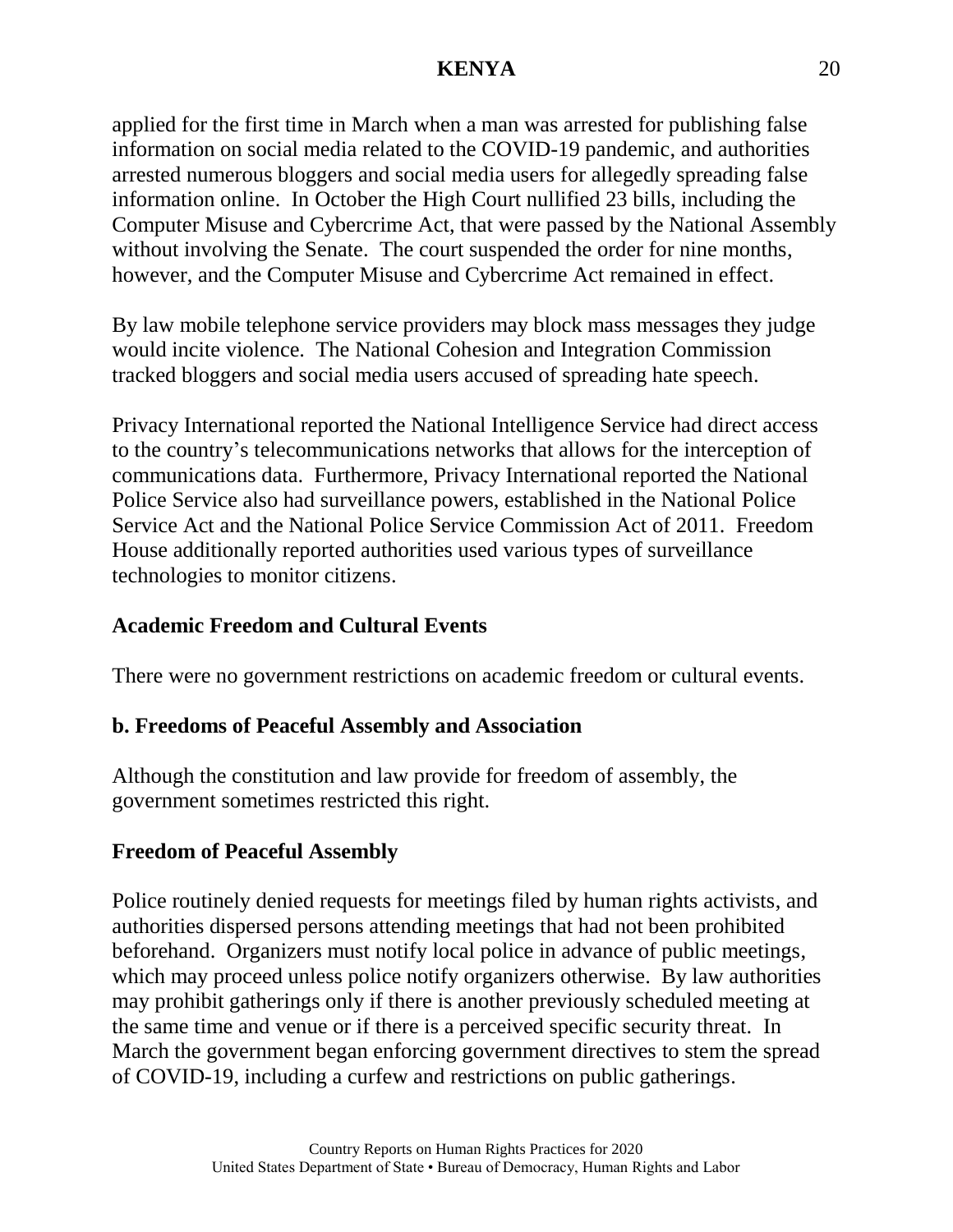Police used excessive force at times to disperse demonstrators. The local press reported on multiple occasions that police used tear gas to disperse demonstrators or crowds of various types. In July police used tear gas against protesters demonstrating against police brutality and other social injustices. Authorities arrested more than 50 persons, including prominent human rights activists, for violating COVID-19 restrictions on public gatherings, although they were released shortly after.

The NGO Defenders Coalition recorded 82 arrests of demonstrators between March and July, twice the total number recorded in 2019. This included the arrest of nine activists who marched to Nairobi City Water and Sewerage Company offices to protest the lack of potable water in the informal settlement of Kayole.

In October the cabinet approved the establishment of a multiagency team to monitor, document, and enforce compliance with new directives related to public meetings. The directives state any person intending to hold a public gathering must notify the relevant police station commander three to 14 days in advance, and the police commander may decline the request. The Law Society of Kenya challenged the constitutionality of the provisions, arguing the government applied the provisions selectively to suppress differing political views. In November the High Court temporarily suspended the directives pending a hearing on the petition.

#### **Freedom of Association**

The constitution and law provide for freedom of association, and the government generally respected this right, but there were reports authorities arbitrarily denied this right in some cases. NGOs continued to express concerns regarding reprisals faced by numerous human rights defenders and communities. Reprisals reportedly took the form of intimidation, termination of employment, beatings, and arrests and threats of malicious prosecution. Human rights groups noted activists continued to face increased attacks in a climate of impunity. In June the Mathare Social Justice Centre condemned a visit by police officers, including one allegedly linked to extrajudicial killings, to intimidate and harass its staff.

There were reports of restrictions on workers' freedom of association, including in the agribusiness and public sectors. Trade unionists reported workers were dismissed for joining trade unions or for demanding respect for their labor rights.

The law requires every public association be either registered or exempted from registration by the Registrar of Societies. The law requires NGOs dedicated to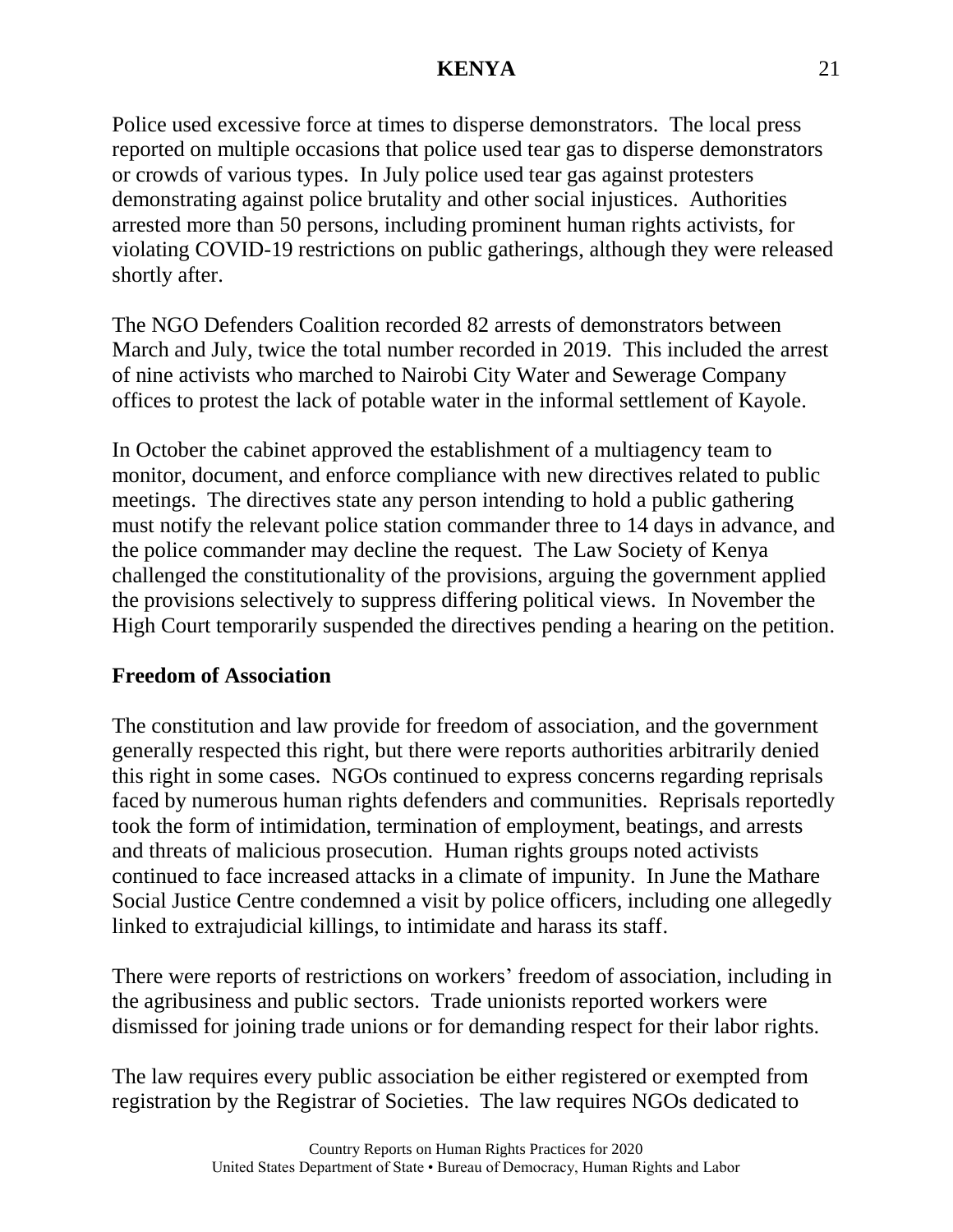advocacy, public benefit, or the promotion of charity or research to register with the NGO Coordination Board. It also requires organizations employing foreign staff to seek authorization from the NGO Coordination Board before applying for a work permit.

Despite two court rulings ordering the government to operationalize the 2013 Public Benefits Organization Act, an important step in providing a transparent legal framework for NGO activities, the act had not been implemented by year's end.

In 2019 parliament passed an amendment to the Prevention of Terrorism Act that empowered the National Counter Terrorism Center to become an "approving and reporting institution for all civil society organizations and international NGOs engaged in preventing and countering violent extremism and radicalization through counter messaging or public outreach, and disengagement and reintegration of radicalized individuals." Civil society leaders expressed concerns the broad language of the amendment may allow government authorities to exert undue oversight and control over the activities of NGOs. A court case filed by a consortium of civil society leaders against the amendment continued to proceed through legal channels.

# **c. Freedom of Religion**

See the Department of State's *International Religious Freedom Report* at [https://www.state.gov/religiousfreedomreport/.](https://www.state.gov/religiousfreedomreport/)

# **d. Freedom of Movement**

The law provides for freedom of internal movement, foreign travel, emigration, and repatriation for citizens, and the government respected those rights, but it placed restrictions on movement for refugees.

In-country Movement: Refugees and asylum seekers were required to register with the Interior Ministry's Refugee Affairs Secretariat, and the law reiterates strict implementation of the encampment policy. The Refugee Affairs Secretariat (RAS) was responsible for refugee management in the country and continued to enforce the encampment policy requiring all refugees and asylum seekers to reside in the designated refugee camps, despite a Court of Appeal decision to the contrary.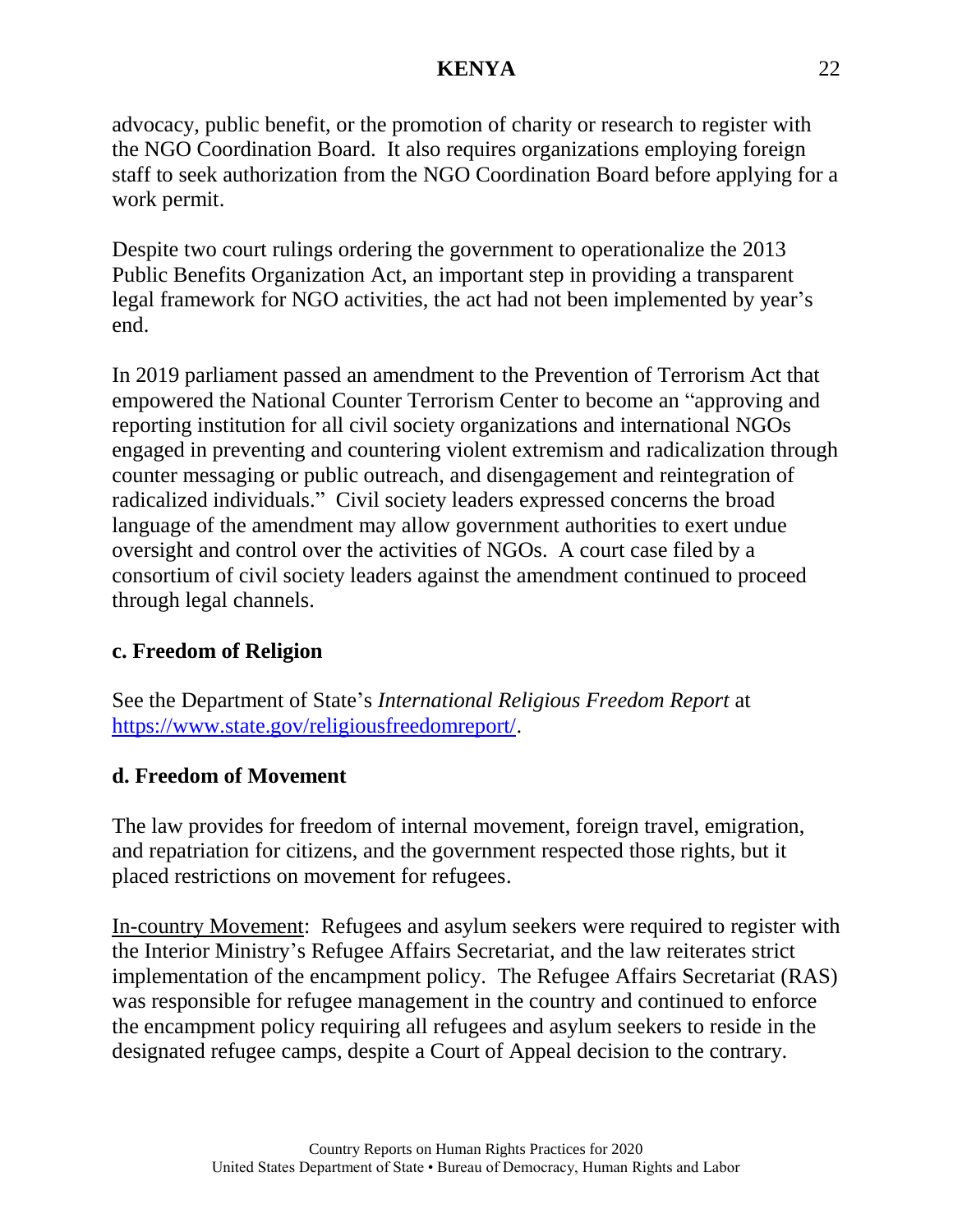On April 29, the Interior Ministry released a Public Act Order on cessation of movements in and out of refugee camps for 28 days through May 27 to prevent the spread of COVID-19. Since the government had not issued an order to lift the decree, the movement restrictions in and out of the refugee camps remained de facto as of October 23.

Prior to the restriction of movement, the RAS issued newly arrived asylum seekers registration documents and movement passes requiring them to report to the camps. Refugees needing to move outside the designated areas (Kakuma camp, Kalobeyei settlement, and the Dadaab refugee camp complex) had to obtain a temporary movement pass issued by the RAS. Stringent vetting requirements and long processing times delayed the issuance of temporary movement passes in the camps.

Given the government's COVID-19 prevention protocols for staff, the RAS significantly reduced client-facing activity in its Nairobi office, including reducing the registration of new arrivals, which further influenced refugee movement. Its office in Kakuma refugee camp temporarily suspended non-life-saving client services requiring in-person contact. The office in Kakuma, however, continued to register new arrivals and reactivate authorizations for refugees returning to the camp to allow them access to life-saving humanitarian programming. The movement pass requirements for any refugee movement outside the designated areas remained unchanged.

The law allows exemption categories for specific groups to live outside designated camp areas, including in protection and medical cases. The government granted limited travel permission to refugees to receive specialized medical care outside the camps, and to refugees enrolled in public schools. It made exceptions to the encampment policy for extremely vulnerable groups in need of protection. The government continued to provide in-country movement and exit permits for refugee interviews and departures for third-country resettlement, including during the COVID-19 pandemic, albeit on an exceptional basis due to the government's COVID-19 prevention protocols for staff.

Although there were no restrictions on movements of internally displaced persons (IDPs), stateless persons in the country faced significant restrictions on their movement (see section 2.g.).

### **e. Status and Treatment of Internally Displaced Persons**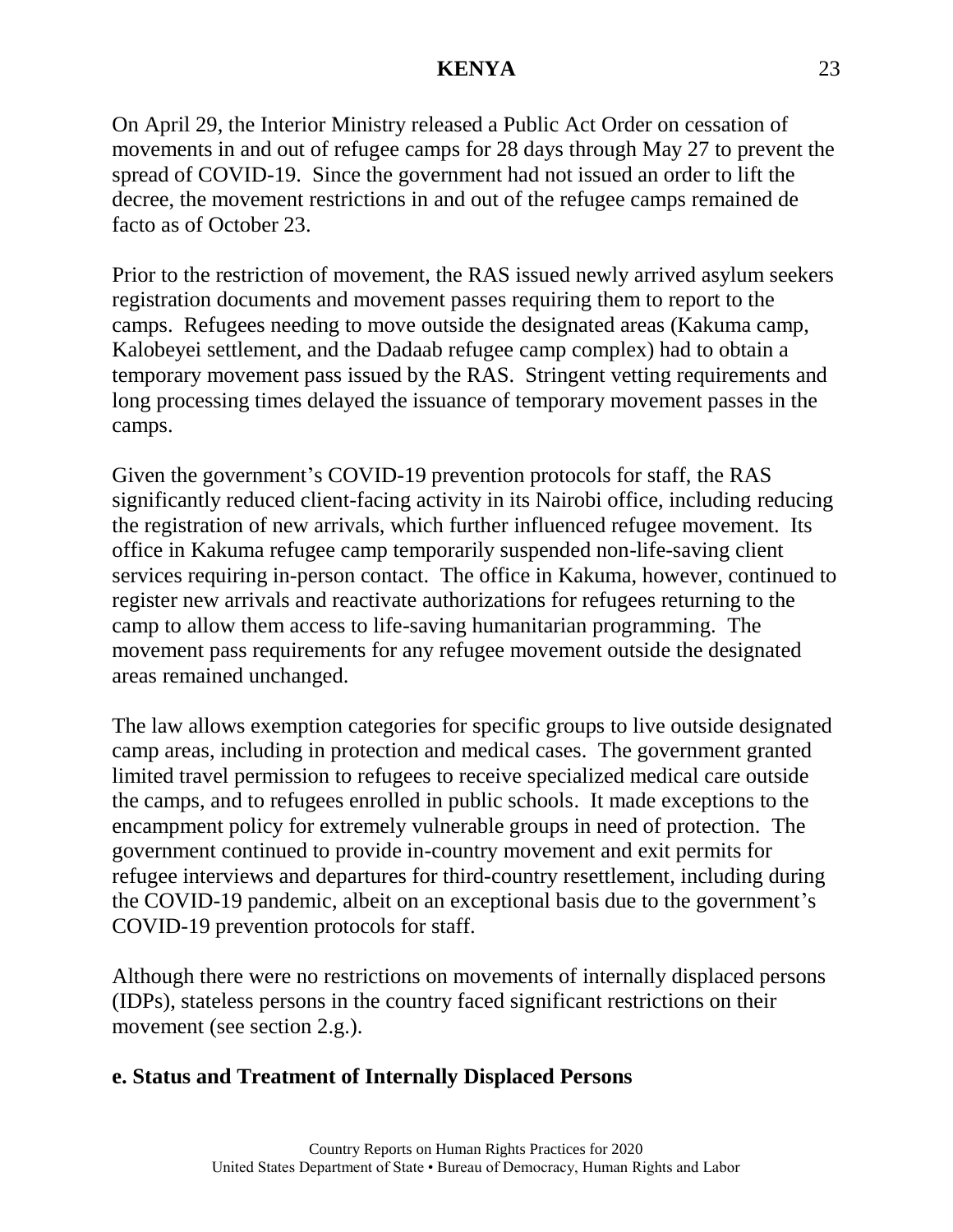The NGO Internal Displacement Monitoring Centre estimated there were 163,400 IDPs in the country and 75,800 new displacements at the end of 2019. Communities were sometimes displaced due to interethnic violence and conflict.

State and private actors conducted displacements, usually during the construction of dams, railways, and roads. There is no mechanism to provide compensation or other remedies to victims of these displacements. In addition some residents remained displaced during the year due to land tenure disputes, particularly in or around natural reserves (see section 1.e.).

Water and pasture scarcity exacerbated communal conflict and left an unknown number of citizens internally displaced, especially in arid and semiarid areas. IDPs generally congregated in informal settlements and transit camps. Living conditions in such settlements and camps remained poor, with rudimentary housing and little public infrastructure or services. Grievances and violence between IDPs and host communities were generally resource based and occurred when IDPs attempted to graze livestock. In the north IDP settlements primarily consisted of displaced ethnic Somalis and were targets of clan violence or involved in clashes over resources.

## **f. Protection of Refugees**

The government generally cooperated with the Office of the UN High Commissioner for Refugees (UNHCR) and other humanitarian organizations in providing protection and assistance to IDPs, refugees, asylum seekers, and other persons of concern. In 2017 the country pledged to apply the UNHCR Comprehensive Refugee Response Framework to enhance refugee self-reliance, increase access to solutions, and improve conditions in countries of origin for safe and voluntary returns. Implementation, however, was largely lacking.

In 2017 the High Court blocked the government's plan to close the Dadaab refugee camp complex, ruling the plan violated the principle of nonrefoulement and refugees' constitutional rights to fair administrative action. As of year's end, the government had not appealed the High Court's ruling. While the court's 2017 decision eased pressure on Somalis who feared the camp would close by the government-imposed deadline, during the year the government expressed a renewed interest in closing Dadaab, requesting UNHCR to relocate all refugees from Dadaab. The camp closure discussion created uncertainty for the more than 200,000 refugees residing there.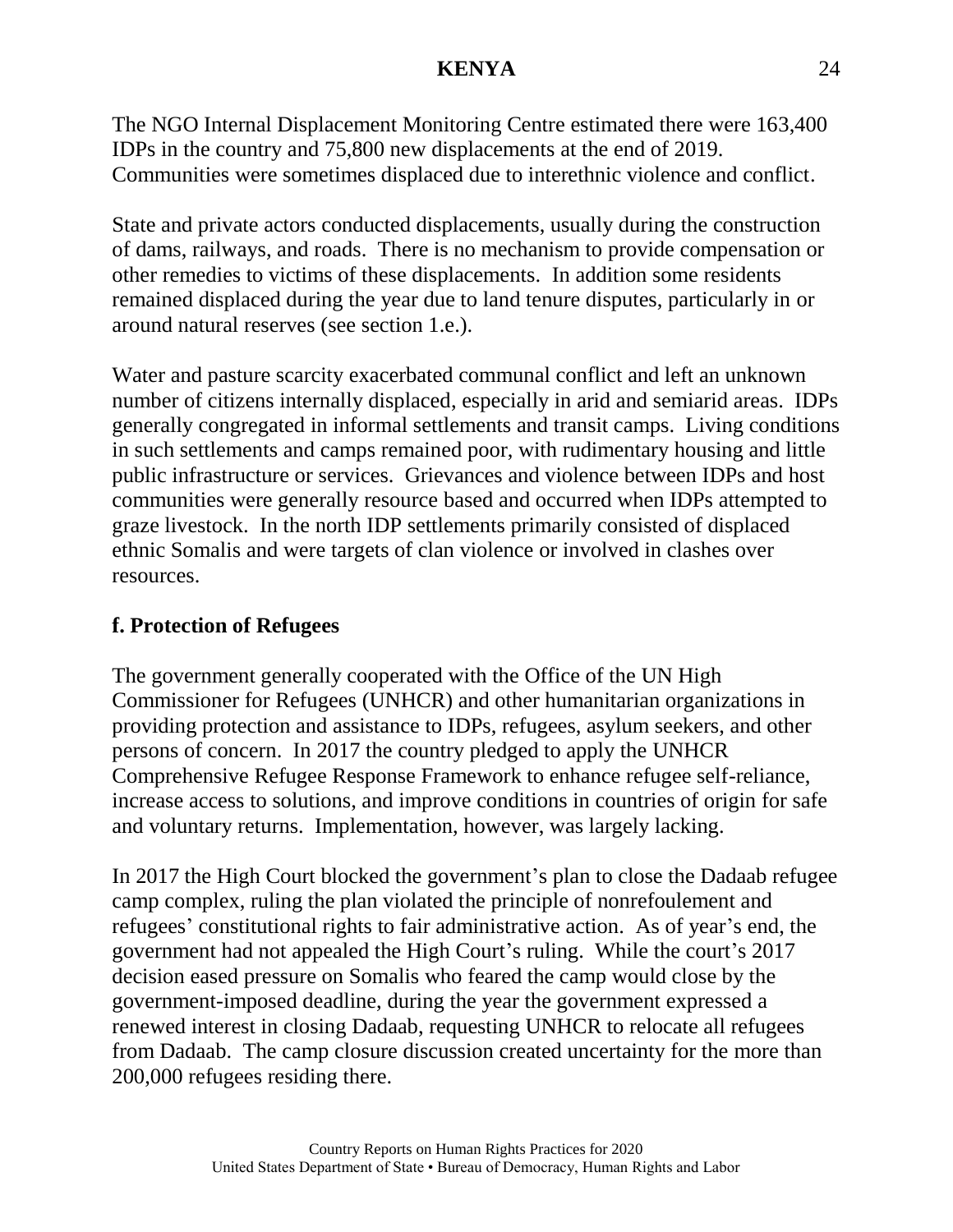Abuse of Migrants, Refugees, and Stateless Persons: Police abuse, including detention of asylum seekers and refugees, continued, often due to a lack of awareness and understanding of the rights afforded to those holding refugee or asylum-seeker documentation or those who illegally entered the country and were apprehended. Most detainees were released after a court appearance or intervention by organizations such as the Refugee Consortium of Kenya or Kituo Cha Sheria.

During the year the security situation in Dadaab improved but remained precarious. There were no attacks on humanitarian workers and no detonations of improvised explosive devices within 15 miles of the refugee complex during the year. The security partnership between UNHCR and local police remained strong and led to improvements in camp security through community policing and neighborhood watch initiatives.

Sexual and gender-based violence against refugees and asylum seekers remained a problem, particularly for vulnerable populations, including women, children, and lesbian, gay, bisexual, transgender, and intersex (LGBTI) refugees and asylum seekers. Reported incidents included domestic violence, rape, sexual assault, physical assault, psychological abuse, female genital mutilation mutilation/cutting (FGM/C), and early and forced marriage, particularly of Sudanese, South Sudanese, and Somali girls (see section 6). Although there was increased community engagement to reduce sexual and gender-based violence and strengthened partnerships, including with the local authorities, sexual and genderbased violence continued to affect women and girls due to their low social and economic status in the community. Most urban refugees resided in informal settlements, where insecurity and sexual and gender-based violence was rampant. Women in female-headed households and young girls separated from families due to conflict were most at risk due to lack of male protection within their families. Girls and boys out of school were at risk of abuse, survival sex, and early marriage. Despite strong awareness programs in the camps, underreporting persisted due to community preference for *maslaha*, a traditional form of jurisprudence prevalent in the region, as an alternative dispute resolution mechanism; shortages of female law enforcement officers; limited awareness of what constitutes sexual and genderbased violence among vulnerable populations; and the medical forensic requirements for trying alleged rape cases.

Refugees have equal access to justice and the courts under the law, although following the start of the COVID-19 pandemic, courts scaled down operations, prioritizing urgent cases and deferring nonurgent cases. Refugees were often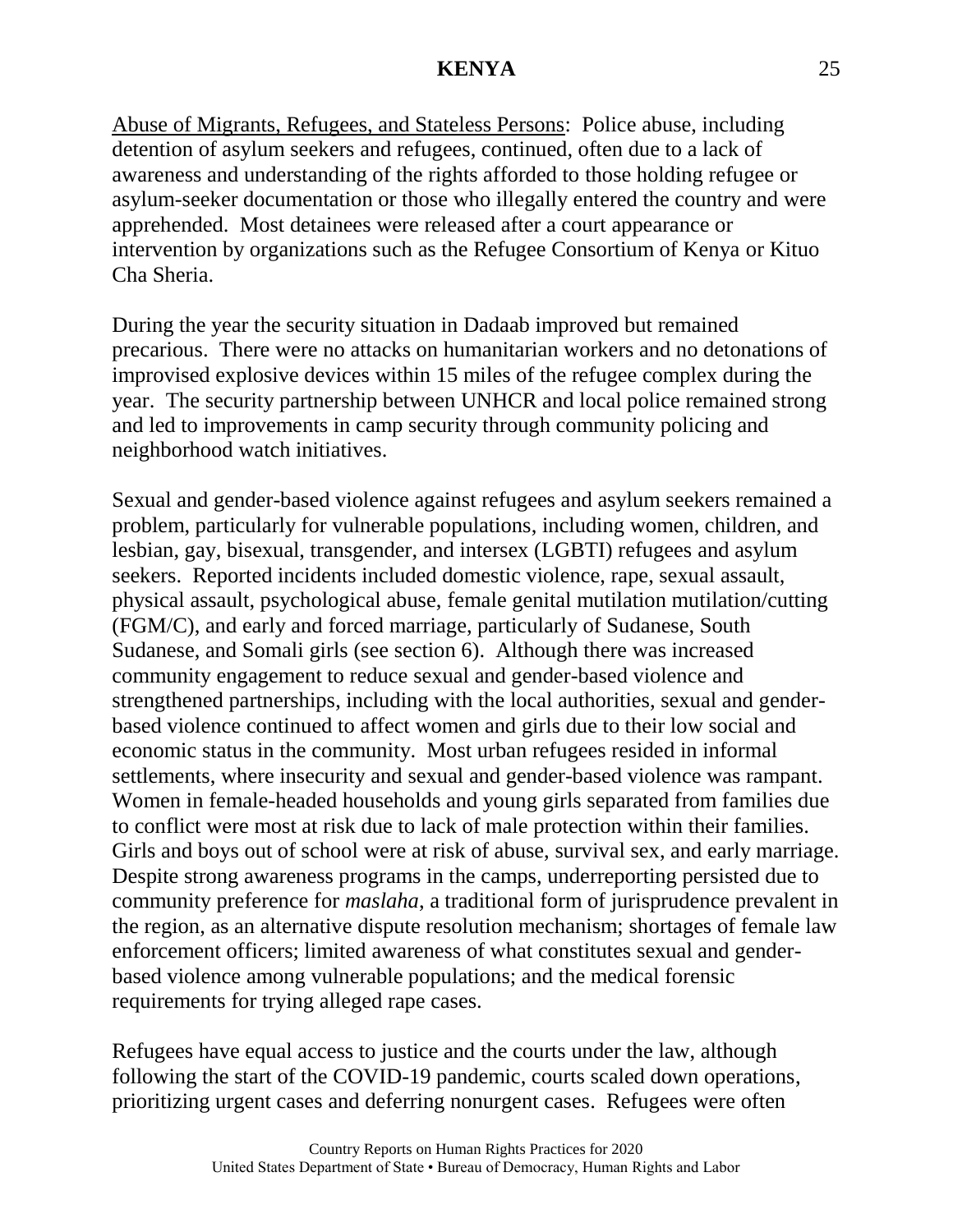unable to obtain legal services because of the prohibitive cost and their lack of information on their rights and obligations, even prior to the COVID-19 pandemic. UNHCR, through its partners, continued to provide legal assistance and representation to refugees to increase their access to justice. The law specifically provides that refugees are eligible to receive legal aid services. The law, however, had not been fully operationalized.

Many refugees dealt with criminality in accordance with their own customary law and traditional practices, although some opted to go through the country's justice system. Other security problems in refugee camps included petty theft, banditry, and ethnic violence, according to UNHCR.

During the year UNHCR assisted 79 persons to return voluntarily to their places of origin, all of whom returned to Ethiopia. Insecurity and unfavorable conditions in countries of origin such as South Sudan, Yemen, and Somalia, as well as border closures and movement restrictions due to COVID-19, hindered returns.

Access to Asylum: The law provides for the granting of asylum or refugee status, and the government has a system for providing protection to camp-based refugees. The government generally coordinated with UNHCR to provide assistance and protection to refugees in the Dadaab and Kakuma refugee camps and urban areas. The government had yet to register more than 15,000 refugees and asylum seekers estimated to reside in Dadaab, the majority of whom were Somali. Pressure from UNHCR and the international community resulted in the government's registration of a number of extremely vulnerable individuals. South Sudanese refugees received prima facie refugee status.

According to UNHCR, as of September 30, the country hosted 499,219 registered refugees and asylum seekers, including 221,102 in the Dadaab refugee camp complex, 197,341 in Kakuma camp and Kalobeyei settlement, and 80,776 in urban areas. Most refugees and asylum seekers were from Somalia (269,541), with others coming from South Sudan (122,610), the Democratic Republic of the Congo (44,763), Ethiopia (28,915), Burundi (16,158), and other countries (17,232). Most refugees arriving in Kakuma were from South Sudan, and the refugee population in Dadaab was primarily Somali. New arrivals also included individuals from Burundi, the Democratic Republic of the Congo, Ethiopia, and Uganda. The tripartite agreement on voluntary repatriation between Kenya, Somalia, and UNHCR expired in 2018, although the spirit of the agreement and coordination remained. Since 2014 a total of 84,981 Somali refugees had voluntarily repatriated under the agreement.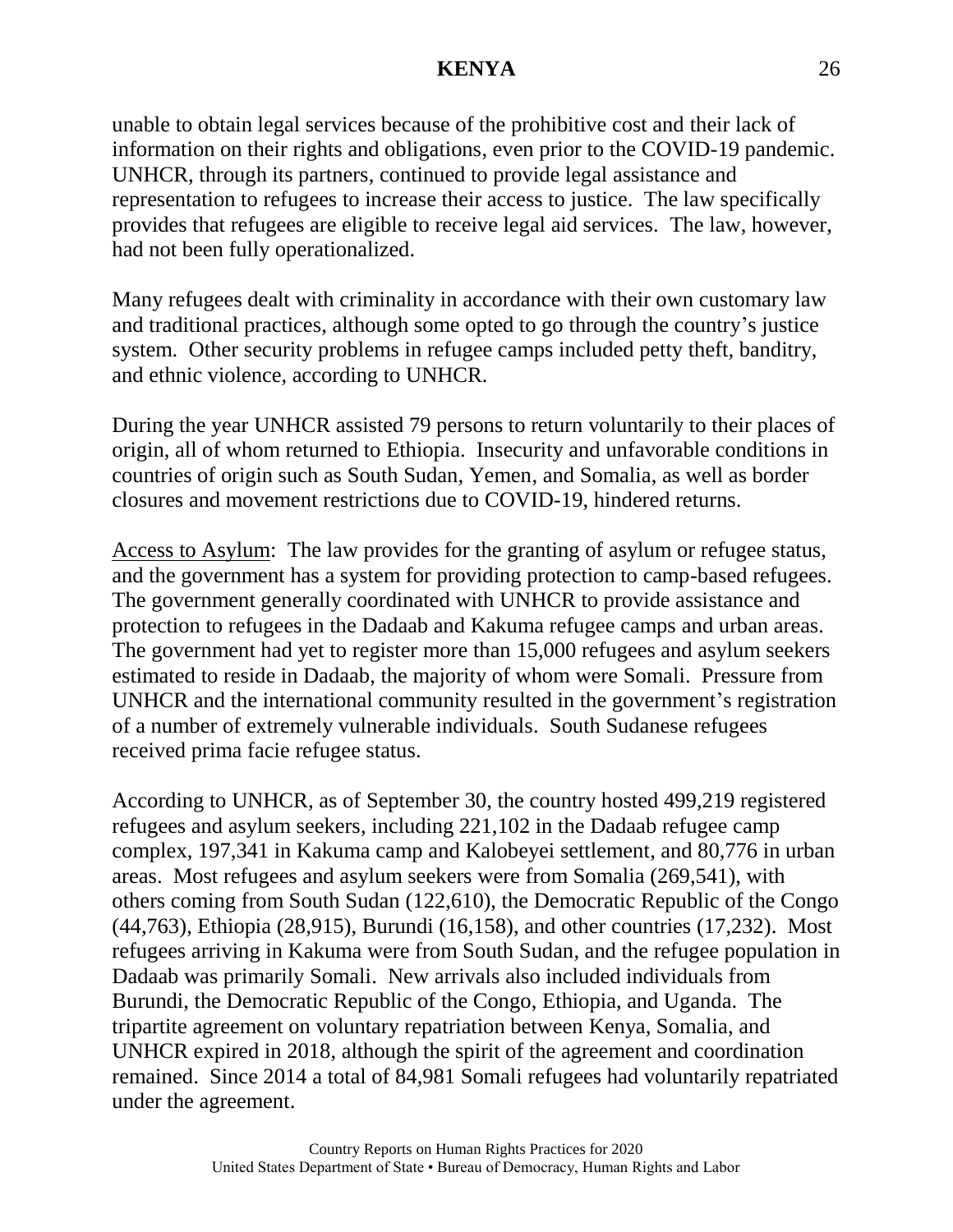The RAS, responsible for refugee management in the country, maintained a cooperative working relationship with UNHCR, which continued to provide it with technical support and capacity building.

Freedom of Movement: Refugees' freedom of movement was significantly restricted due to the country's strict encampment policies as well as COVID-19 (see section 2.d.).

Employment: By law refugees are generally not permitted to work in the country. While the Kenya Citizenship and Immigration Act allows recognized refugees to engage in any occupation, trade, business, or profession upon approval of applications for a Class M work permit, many barriers and red tape hinder refugees' ability to secure work permits. Only refugees with specialized skills or those who could invest were successful in obtaining a work permit from the Immigration Department.

Access to Basic Services: Despite the encampment policy, many refugees resided in urban areas, even though they lacked documentation authorizing them to do so. This affected their access to basic government services, including the National Hospital Insurance Fund, education, employment, business licenses, financial institutions, mobile phones, and related services. In addition they were vulnerable to arrest, police harassment, and extortion.

#### **g. Stateless Persons**

The constitution and law provide for the protection of stateless persons and for legal avenues for eligible stateless persons to apply for citizenship. Since 2017 UNHCR estimated 18,500 stateless persons were registered in the country; the actual number was unknown.

Communities known to UNHCR as stateless include the Pemba in Kwale (approximately 7,000) and the Shona (an estimated 3,500). The 8,000 remaining include: persons of Rwandan, Burundian, or Congolese descent; some descendants of slaves from Zambia and Malawi; the Galjeel, who were stripped of their nationality in 1989; and smaller groups at risk of statelessness due to their proximity to the country's border with Somalia and Ethiopia, including the Daasanach and returnees from Somalia (the Sakuye) residing in Isiolo. The Pare are a group of people intermarried with Kenyans for many years who reside at the border with Tanzania but are at risk of statelessness since they do not hold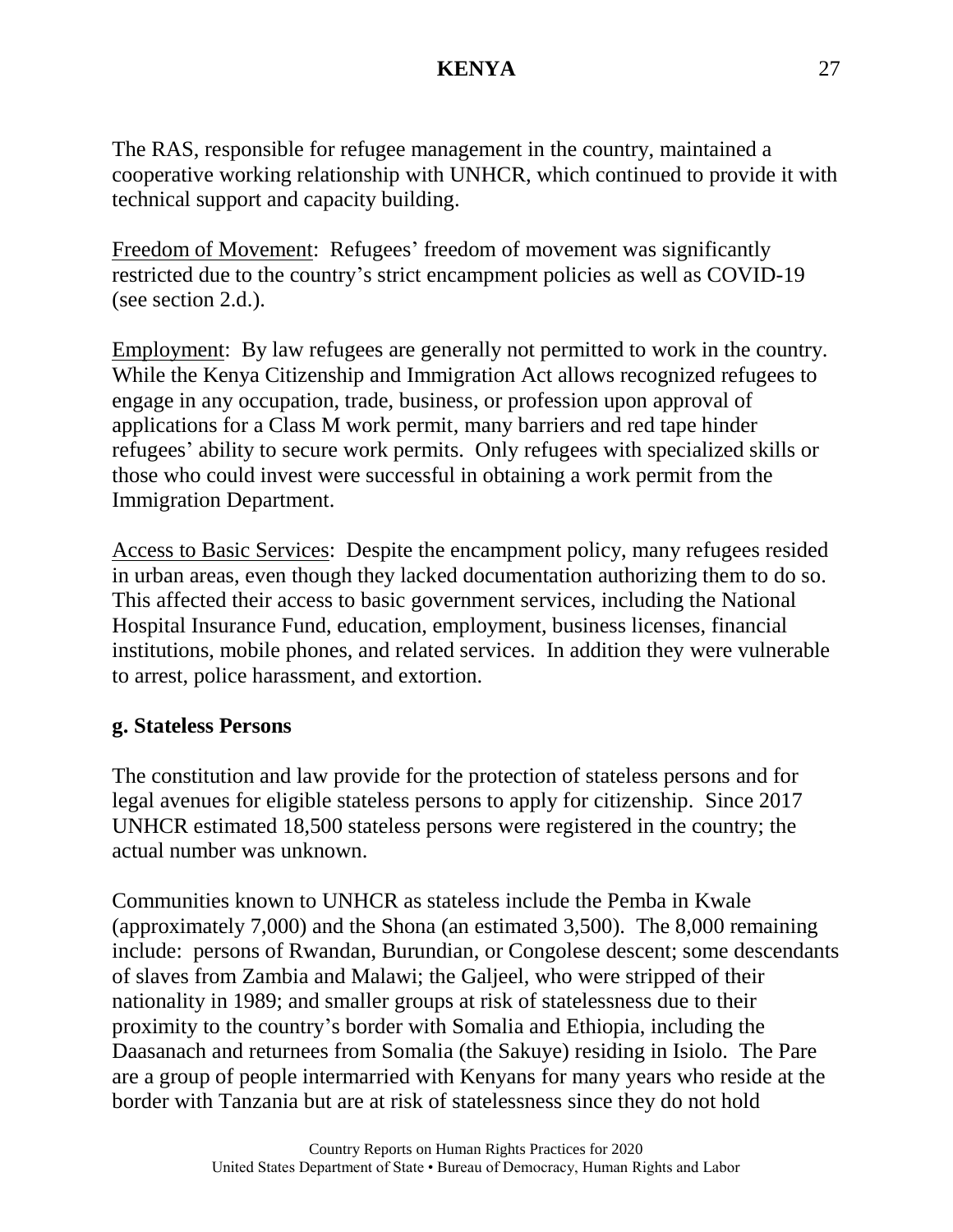marriage certificates or other identity documents. Children born in the country to British overseas citizens are stateless due to conflicting nationality laws in the country and in the United Kingdom, although the estimated affected population size is unknown.

The country's legislation provides protection, limited access to some basic services, and documentation to stateless persons and those at risk of statelessness. The constitution contains a progressive bill of rights and a revised chapter on citizenship, yet it does not include any safeguards to prevent statelessness at birth. The law provides a definition of a stateless person and opportunities for such a person as well as his or her descendants to be registered as citizens so long as the individual was a resident in the country at the time of its independence. Similar provisions apply to some categories of migrants who do not possess identification documents. These provisions were in the process of being revised as of October.

Stateless persons had limited legal protection, and many faced social exclusion. Others encountered travel restrictions and heightened vulnerability to sexual and gender-based violence, exploitation, forced displacement, and other abuses. UNHCR reported stateless persons faced restrictions on internal movement and limited access to basic services, property ownership, and registration of births under the late birth registration procedures, marriages, and deaths. Inadequate documentation sometimes resulted in targeted harassment and extortion by officials and exploitation in the informal labor sector.

National registration policies require citizens age 18 and older to obtain national identification documents from the National Registration Bureau. Failure to do so is a crime. Groups with historical or ethnic ties to other countries faced higher burdens of proof in the registration process. During the participatory assessments UNHCR conducted in 2018 and 2019, stateless persons said they could not easily register their children at birth or access birth certificates because they lacked supporting documents.

Due to awareness raising among the stateless and capacity building for relevant authorities, towards the end of 2019 the situation improved for stateless persons, who were no longer turned away from registration offices as occurred in prior years. For birth registration within six months of birth, stateless persons were able to obtain a birth certificate but had problems registering children older than six months. The law does not have a provision to support the registration without supporting documents and instead gives discretion to the registrar general.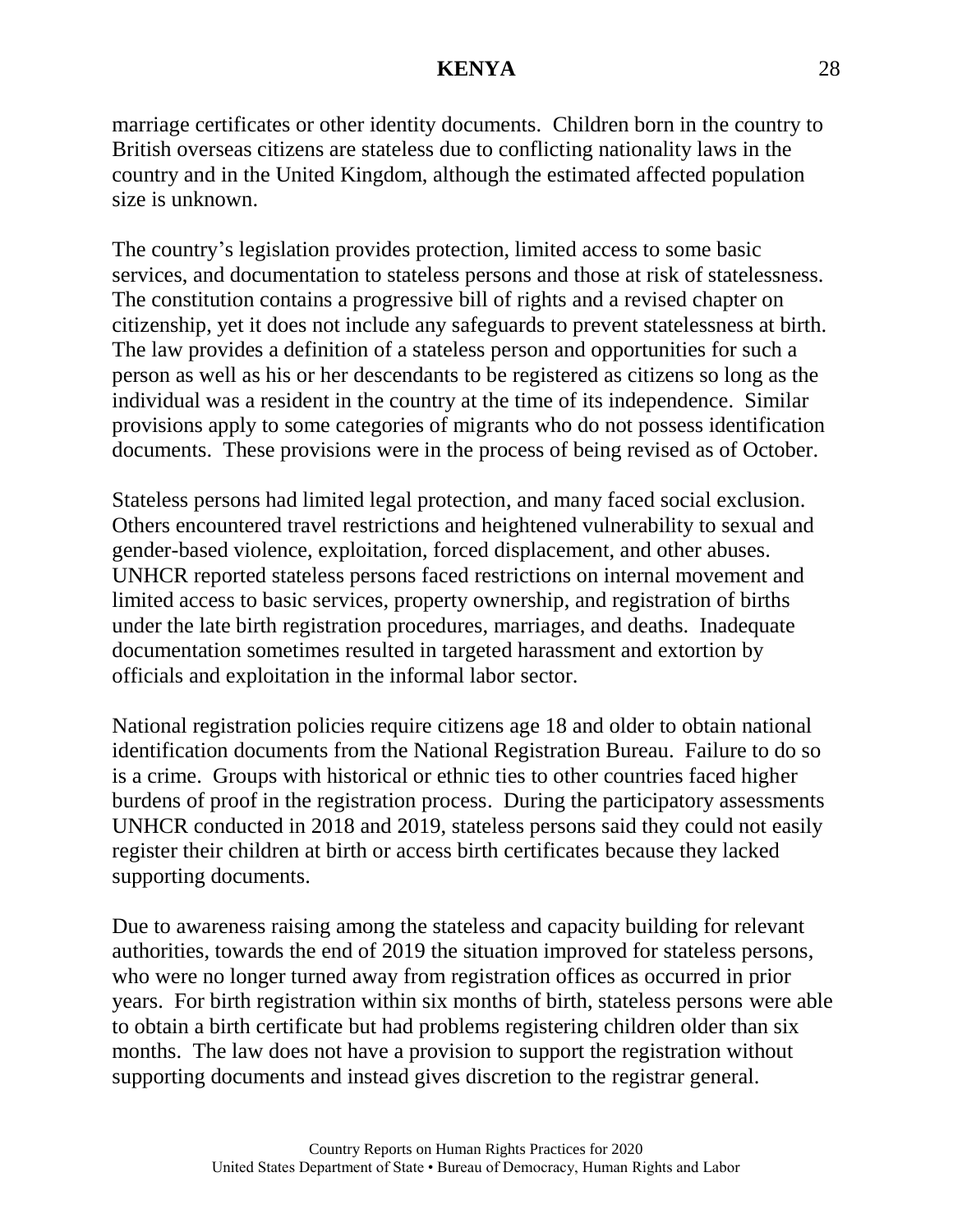Formal employment opportunities, access to financial services, and freedom of movement continued to be out of reach due to lack of national identity cards. Stateless persons without identity cards cannot access the National Hospital Insurance Fund, locking them out of access to subsidized health services, including maternity coverage.

In October 2019 the government pledged to recognize and register persons in the Shona community who had lived in the country since the 1960s. The Civil Registration Services Department began to issue birth certificates to Shona children and process birth certificates for Shona adults who were born in the country.

## **Section 3. Freedom to Participate in the Political Process**

The constitution and law provide citizens the ability to choose their government in free and fair periodic elections held by secret ballot and based on universal and equal suffrage.

## **Elections and Political Participation**

Recent Elections: In August 2017 citizens voted in the second general election under the 2010 constitution, electing executive leadership and parliamentarians, county governors, and members of county assemblies. International and domestic observers, such as the Kenya Elections Observation Group, African Union Observer Mission, and Carter Center, judged the elections generally credible, although some civil society groups raised concerns regarding irregularities. In the presidential election, Jubilee Party candidate Uhuru Kenyatta won with a margin significantly above that of runner-up candidate Raila Odinga of the National Super Alliance. The National Super Alliance challenged the results in a petition to the Supreme Court. In September 2017 the court ruled in the National Super Alliance's favor, annulling the presidential elections and citing the Independent Electoral and Boundaries Commission (IEBC) for irregularities in voter registration and technical problems with vote tallying and transmission. The court ordered a new election for president and deputy president, which was held on October 26, 2017.

On October 10, 2017, Odinga announced his withdrawal from the new election, asserting the IEBC had not taken sufficient steps to ensure a free and fair election. The October 26 vote was marred by low voter turnout in some areas and protests in some opposition strongholds. Human Rights Watch documented more than 100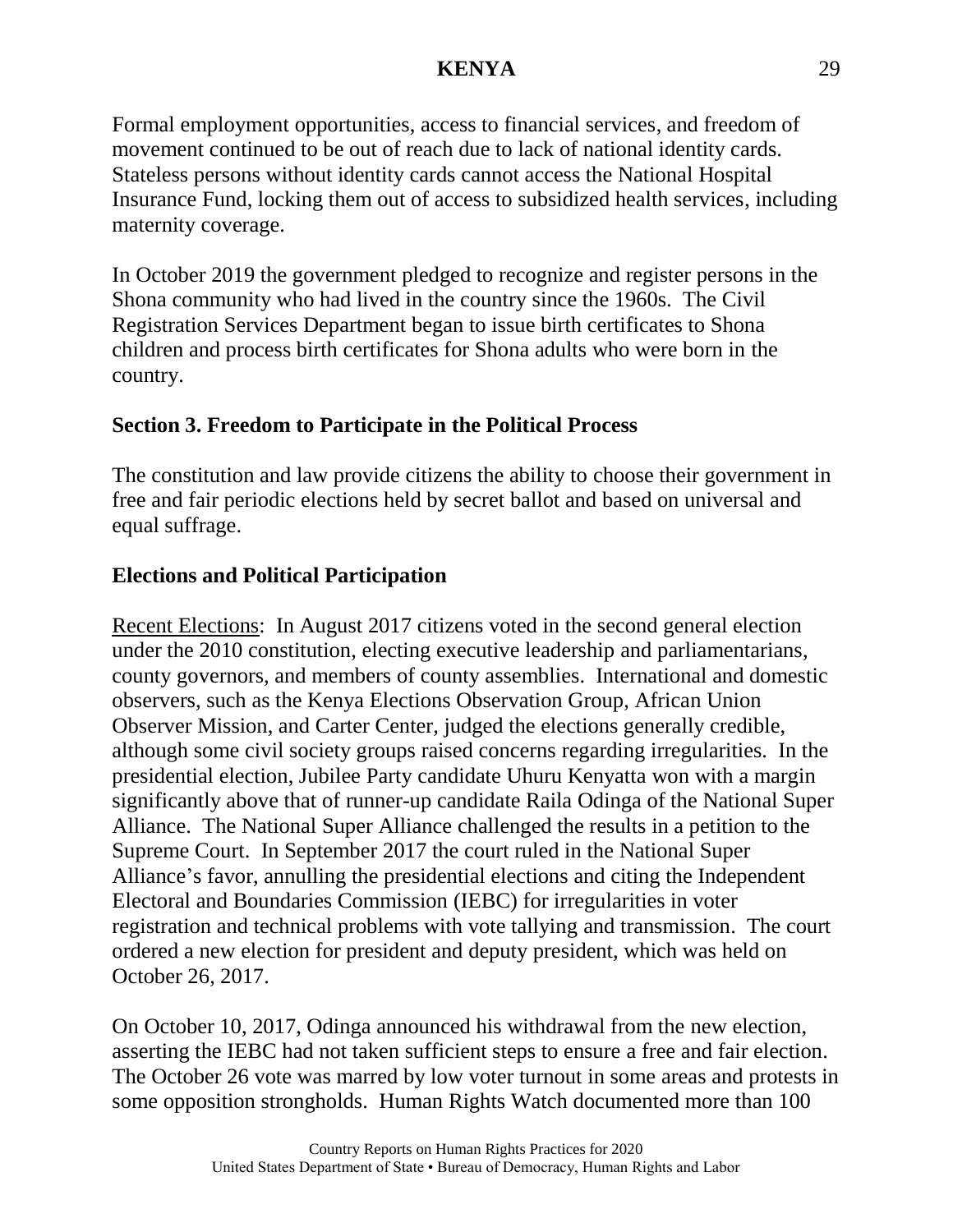persons badly injured and at least 33 killed by police using excessive force in response to protests following the August election, and the Independent Medico-Legal Unit reported another 13 deaths before, during, and after the October vote.

On October 30, 2017, the IEBC declared Kenyatta the winner of the new election. On November 20, 2017, the Supreme Court rejected petitions challenging the October 26 elections and upheld Kenyatta's victory. Odinga refused to accept Kenyatta's re-election and repeated his call for people's assemblies across the country to discuss constitutional revisions to restructure the government and the elections process. On January 30, 2018, elements of the opposition publicly swore Odinga in as "the People's President," and the government shut down major public media houses for several days to prevent them from covering the event.

Kenyatta and Odinga publicly reconciled in March 2018 and pledged to work together towards national unity. In May 2018 the president established the Building Bridges to Unity Advisory Taskforce as part of this pledge. The task force issued an October report with proposed constitutional, legislative, and policy reforms to address nine areas: lack of a national ethos, responsibilities and rights of citizenship; ethnic antagonism and competition; divisive elections; inclusivity; shared prosperity; corruption; devolution; and safety and security. Some politicians, civil society, and religious groups questioned whether the proposed reforms, including significant changes to the country's political structure, would increase inclusivity, prevent electoral violence, and address the country's ethnic divisions.

In April the IEBC postponed five planned by-elections, one for a vacant parliament position and four for county positions, due to the COVID-19 pandemic. The IEBC scheduled six by-elections for December 15, the five that had been postponed and one for a county position that had subsequently become vacant, after developing COVID-19 health protocols.

Political Parties and Political Participation: To reduce voter fraud, the government used a biometric voter registration system, first employed in 2013. Possession of a national identity card or passport was a prerequisite for voter registration. According to media reports, political parties were concerned regarding hundreds of thousands of national identity cards produced but never collected from National Registration Bureau offices around the country, fearing their supporters would not be able to vote. Ethnic Somalis and Muslims in the coast region and ethnic Nubians in Nairobi complained of discriminatory treatment in the issuance of registration cards, noting authorities sometimes asked them to produce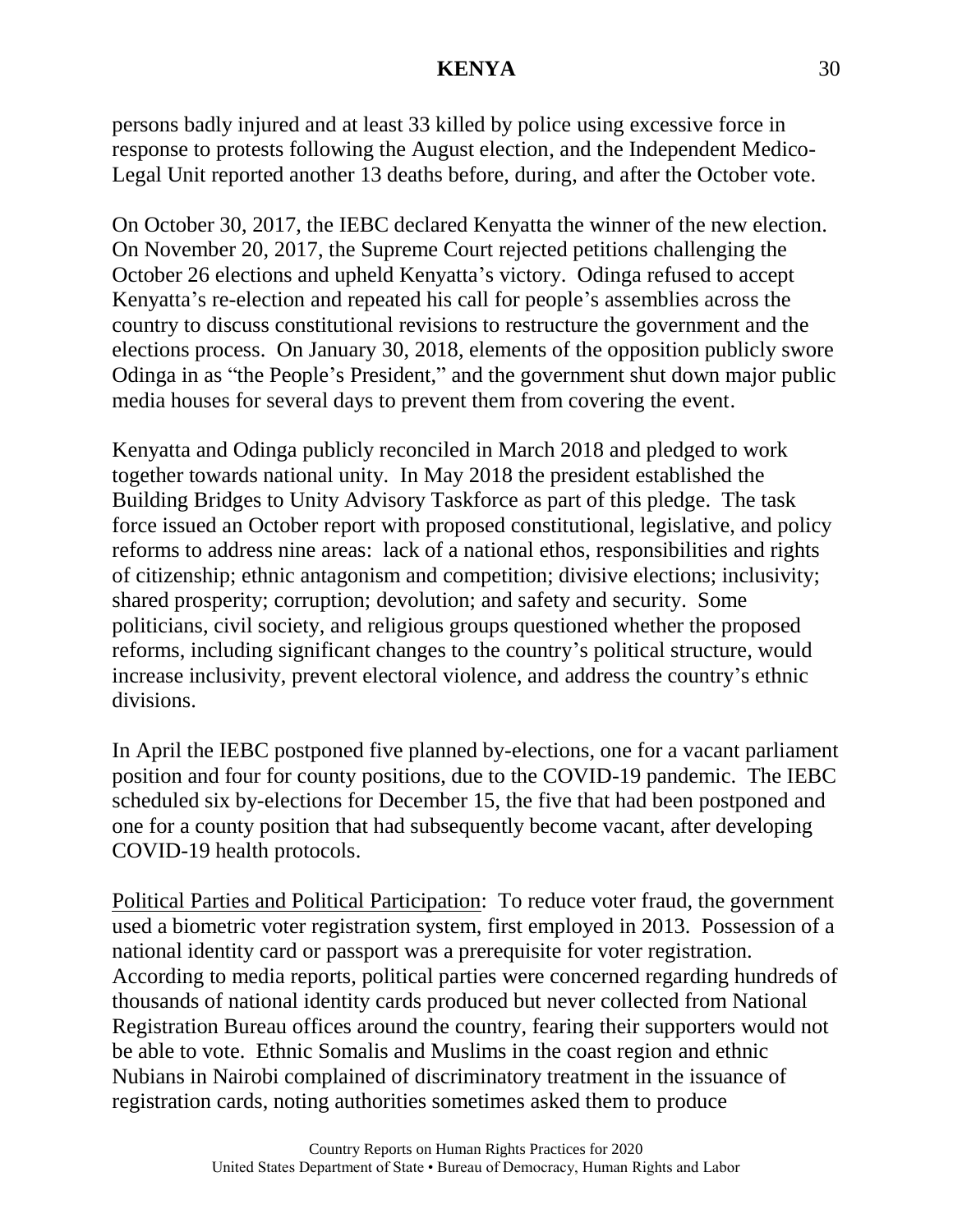documentation proving their parents were citizens.

The country's five largest ethnic groups--the Kikuyu, Kalenjin, Luhya, Luo, and Kamba--continued to hold most political positions. Civil society groups raised concerns regarding the underrepresentation of minority ethnic groups, including indigenous communities. For example, one study conducted in Nakuru County found that among the Ogiek community, only two persons were members of the county assembly and one person was a nominated senator.

Participation of Women and Members of Minority Groups: No laws limit participation of women or members of minority groups in the political process, and they did participate. Voting rates and measures of other types of participation in the political process by women and members of minority groups remained lower than those of nonminority men.

The constitution provides for parliamentary representation by women, youth, persons with disabilities, ethnic minorities, and marginalized communities. The constitution specifically states no gender should encumber more than two-thirds of elective and appointed offices. Parliament had not enacted legislation to implement this provision, despite four court orders to do so (see section 1.e.). As of year's end, men made up nearly the entirety of the leadership of the National Assembly and the Senate, with the exception of a woman deputy speaker of the Senate. President Kenyatta appointed one additional woman to the cabinet in January, for a total of seven women in the cabinet.

Women leaders and advocacy groups continued to cite inadequate political support from their parties, particularly in the primaries; a lack of financial resources; gender-based violence; gender stereotyping; and patriarchal structures across society as significant barriers to women's participation in political processes.

The overall success rate of female candidates who ran for positions in the 2017 national elections was 16 percent, with 23 women elected and 52 women nominated to the 349-member National Assembly, and three women elected and 18 women nominated to the 67-member Senate. Women were elected to three of the 47 governorships, although there were only two female governors during the year. Compared with 2013, the number of women elected to office increased by 18.6 percent. The constitution provides for the representation in government of ethnic minorities, but civil society groups noted minorities remained underrepresented in local and national government. The constitution also calls for persons with disabilities to hold a minimum of 5 percent of seats in the Senate and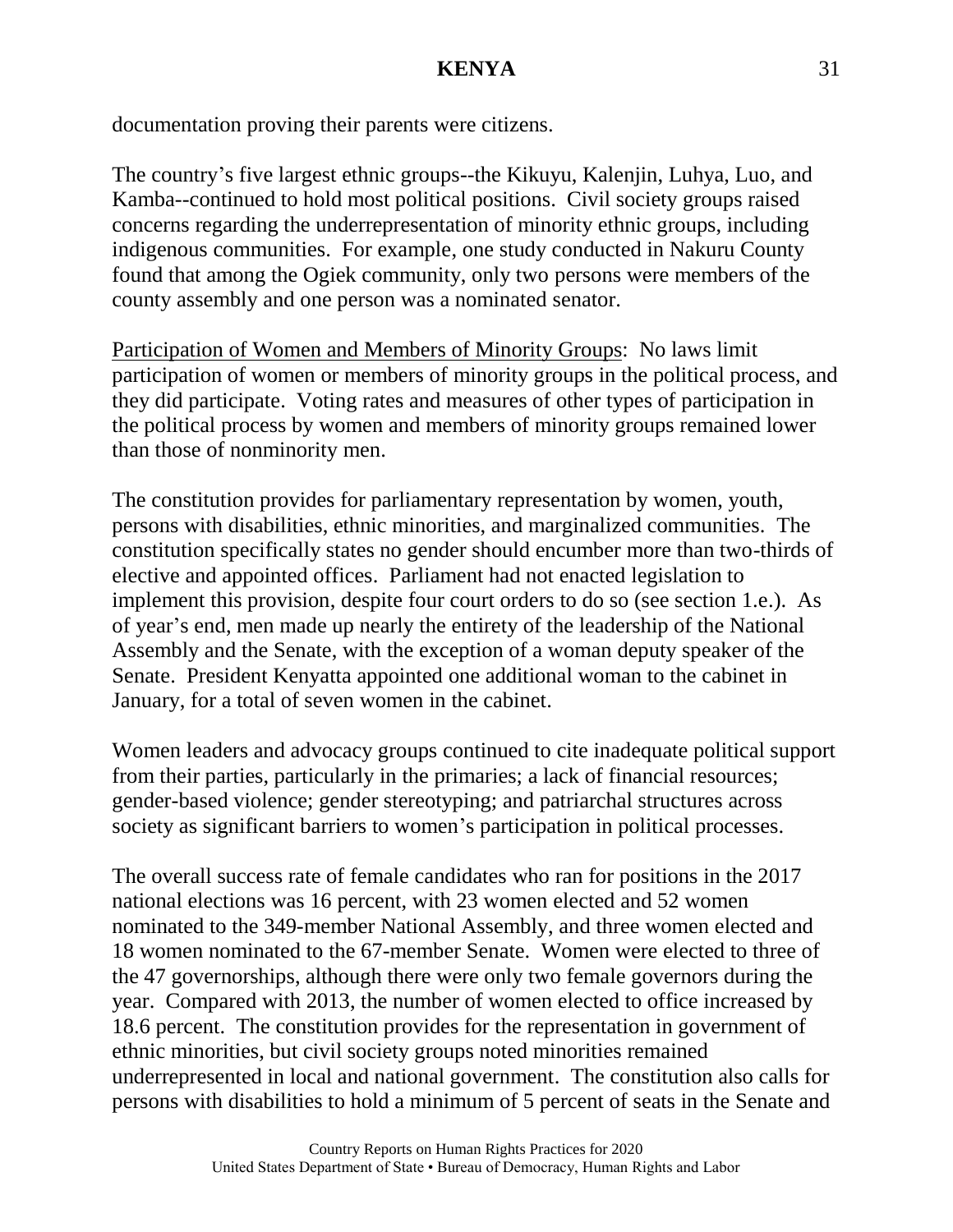National Assembly but persons with disabilities composed only 2.8 percent of Senate and National Assembly members.

## **Section 4. Corruption and Lack of Transparency in Government**

The law provides criminal penalties for official corruption. Despite public progress in fighting corruption during the year, the government did not implement relevant laws effectively. Officials frequently engaged in allegedly corrupt practices with impunity.

Corruption: During the year the Ethics and Anti-Corruption Commission (EACC) initiated investigations and prosecutions of high-level cases involving six county governors and dozens of national government and parastatal officials with ties to the ruling party and to the political opposition. A landmark ruling in 2019 bars county governors from accessing their offices until their corruption cases are concluded. One governor was indicted and impeached by the county assembly while his case continued in the courts. The EACC was also investigating highlevel procurement irregularities at the Kenya Medical Supplies Agency, a state agency with the sole mandate of procuring medications and equipment for government health centers. The investigations involved procurement of personal protective equipment at inflated costs and probed the alleged disappearance of personal protective equipment and other equipment donated to the country. These investigations and prosecutions continued at year's end.

The public continued to perceive corruption as a severe problem at all levels of government. A 2019 survey by Transparency International found 45 percent of respondents had paid a bribe, compared with 37 percent in the previous 2015 survey. Police and authorities issuing identification documents were cited the most for taking bribes. Corruption had increased according to 67 percent of respondents, and 71 percent believed the government was doing a poor job of combating corruption, unchanged from the results of Transparency's 2015 poll.

In January 2019 President Kenyatta appointed a new chief executive officer of the EACC, who introduced a new approach to tackling corruption that prioritized highimpact cases, systems reviews, assets recovery, and public communication. In the commissioner's first year in office, the EACC secured 44 convictions, one of the highest tallies in its 17 years of existence, and recovered assets of more than three billion shillings (\$30 million), exceeding what had been recovered over the previous five years combined. At the end of 2019, the EACC reported 407 criminal corruption cases and 778 civil cases pending in court. Officials from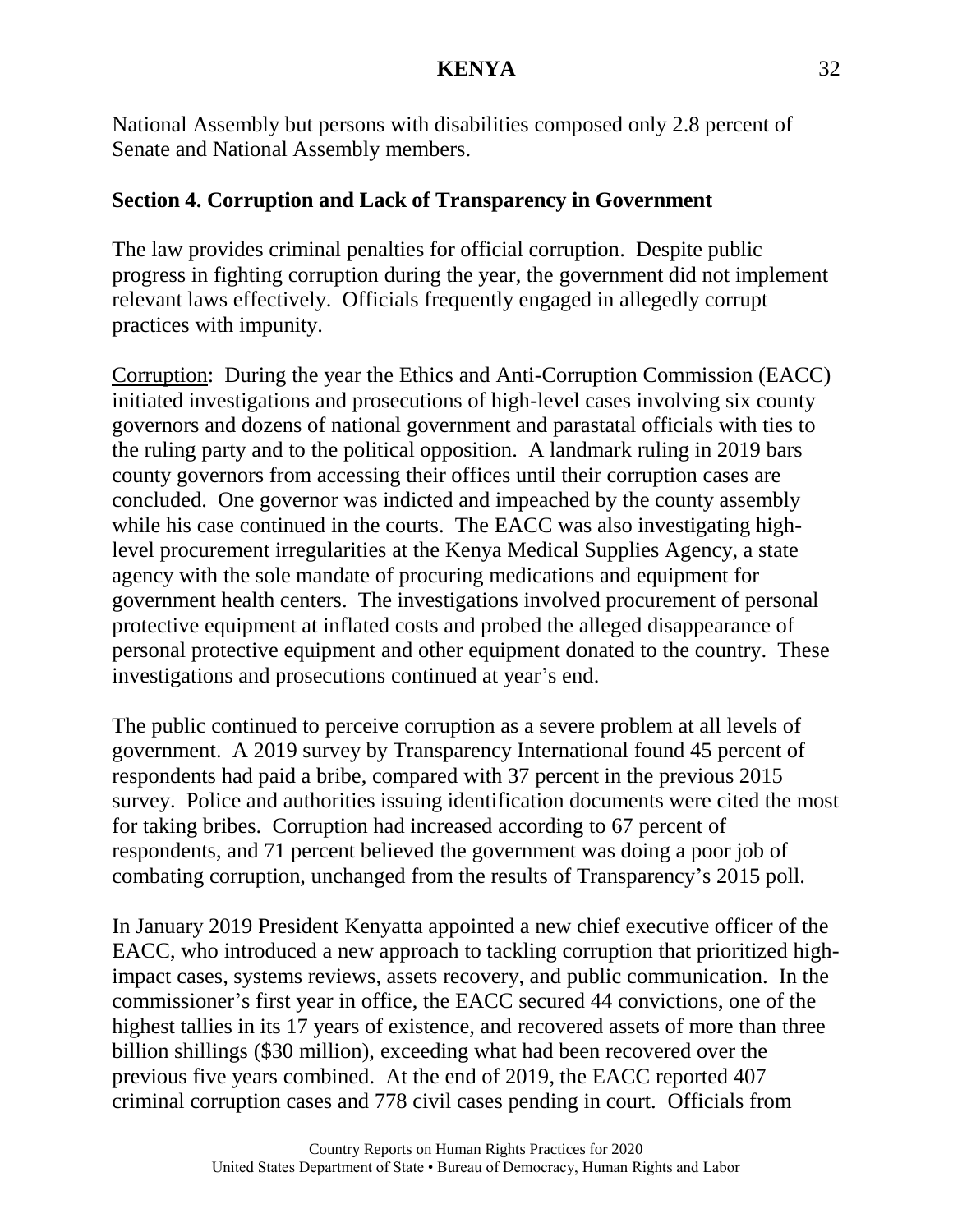agencies tasked with fighting corruption, including the EACC, the ODPP, and judiciary, were also subjects of corruption allegations.

The EACC has the legal mandate to investigate official corruption allegations, develop and enforce a code of ethics for public officials, and engage in public outreach on corruption. The EACC, however, lacks prosecutorial authority and must refer cases to the ODPP to initiate prosecutions. During the year the ODPP established a multiagency team tasked with collaboration on investigations and prosecution of high-profile organized crimes like corruption. Operational conflict, however, between the ODPP and Directorate of Criminal Investigations with regards to which office can initiate investigations and deliver files to court resulted in the delayed prosecution of the Kenya Ports Authority managing director on corruption allegations.

The government took additional steps during the year to combat corruption, including increasing the number of investigations and prosecutions. The government made limited progress on other commitments, including adoption of international anticorruption standards and digitization of government records and processes. Because courts had significant case backlogs, cases could take years to resolve.

Police corruption remained a significant problem. Human rights NGOs reported police often stopped and arrested citizens to extort bribes. Police sometimes jailed citizens on trumped-up charges or beat those who could not pay the bribes. During police vetting conducted by the National Police Service Commission (NPSC) in recent years, many police officers were found to have the equivalent of hundreds of thousands of dollars in their bank accounts, far exceeding what would be possible to save from their salaries. Mobile money records showed some officers also transferred money to superior officers.

The judiciary and the National Police Service continued measures to reform the handling of traffic cases by police and courts, streamlining the management of traffic offenses to curb corruption. Despite this progress, no senior police official was convicted or jailed for corruption-related offenses during the year.

Financial Disclosure: The law requires all public officers to declare their income, assets, and liabilities to their "responsible commission" (for example, the Parliamentary Service Commission in the case of members of parliament) every two years. Public officers must also include the income, assets, and liabilities of their spouses and dependent children younger than 18. Failure to submit the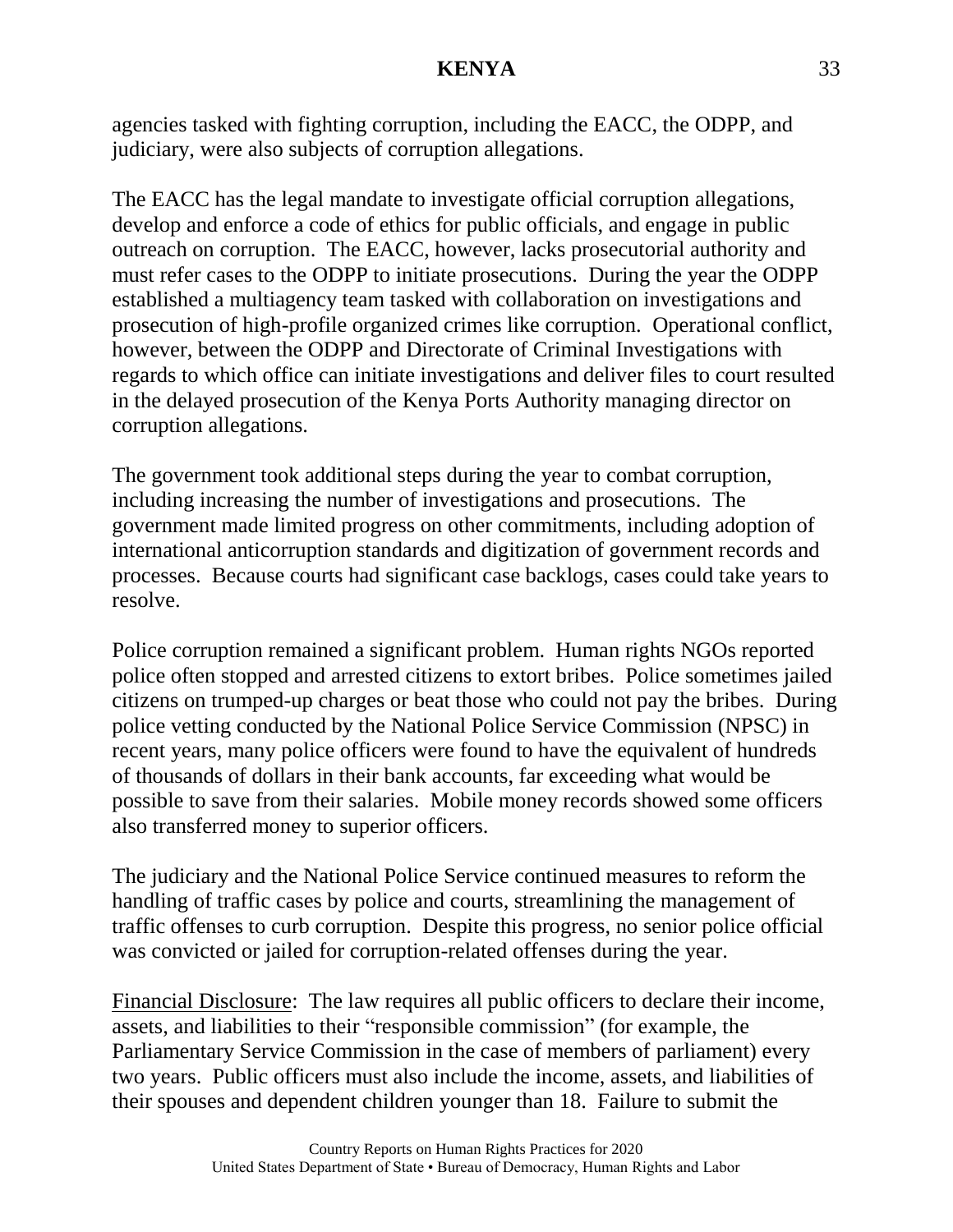declaration as required by law or providing false or misleading information is punishable by a substantial fine or imprisonment for a term not exceeding one year or both. Information contained in these declarations was not readily available to the public, and the relevant commission must approve requests to obtain and publish this information. Any person who publishes or otherwise makes public information contained in public officer declarations without such permission may be subject to imprisonment for up to five years, a fine, or both. Authorities also required police officers undergoing vetting to file financial disclosure reports for themselves and their immediate family members. These reports were publicly available.

The law requires public officers to register potential conflicts of interest with the relevant commissions. The law identifies the interests public officials must register, including directorships in public or private companies, remunerated employment, securities holdings, and contracts for supply of goods or services, among others. The law requires candidates seeking appointment to nonelected public offices to declare their wealth, political affiliations, and relationships with other senior public officers. This requirement is in addition to background screening on education, tax compliance, leadership, and integrity. Many officials met these requirements and reported potential conflicts of interest. Authorities did not strictly enforce ethics rules relating to the receipt of gifts and hospitality by public officials.

There were no reported challenges to any declarations of wealth--which normally are not made public--filed by public officials. The requirement for asset and conflict of interest declarations was suspended by a 2018 Public Service Commission memo. The memo was issued after the commission's engagement with government stakeholders indicated a need for clarity on completing the assets registry. The Public Service Commission's suspension of the requirement led to inconsistency in the application of the directive, with some institutions requiring declarations while others did not.

### **Section 5. Governmental Attitude Regarding International and Nongovernmental Investigation of Alleged Abuses of Human Rights**

Domestic and international human rights groups generally operated without government restriction, investigating and publishing their findings on human rights cases, although some groups reported experiencing government harassment during the year. Officials were sometimes cooperative and responsive to the queries of these groups, but the government did not implement recommendations by human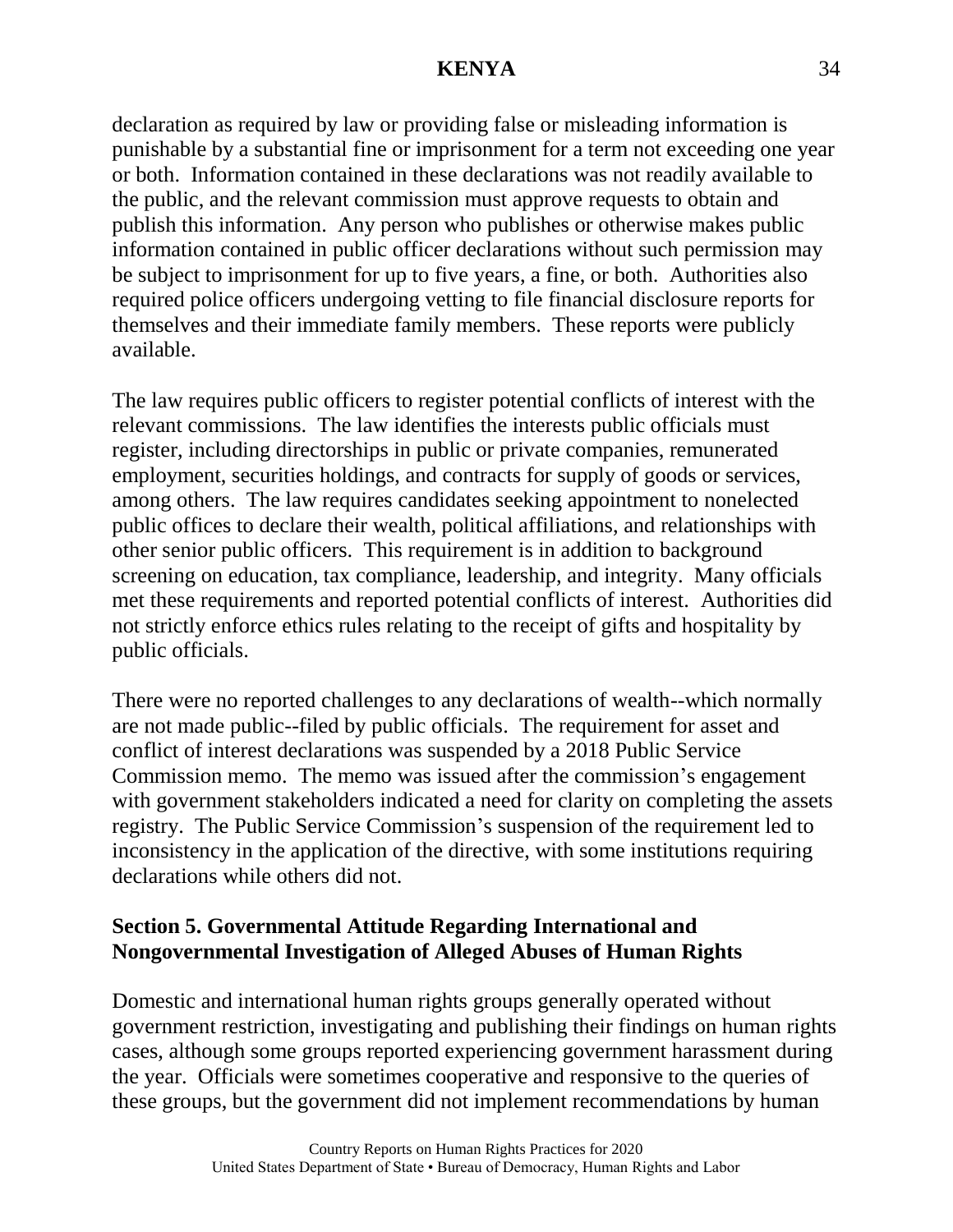rights groups if such recommendations were contrary to its policies. There were reports officials intimidated NGOs and threatened to disrupt their activities (see section 2.b.). Less-established NGOs, particularly in rural areas, reported harassment and threats by county officials as well as security forces. Human rights activists claimed security forces conducted surveillance of their activities, and some reported threats and intimidation.

There were also reports officials and police officers threatened activists who sought justice for police killings and other serious abuses. The intimidation included threats of arrest, warnings not to post information about police brutality, home and office raids, and confiscation of laptops and other equipment.

According to HAKI, its deputy executive director, Salma Hemed, was beaten by police during a February protest as she was advocating for an investigation into the death of a 17-year-old pregnant girl while in police custody. Although the police case against her was suspended in August, police arrested her on October 28 after she filed a lawsuit against the Bamba Police Station in Kilifi County. Despite a letter from the Kilifi county prosecutor stating she should be released, police ignored the letter, detained Salma Hemed overnight, and brought her before the Kilifi Magistrate Court the following day. The court subsequently ordered her release.

The 2016 triple homicide case of International Justice Mission lawyer and investigator Willie Kimani, client Josphat Mwenda, and their driver Joseph Muiruri remained pending at year's end. In November the court for the third time denied bail for the five suspects, including four police officers who faced murder charges.

The Kenya National Commission on Human Rights reported security agencies continued to deny it full access to case-specific information and facilities to conduct investigations of human rights abuses as the constitution permits.

Government Human Rights Bodies: The Kenya National Commission on Human Rights is an independent institution created by the 2010 constitution and established in 2011. Its mandate is to promote and protect human rights in the country. The body's commissioners completed their terms in March. In November the commission reported the government had not yet provided information on the commencement of recruitment for replacements. The positions remained vacant as of year's end, although the commission continued to function under the management of the CEO. Citing budget restrictions, the government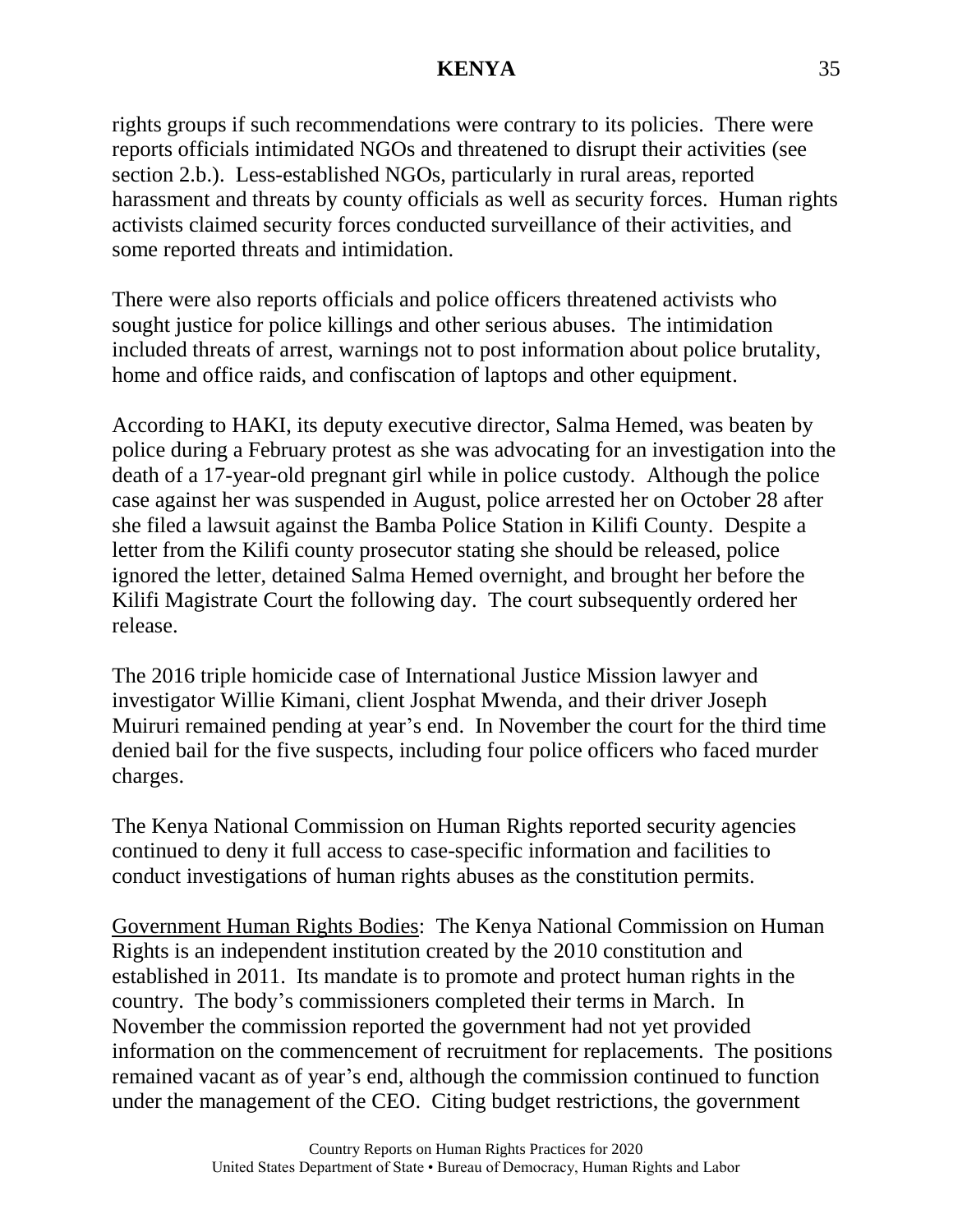again reduced the commission's operating budget. The commission stated the budget was not sufficient to cover its expenses and fulfill its mandate.

The NPSC and IPOA, both government bodies, report to the National Assembly. The NPSC consists of six civilian commissioners, including two retired police officers, as well as the National Police Service inspector general and two deputies. The NPSC is responsible for recruiting, transferring, vetting, promoting, and disciplining National Police Service members.

The ODPP is empowered to direct the National Police Service inspector general to investigate any information or allegation of criminal conduct and to institute criminal proceedings in police abuse or corruption cases.

Police accountability mechanisms, including those of the IAU and IPOA, maintained their capacity to investigate cases of police abuse. The IAU director reports directly to the National Police Service inspector general. The IAU hired 47 new officers, bringing the total number to 127. Most investigators previously served in the Kenya Police Service and the Administration Police Service. The IAU conducts investigations into police misconduct, including criminal offenses not covered by IPOA. Between January and September, the IAU received approximately 1,400 complaints, the number of which had increased year-to-year as police and the public became more familiar with the IAU. The IAU opened four regional offices during the year. The EACC, an independent agency, investigates cases involving police corruption. IPOA also helps to train police officers on preventing abuses and other human rights issues but reported it did not conduct any human rights training during the year.

Between July 2019 and June 30, IPOA received 2,991 complaints, bringing the total since its inception in 2012 to 136,609. IPOA defines five categories of complaints. Category one complaints comprise the most serious crimes--such as murder, torture, rape, and serious injury--and result in an automatic investigation. In category two, serious crimes, such as assault without serious injury, are investigated on a case-by-case basis. Categories three to five, for less serious crimes, are generally not investigated, although during the year IPOA and the IAU entered into regular dialogue about referring cases deemed less serious offenses for disciplinary action. If, after investigation, IPOA determines there is criminal liability in a case, it forwards the case to the ODPP. IPOA hired 25 new officers between July 2019 and November. IPOA's budget for the financial year starting July 1 was reduced by approximately 3 percent due to economic challenges caused by the COVID-19 pandemic, and IPOA anticipated further budget reductions.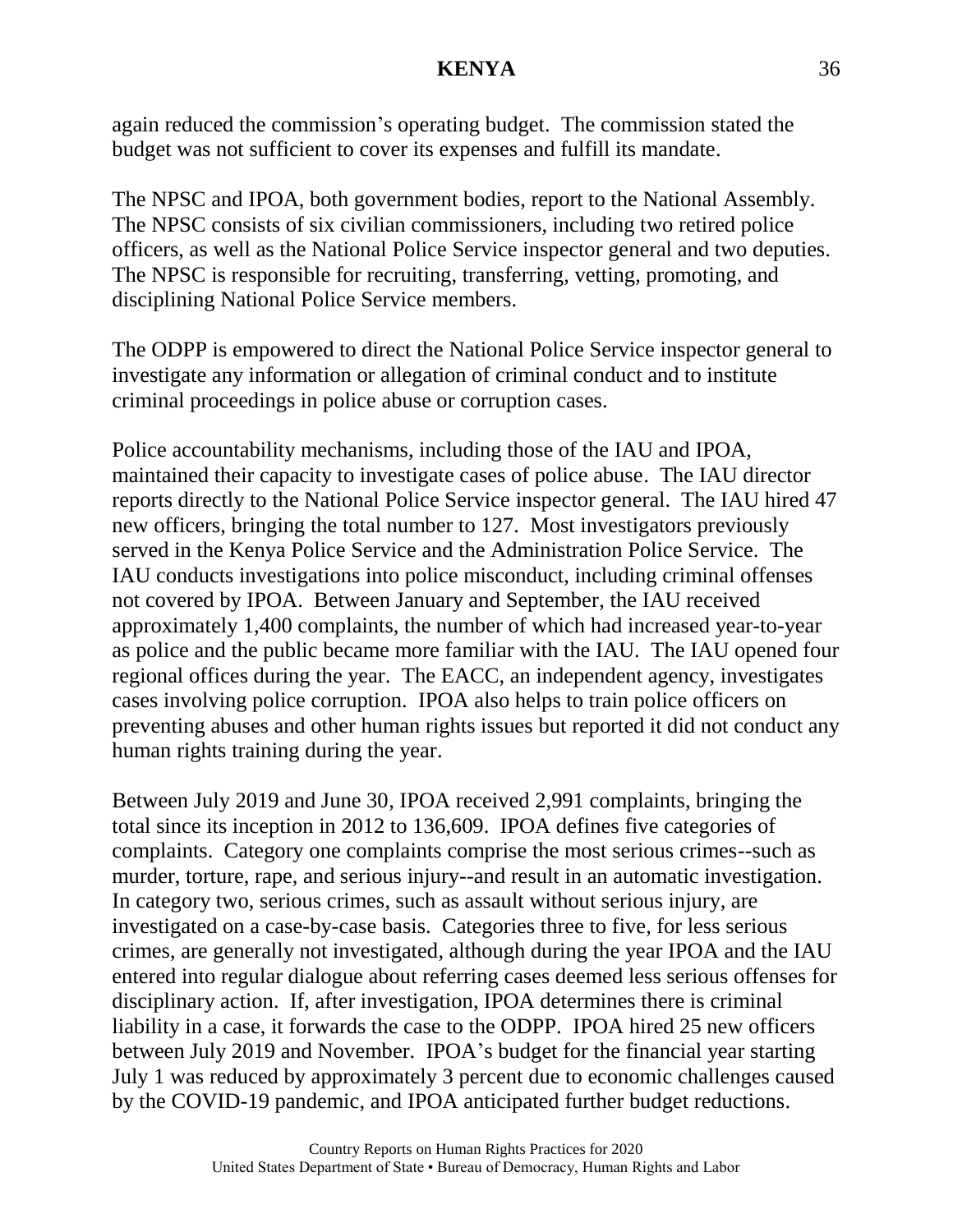Although the law requires the NPSC to vet all serving police officers, it had not vetted any officers since the new commission took office in January 2019. Vetting required an assessment of each officer's fitness to serve based on a review of documentation, including financial records, certificates of good conduct, and a questionnaire, as well as public input alleging abuse or misconduct. The NPSC reported it had vetted more than 15,000 officers since 2012.

#### **Section 6. Discrimination, Societal Abuses, and Trafficking in Persons**

### **Women**

Rape and Domestic Violence: The law criminalizes rape, defilement (statutory rape), domestic violence, and sex tourism, but enforcement remained limited. The law's definition of domestic violence includes sexual violence within marriage, early and forced marriage, FGM/C, forced wife "inheritance," damage to property, defilement, economic abuse, emotional or psychological abuse, harassment, incest, intimidation, physical abuse, stalking, verbal abuse, or any other conduct against a person that harms or may cause imminent harm to the safety, health, or well-being of the person. The law does not explicitly criminalize spousal rape. Insulting the modesty of another person by intruding upon that person's privacy or stripping them of clothing are criminal offenses punishable by imprisonment for up to 20 years.

The law provides a maximum penalty of life imprisonment for rape when the victim is older than 18, although sentences were at the discretion of the judge and usually no longer than the minimum of 10 years (see also section 6, Children). Citizens frequently used traditional dispute-resolution mechanisms, including maslaha in Muslim communities, to address sexual offenses in rural areas, with village elders assessing financial compensation for the victims or their families. They also used such mechanisms occasionally in urban areas.

The judiciary recorded 10,510 cases of sexual and gender-based violence filed in court between July 2018 and June 2019. The NGO Federation of Women Lawyers in Kenya reported arrests and prosecutions of sexual violence cases remained low, even in cases in which victims identified perpetrators, due to limited police resources to conduct investigations, insufficient evidence collection and handling mechanisms, and lengthy court proceedings, which made it difficult and expensive for victims to pursue cases.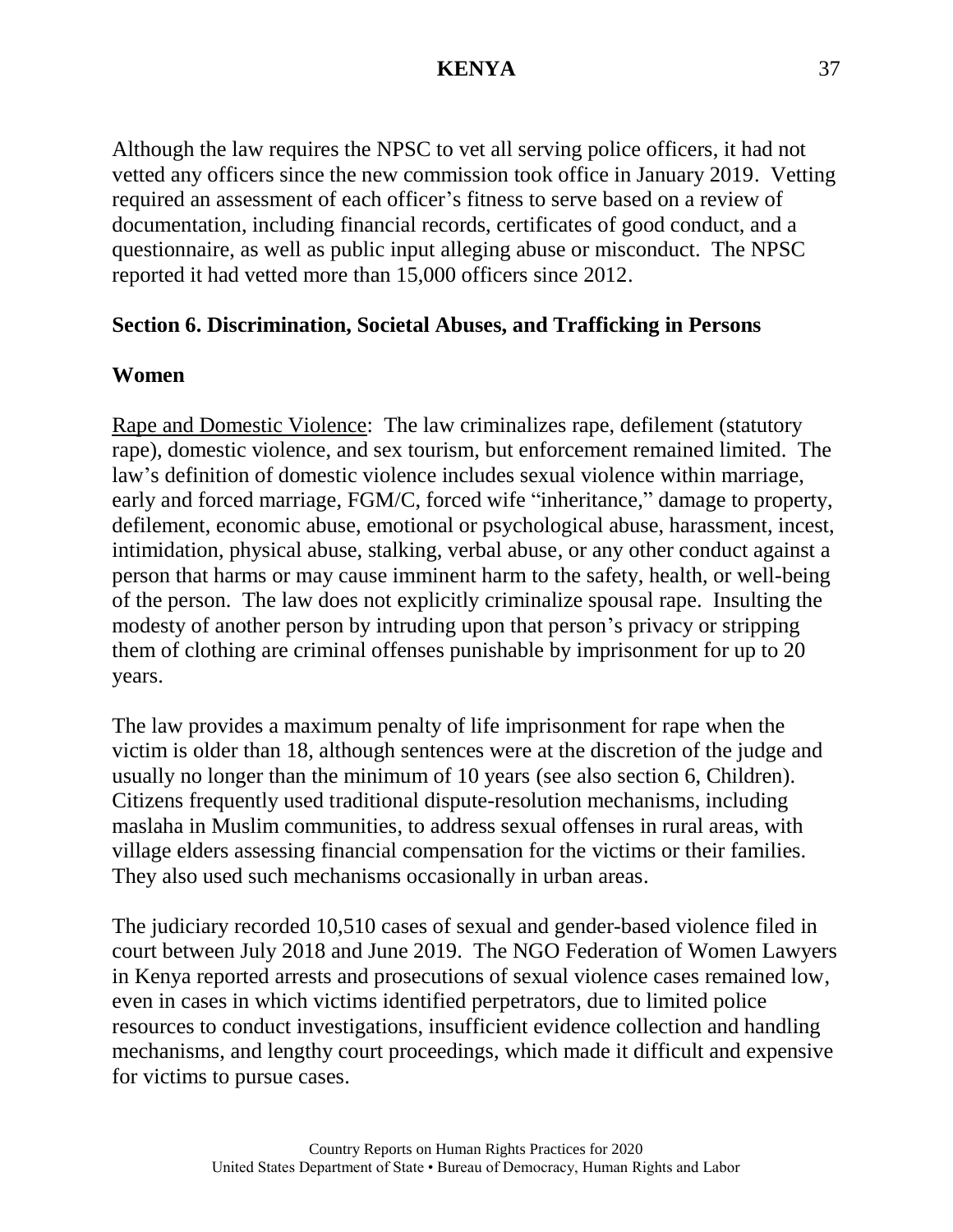Although police no longer required physicians to examine victims, physicians still had to complete official forms reporting rape. Rural areas generally had no police physician, and in Nairobi there were only three. NGOs reported police stations often but inconsistently accepted the examination report of clinical physicians who initially treated rape victims. In 2019 police launched the National Police Service Standard Operating Procedures on addressing gender-based violence. These procedures aim to standardize the varying quality of care that victims receive and provide a guide to police officers who do not have the relevant training.

Authorities cited domestic violence as the leading cause of preventable, nonaccidental death for women. Except in cases of death, police officers generally refrained from investigating domestic violence, which they considered a private family matter.

NGOs expressed concerns regarding rising incidents of sexual assault, rape, and domestic violence during the COVID-19 pandemic. In April the chief justice cited a spike in cases involving sexual offenses, noting some perpetrators were family members or close friends of the victims. A national helpline supported by the Department of Gender Affairs reported cases rose from 86 in February to more than 1,100 in June. Cases decreased in July, but the total number of calls was four times higher than during the same period in the previous year. Survivors of sexual violence were unable to report crimes or seek medical treatment during curfew hours.

Female Genital Mutilation/Cutting (FGM/C): The law makes it illegal to practice FGM/C, procure the services of someone who practices FGM/C, or send a person out of the country to undergo the procedure. The law also makes it illegal to make derogatory remarks about a woman who has not undergone FGM/C. Government officials often participated in public-awareness programs to prevent the practice. Nevertheless, individuals practiced FGM/C widely, particularly in some rural areas. According to a study by UNICEF published in March, despite the legal prohibition of FGM/C and progress made by the government in eliminating the practice, myths supporting the practice remained deep-rooted in some local cultures. The study concluded approximately 21 percent of adult women ages 15 to 49 had undergone the procedure some time in their lives, but the practice was heavily concentrated in a few communities, including the Maasai (78 percent), Samburu (86 percent), and Somali (94 percent).

As part of the government's initiative to end FGM/C by 2022, the Ministry of Public Service, Youth, and Gender Affairs continued work with county officials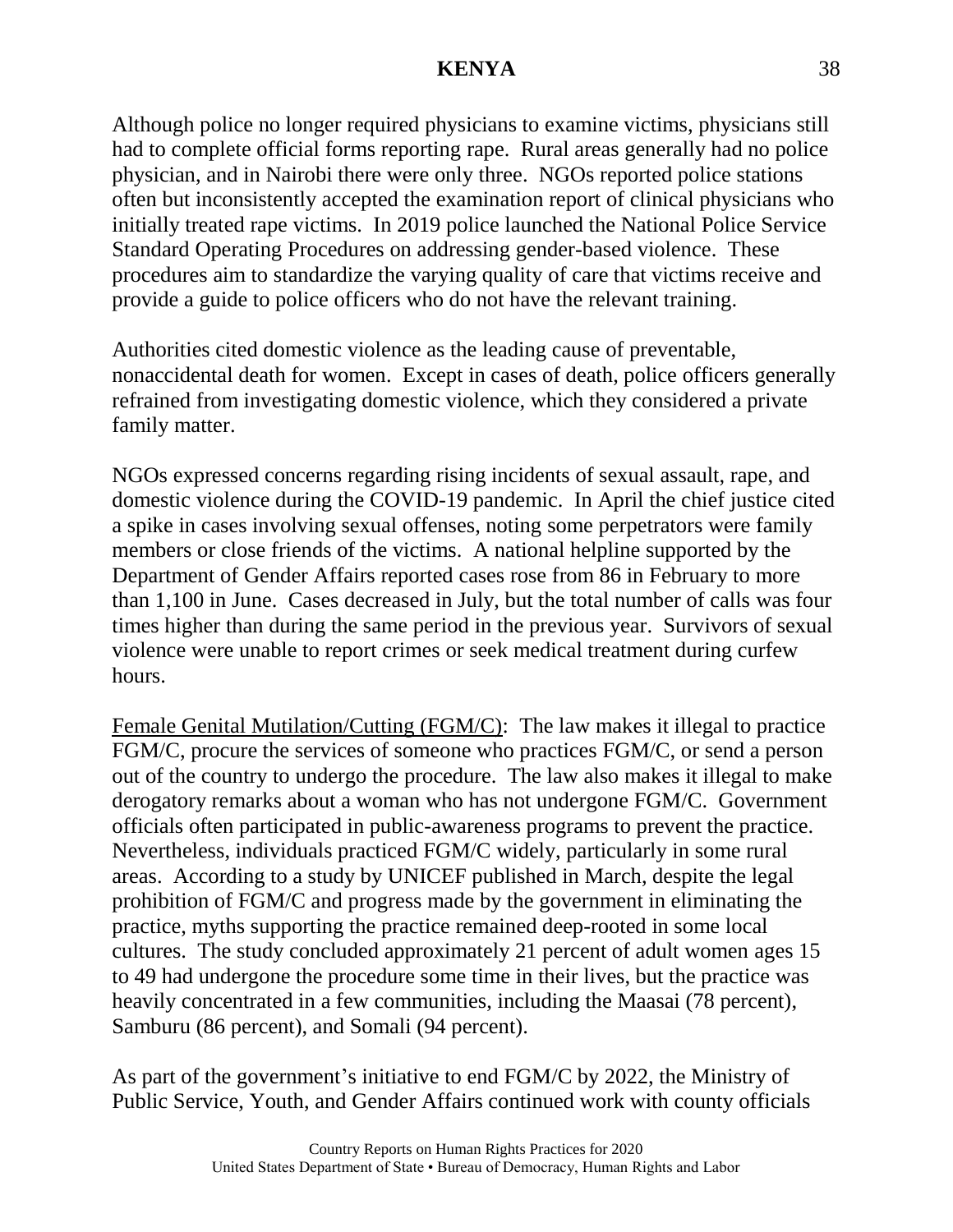and nonstate actors to improve enforcement of the FGM/C law. This included education and advocacy efforts as well as prosecutions of those violating the law. NGOs and government officials reported a significant increase of FGM/C cases during the COVID-19 pandemic, noting school closures left girls more vulnerable. Many FGM/C rescue centers were closed partially or even totally due to the pandemic. Media reported arrests of perpetrators and parents who agreed to FGM/C, but parents in regions with a high prevalence of FGM/C frequently bribed police to allow the practice to continue. There were also reports FGM/C increasingly occurred in secret to avoid prosecution. County officials in areas with a high prevalence of FGM/C noted many cases targeted infants, with one recent government study finding an estimated 61 percent of girls younger than five in one county had undergone the procedure.

Other Harmful Traditional Practices: Certain communities practiced wife inheritance, in which a man inherits the widow of his brother or other close relative, regardless of her wishes. The practice was more likely in cases of economically disadvantaged women with limited access to education living outside of major cities.

Sexual Harassment: The law prohibits sexual harassment. Sexual harassment was often not reported, and victims rarely filed charges.

Coercion in Population Control: There were no reports of coerced abortion or involuntary sterilization on the part of government authorities.

Discrimination: The constitution provides equal rights for men and women and specifically prohibits discrimination on the grounds of race, pregnancy, marital status, health status, ethnic or social origin, color, age, disability, religion, conscience, belief, culture, dress, language, or birth. The justice system widely applied customary laws that discriminated against women, limiting their political and economic rights.

The constitution prohibits gender discrimination in relation to land and property ownership and gives women equal rights to inheritance and access to land. The constitution also provides for the enactment of legislation for the protection of wives' rights to matrimonial property during and upon the termination of a marriage, and it affirms parties to a marriage are entitled to equal rights at the time of marriage, during the marriage, and at its dissolution. According to a June report by Human Rights Watch, women continued to face institutional and legal barriers that hindered their access to justice and a fair share of matrimonial property upon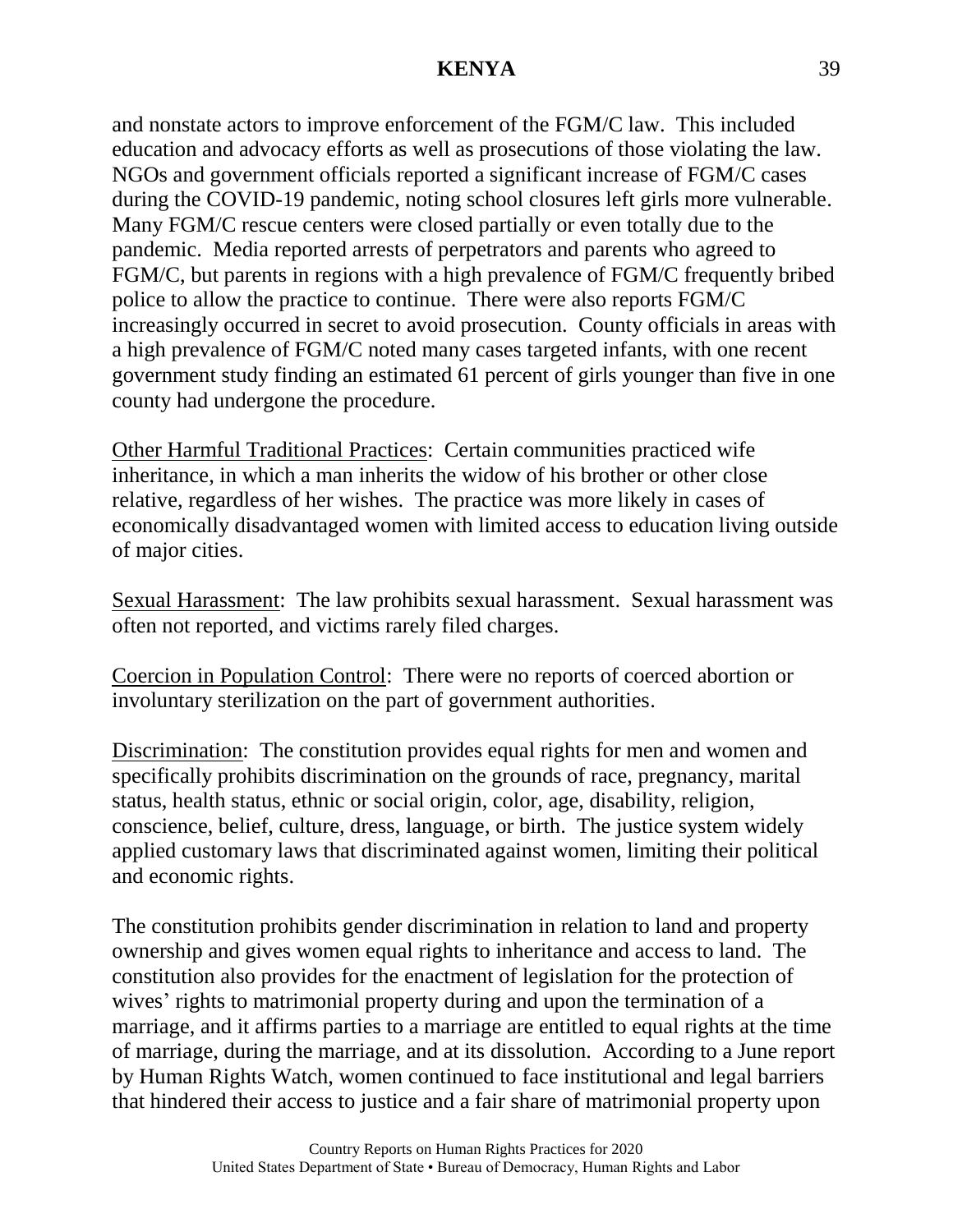the dissolution of marriage. Additionally, the components of the law that stipulate how to apply for succession were little known, and thus many inheritances continued to pass from fathers to sons only.

# **Children**

Birth Registration: A child derives citizenship from the citizenship of the parents, and either parent may transmit citizenship. Birth on the country's territory does not convey citizenship. Birth registration is compulsory. An estimated 76 percent of births were officially registered in 2019, according to the Kenya Bureau of National Statistics. Lack of official birth certificates resulted in discrimination in delivery of public services. The Department of Civil Registration Services implements the Maternal Child Health Registration Strategy, which requires nurses administering immunizations to register the births of unregistered children. In September the government announced plans to issue children a special minor's identification document once they reach the age of six. The plan calls for the government to assign children a unique number at birth, which the government will use to issue the card after the child submits biometric data at age six. The same number is then to be used to apply for a national identity card at the age of 18.

Education: By law education is tuition free and compulsory until age 18, although public schools may impose fees for boarding, uniforms, and other expenses. Authorities did not enforce the mandatory attendance law uniformly. The government closed all schools in March due to the onset of the COVID-19 pandemic. In October the government partially opened schools, but only three grades resumed classes, with the remaining grades scheduled to resume in January 2021.

In January and February, the Teachers Service Commission authorized transfers of more than 1,000 nonlocal teachers from the northeastern counties of Garissa, Mandera, and Wajir due to heightened insecurity, including attacks by suspected al-Shabaab militants targeting nonlocal teachers. The subsequent shortage of teachers threatened the closure of nearly 200 schools, according to a Kenya National Commission on Human Rights report, before the government closed all schools in March. Media reported efforts to hire teachers to fill the vacancies were underway as of year's end.

While the law provides pregnant girls the right to continue their education until and after giving birth, NGOs reported schools often did not respect this right. School executives sometimes expelled pregnant girls or transferred them to other schools.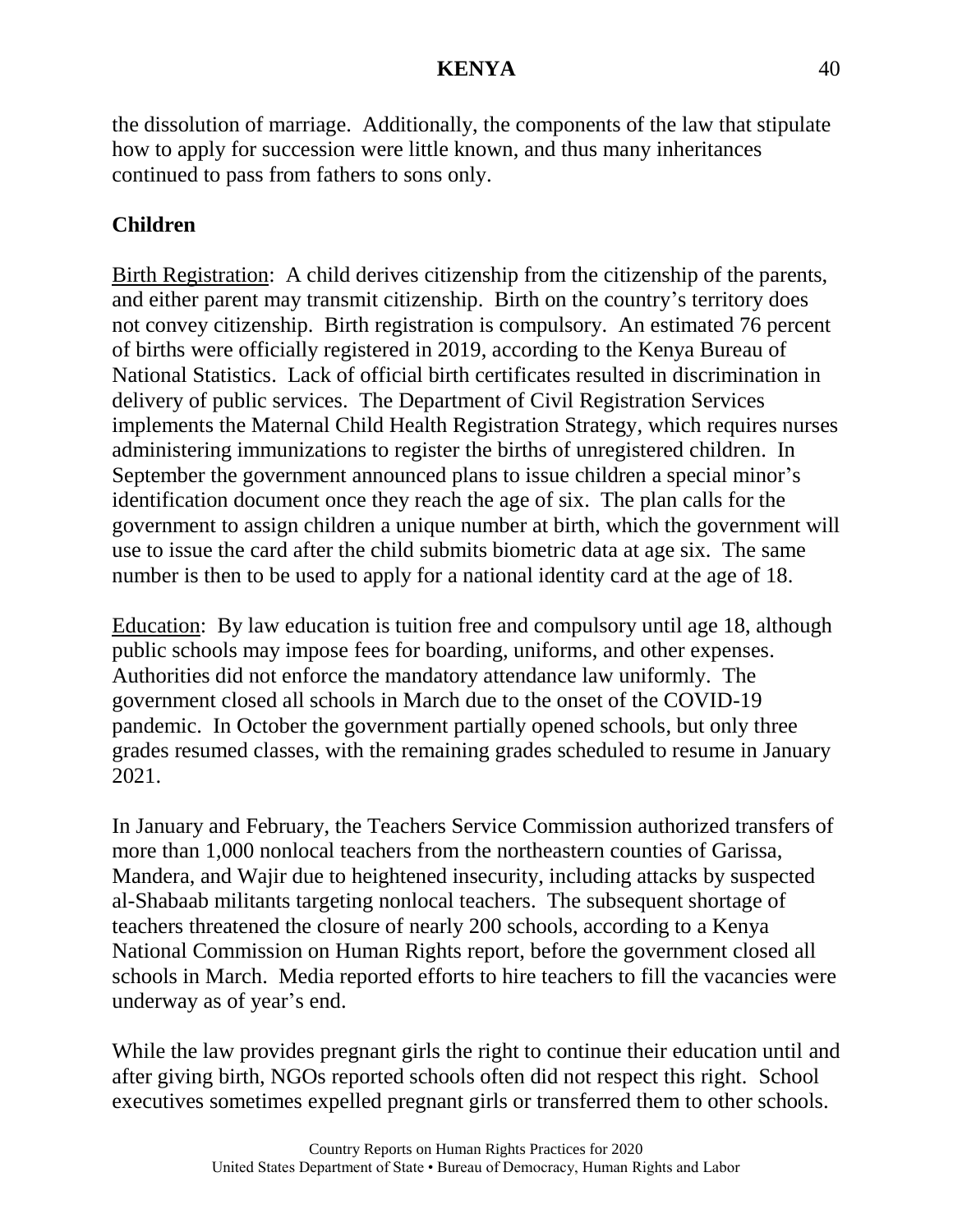In recent years media outlets reported a significant number of girls failed to take their final secondary school examinations due to pregnancy. Final examinations were not held during the year due to the pandemic.

Child Abuse: The law criminalizes several forms of violence that affect children, including early and forced marriage, FGM/C, incest, and physical, verbal, and sexual abuse. Violence against children, particularly in poor and rural communities, was common, and child abuse, including sexual abuse, occurred frequently. In June the Ministry of Labour and Social Protection found nearly half of female children and more than half of male children experienced childhood violence. The study found emotional violence was also common.

In July the president called for an investigation into the rising number of cases of child abuse due to COVID-19 restrictions and immediate prosecutions; 160 cases of sexual and gender-based violence, mainly defilement and neglect, were reported to a government helpline in the first week of May alone. The Teachers Service Commission recommended the removal of 30 teachers due to defilement cases and other sexual offenses.

According to IPOA, most police facilities did not have designated child protection units, and police usually requested the Department of Children Services to take custody of child victims. Although all the police facilities that IPOA inspected during the year had at least one officer designated to handle children cases, only some of the officers had received training on handling these cases, and the police stations did not have sufficient resources to process the large number of cases involving child victims. IPOA found the shortage of designated child protective units made it difficult for officers to record statements from child victims due to the lack of privacy. According to IPOA, police also reported challenges investigating cases such as child rape, since some communities defended the perpetrators and preferred to settle cases through traditional mechanisms.

The minimum sentence for conviction of statutory rape is life imprisonment if the victim is younger than age 11, 20 years in prison if the victim is between ages 11 and 15, and 10 years' imprisonment if the child is age 16 or 17. Although exact numbers were unavailable, during the year media reported several statutory rape convictions.

The government banned corporal punishment in schools, but there were reports corporal punishment occurred.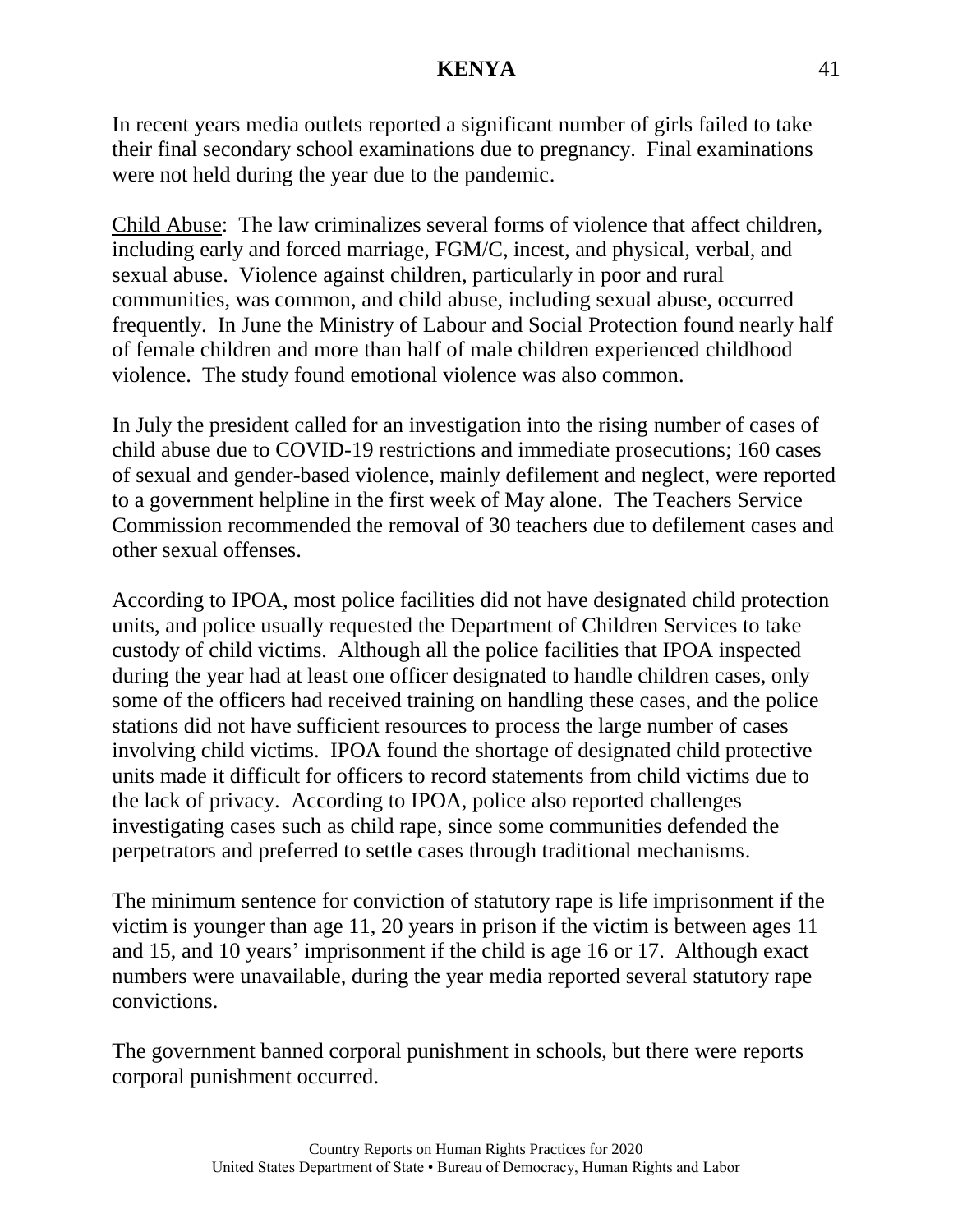Although there were no reports the government recruited child soldiers, there were reports the al-Shabaab terrorist group recruited children in areas bordering Somalia.

Child, Early, and Forced Marriage: The minimum age for marriage is 18 years for women and men. According to UNICEF, 25 percent of girls are married by 18. Media occasionally highlighted the problem of early and forced marriage common among some ethnic groups. Under the constitution the qadi courts retained jurisdiction over Muslim marriage and family law in cases where all parties profess the Muslim religion and agree to submit to the jurisdiction of the courts. NGOs reported an increase in child, early, and forced marriages during the COVID-19 pandemic, noting school closures left girls more vulnerable to the practice. In July authorities rescued a 12-year-old girl from two marriages in one month alone. The girl was initially identified to marry a 51-year-old man and then a 35-year-old man.

Sexual Exploitation of Children: The law criminalizes sexual exploitation of children, including prohibiting procurement of a child younger than age 18 for unlawful sexual relations. The law also prohibits domestic and international trafficking, or the recruitment, harboring, transportation, transfer, or receipt of children up to the age of 18 for the production of pornography or for pornographic performances. Provisions apply equally to girls and boys. The law has provisions regarding child trafficking, child sex tourism, child prostitution, and child pornography. The minimum age for consensual sex is 18. Nevertheless, according to human rights organizations, children were sexually exploited and victims of trafficking.

The Directorate of Criminal Investigations continued to expand its Anti-Human Trafficking and Child Protection Unit, which is responsible for investigating cases of child sexual exploitation and abuse, providing guidance to police officers across the country on cases involving children, and liaising with the Ministry of Labour and Social Protection's Department of Children Services to identify and rescue abused children.

NGOs, international organizations, and local officials expressed concerns with reports of rising number of pregnancies among teenage girls, resulting in part from increased sexual abuse and exploitation during the COVID-19 pandemic. The International Rescue Committee reported that at Dadaab refugee camp, reported teenage pregnancies increased 28 percent during the April to June period, compared with the same period in 2019.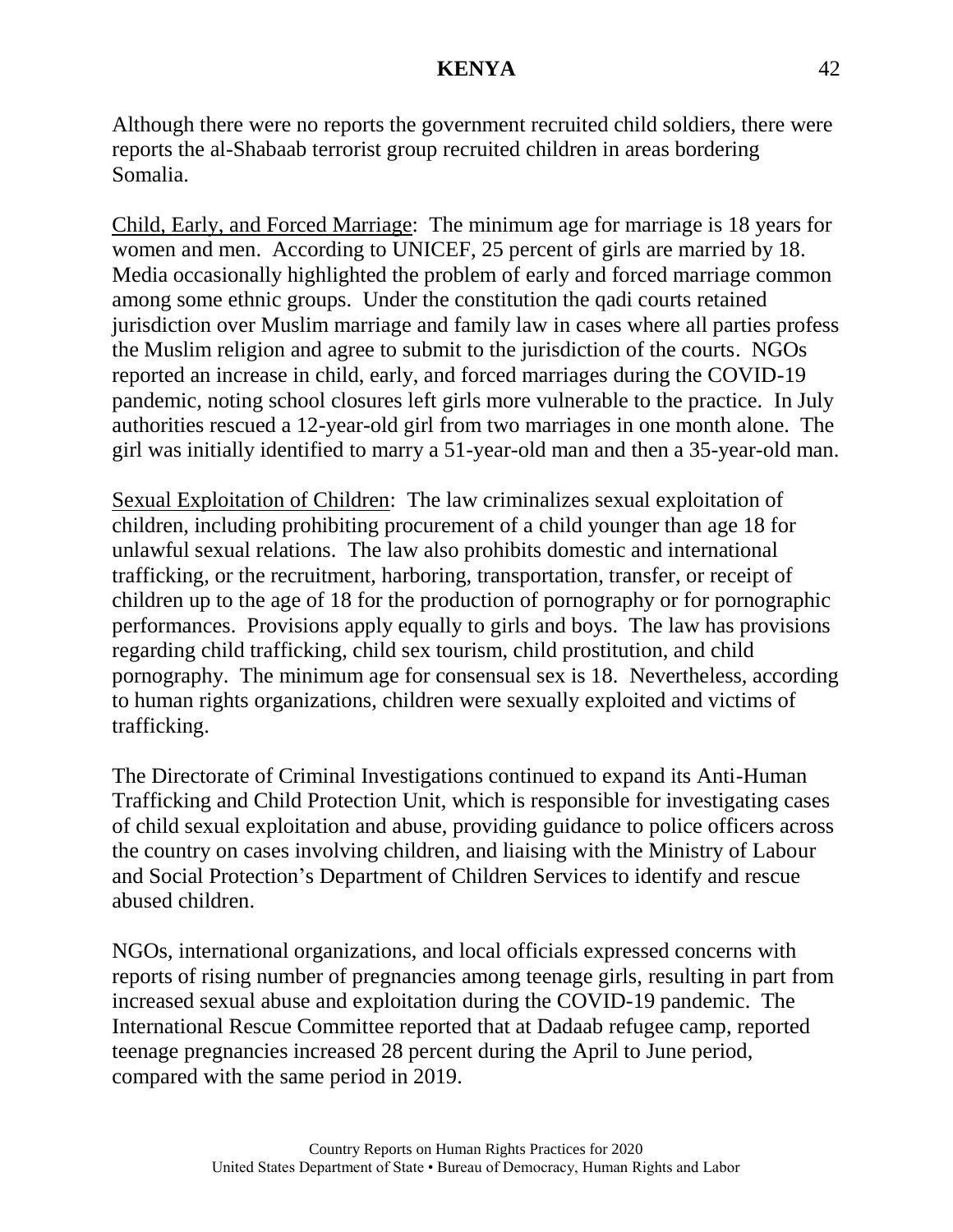Displaced Children: Poverty and the spread of HIV/AIDS continued to intensify the problem of child homelessness. Street children faced harassment and physical and sexual abuse from police and others and within the juvenile justice system. The government operated programs to place street children in shelters and assisted NGOs in providing education, skills training, counseling, legal advice, and medical care to street children whom the commercial sex industry abused and exploited.

Children continued to face protection risks in urban areas, particularly unaccompanied and separated children. Alternative care arrangements, such as foster care placement, were in place for a limited number of children. In addition government child protection services and the children's department often stepped in to provide protection to children at risk, particularly unaccompanied children.

In November a year-long BBC undercover investigation found babies and young children were being stolen, primarily from homeless or low-income women in urban areas of Nairobi, then sold for substantial profits. Illegal clinic workers or criminal groups abducted or purchased some of the children, while other cases reportedly involved staff at government-run hospitals. In late November the National Police Service announced police arrested three medical officers at a public hospital in Nairobi related to the case, and the Ministry of Labour and Social Protection stated it had formed a special team to address the matter.

Institutionalized Children: A special report published by the *Standard* newspaper in September 2019 alleged minors in children's homes under the care of the Child Welfare Society of Kenya (CWSK) suffered poor living conditions, mistreatment, and lack of proper medical care and education. A local news outlet broadcast an investigative report in October 2019 alleging that CWSK, against the advice of licensed medical practitioners, took children with significant disabilities to unlicensed facilities for experimental treatments. In January the High Court ruled in favor of the CWSK CEO, reinstated her to her position, and lifted an earlier freeze on the society's bank accounts. The court required the CWSK board of directors to forward any gifts or donations to the board of trustees, and the board of trustees nominated two representatives to oversee the daily operations of CWSK.

International Child Abductions: The country is not a party to the 1980 Hague Convention on the Civil Aspects of International Child Abduction. See the Department of State's *Annual Report on International Parental Child Abduction* at [https://travel.state.gov/content/travel/en/International-Parental-Child-](https://travel.state.gov/content/travel/en/International-Parental-Child-Abduction/for-providers/legal-reports-and-data/reported-cases.html)[Abduction/for-providers/legal-reports-and-data/reported-cases.html.](https://travel.state.gov/content/travel/en/International-Parental-Child-Abduction/for-providers/legal-reports-and-data/reported-cases.html)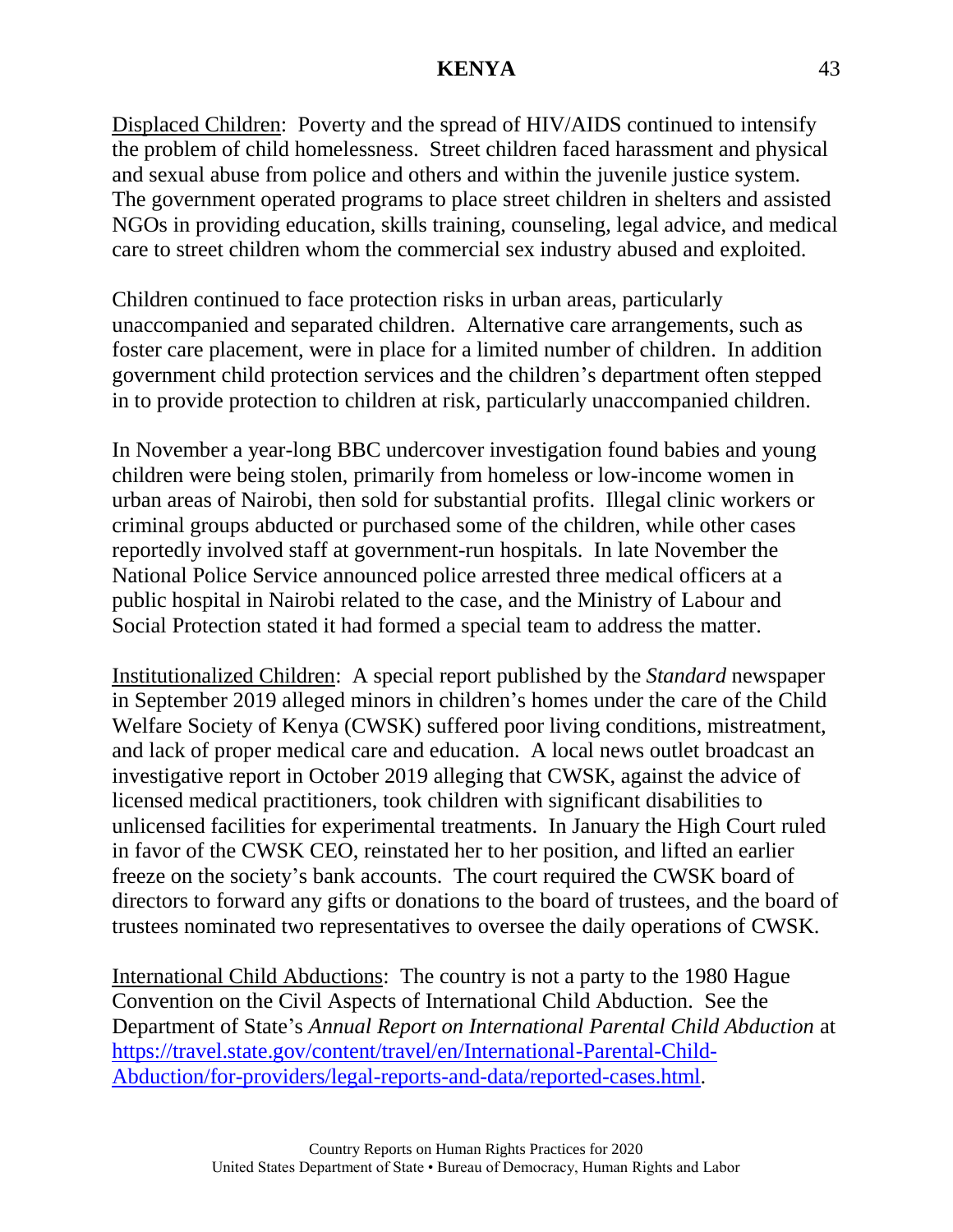## **Anti-Semitism**

The Jewish community is small, and there were no reports of anti-Semitic acts.

# **Trafficking in Persons**

See the Department of State's *Trafficking in Persons Report* at [https://www.state.gov/trafficking in-persons-report/](https://www.state.gov/trafficking%20in-persons-report/).

# **Persons with Disabilities**

The law prohibits discrimination against persons with disabilities, but the government did not effectively enforce these provisions. Several laws limit the rights of persons with disabilities. For example, the Marriage Act limits the rights of persons with mental disabilities to marry, and the Law of Succession limits the rights of persons with disabilities to inheritance. The constitution provides for legal representation of persons with disabilities in legislative and appointive bodies. The law provides that persons with disabilities should have access to public buildings, and some buildings in major cities had wheelchair ramps and modified elevators and restrooms. The government did not enforce the law, however, and new construction often did not include specific accommodations for persons with disabilities. Government buildings in rural areas generally were not accessible to persons with disabilities. According to NGOs, police stations remained largely inaccessible to persons with mobility and other physical disabilities.

NGOs reported the COVID-19 pandemic disproportionally impacted persons with disabilities. One survey found 92 percent of respondents said their daily lives had been affected by the pandemic, pinpointing factors such as limited transport; restricted movement; a lack of available necessities; lack of contact with others at school, church, and social functions; reduced income; and job or income loss. Of respondents, 39 percent reported experiencing discrimination due to their disability, including exclusion from vital services.

The constitution states every person has the right to education, yet NGOs reported persons with disabilities had limited opportunities to obtain education and job training at any level due to lack of accessibility of facilities and resistance by school officials and parents to devoting resources to students with disabilities. Obtaining employment was also difficult. Data from the Public Service Commission indicated that, of 251 institutions evaluated on inclusion of persons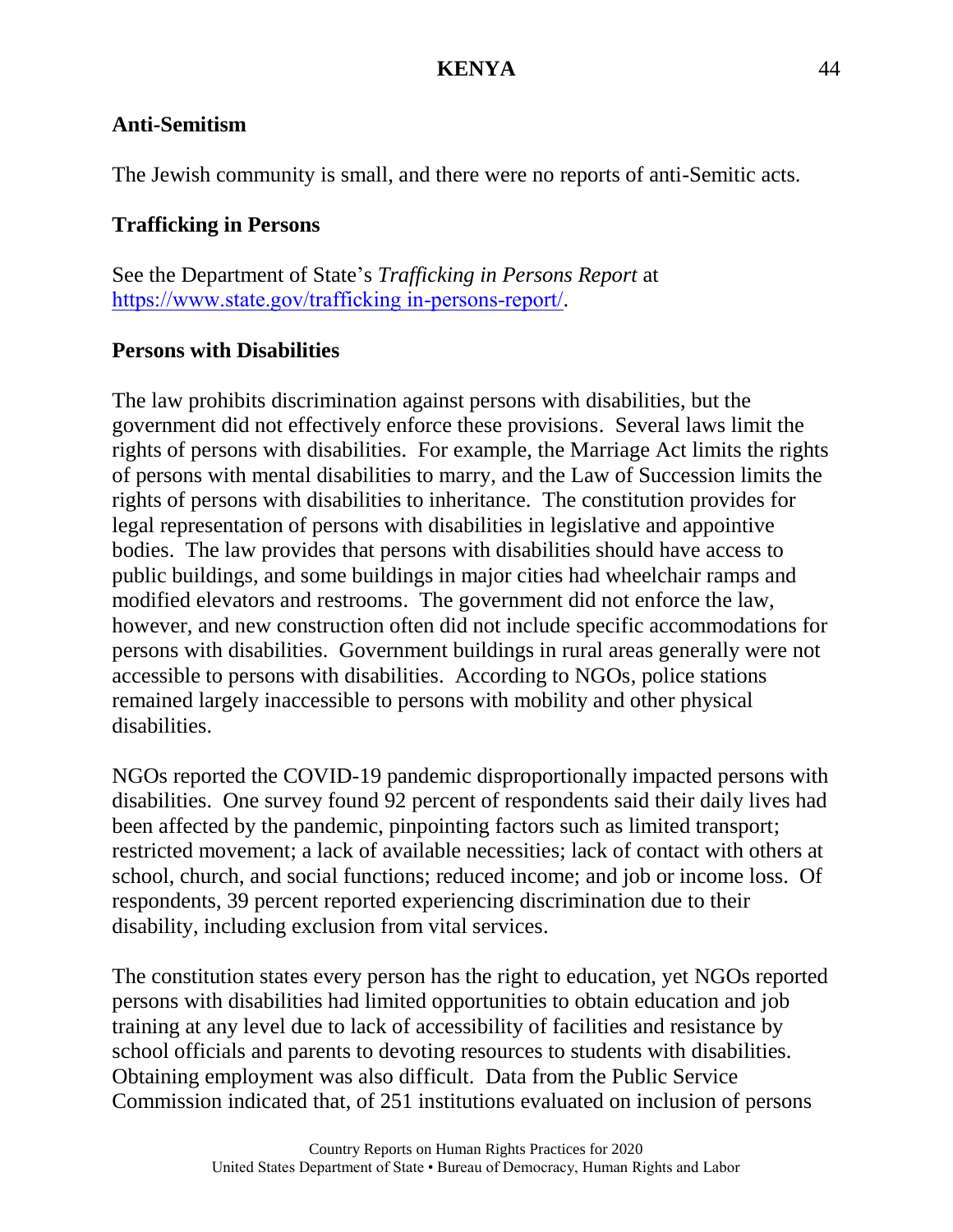with disabilities in fiscal years that spanned 2017 and 2018, only 10 institutions complied with the 5 percent requirement for employment of persons with disabilities.

Authorities received reports of killings of persons with disabilities as well as torture and abuse, and the government acted in some cases.

Persons with albinism have historically been targets of discrimination and human rights abuses. In 2019 human rights groups successfully lobbied to include a question on albinism in the August national census, the first time persons with albinism were counted. An NGO reported some persons with albinism experienced increased discrimination during the year due to unfounded fears they were more likely to carry the COVID-19 virus.

Persons with disabilities faced significant barriers to accessing health care. They had difficulty obtaining HIV testing and contraceptive services due to the perception they should not engage in sexual activity. According to the NGO Humanity & Inclusion, 36 percent of persons with disabilities reported facing difficulties in accessing health services; cost, distance to a health facility, and physical barriers were the main reasons cited.

Few facilities provided interpreters or other accommodations to persons with hearing disabilities. The government assigned each region a sign language interpreter for court proceedings. Authorities often delayed or adjourned cases involving persons who had hearing disabilities due to a lack of standby interpreters, according to NGO reports.

According to a report by a coalition of disability advocate groups, persons with disabilities often did not receive the procedural or other accommodations they needed to participate equally in criminal justice processes as victims of crime.

The Ministry for Devolution and Planning is the lead ministry for implementation of the law to protect persons with disabilities. The quasi-independent but government-funded parastatal National Council for Persons with Disabilities assisted the ministry. Neither entity received sufficient resources to address effectively problems related to persons with disabilities.

According to a 2017 NGO report to the Committee on the Elimination of all Forms of Discrimination against Women, persons with disabilities made up only 2.8 percent of the Senate and National Assembly, less than the 5 percent mandated by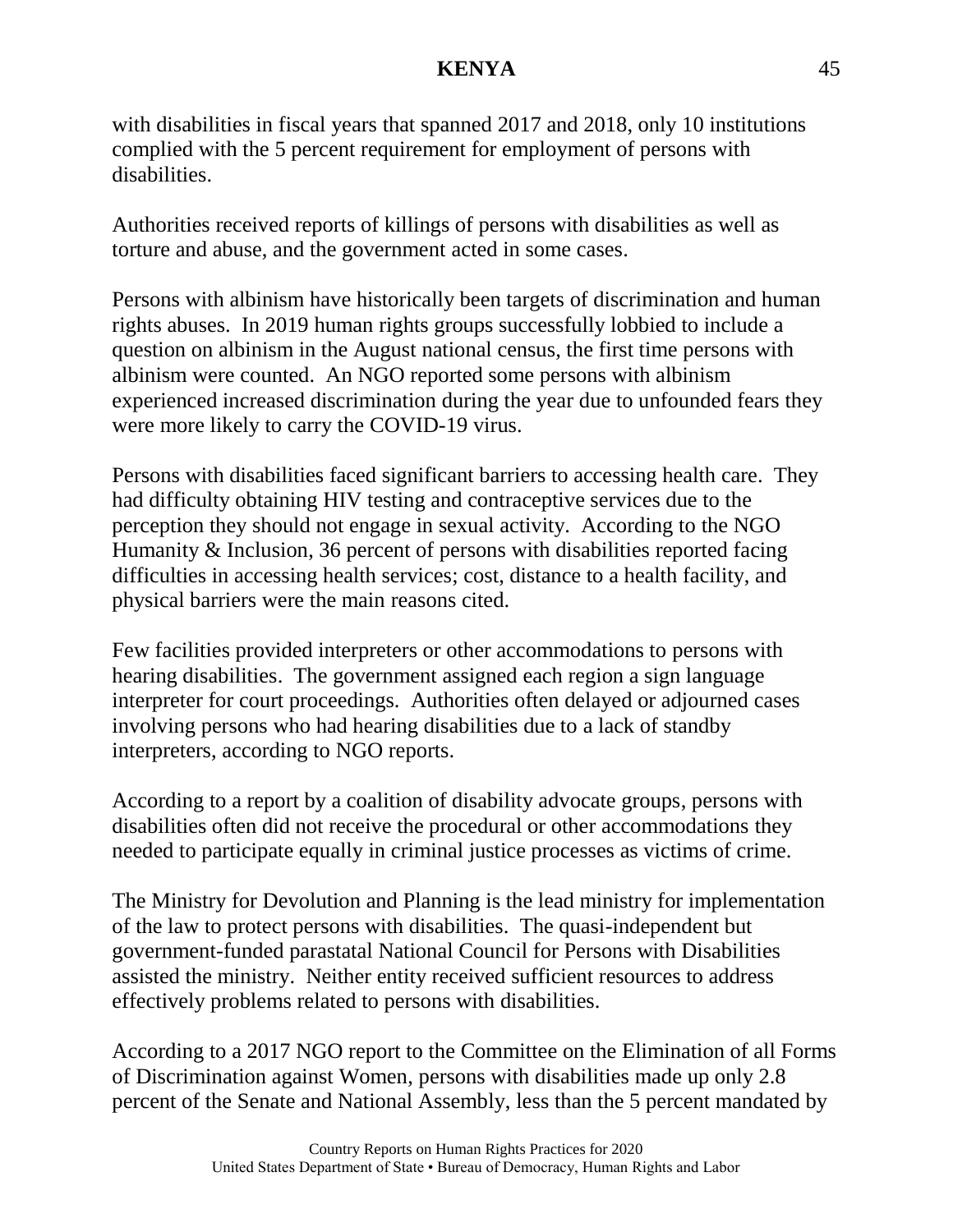the constitution (see section 3).

## **Members of National/Racial/Ethnic Minority Groups**

The 2019 census recognized 45 ethnic groups in the country; none holds a majority. The Kikuyu and related groups dominated much of private commerce and industry and often purchased land outside their traditional home areas, which sometimes resulted in fierce resentment from other ethnic groups, especially in the coastal and Rift Valley areas. Competition for water and pasture was especially serious in the north and northeast.

There was frequent conflict, including banditry, fights over land, and cattle rustling, among the Somali, Turkana, Gabbra, Borana, Samburu, Rendille, and Pokot ethnic groups in arid northern, eastern, and Rift Valley areas that at times resulted in deaths. Disputes over county borders were also a source of ethnic tensions.

In April a government task force attributed tribal clashes in Narok County to disputes over land ownership, sharing of local resources, and boundaries as well as incitement by local politicians. In May media reported at least 20 persons had died during the year due to clashes between Maasai and the Kipsigis, a subgroup of the Kalenjin tribe. In September, two Maasai clans signed a peace agreement to end a dispute that had lasted more than four decades.

Conflict continued among the various communities living in Eastern Mau Forest in Nakuru County due to long-running disputes over land, cattle rustling, and competition for resources. In July, eight persons died, 83 were injured, and more than 198 houses burned. More than 3,000 families were displaced, and the government imposed a five-day curfew. In September, one person died and 12 others were injured after renewed fighting.

Media reported at least 30 persons died in June and July during tribal clashes in Marsabit County along the border with Ethiopia. In September the National Cohesion and Integration Commission facilitated peace talks between leaders of the ethnic communities.

Ethnic differences also caused a number of discriminatory employment practices (see section 7.d.).

### **Acts of Violence, Criminalization, and Other Abuses Based on Sexual**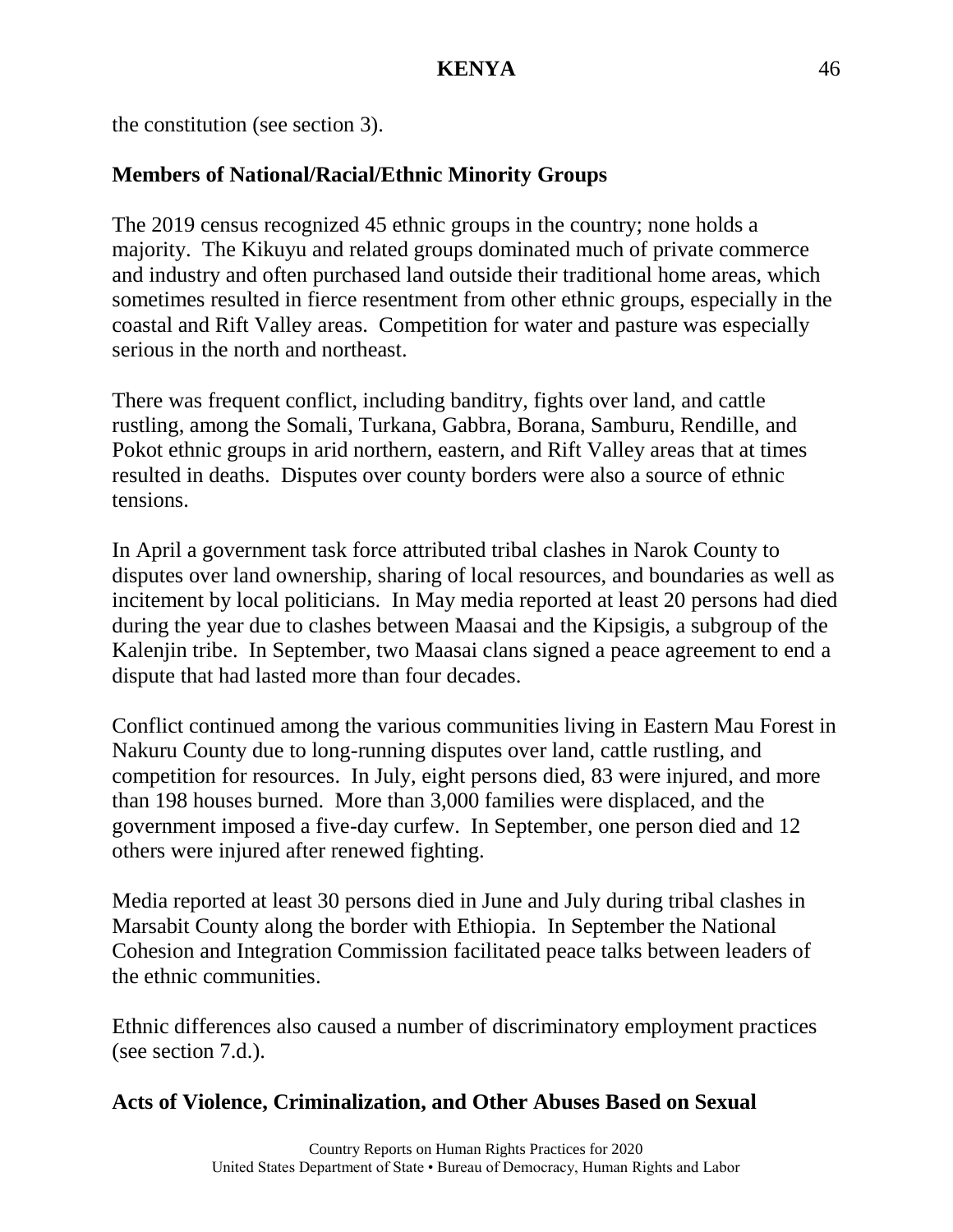### **Orientation and Gender Identity**

The penal code criminalizes "carnal knowledge against the order of nature," which was interpreted to prohibit consensual same-sex sexual activity and specifies a maximum penalty of 14 years' imprisonment if convicted, and seven years for "attempting" said activity. The law also criminalizes acts of "gross indecency" between men, whether in public or in private, with five years' imprisonment. Police detained persons under these laws, particularly persons suspected of prostitution, but released them shortly afterward. In August police arrested two men in Kakamega County for engaging in homosexual acts.

In 2016 LGBTI activists filed two petitions challenging the constitutionality of these penal codes. In May 2019 the High Court issued a ruling upholding the laws criminalizing homosexuality, citing insufficient evidence they violate LGBTI rights and claiming repealing the law would contradict the 2010 constitution that stipulates marriage is between a man and woman. The LGBTI community filed an appeal against this ruling. Leading up to the hearing of this case, and in its wake, the LGBTI community experienced increased ostracism and harassment.

LGBTI organizations reported police more frequently used public-order laws (for example, disturbing the peace) than same-sex legislation to arrest LGBTI individuals. NGOs reported police frequently harassed, intimidated, or physically abused LGBTI individuals in custody.

Authorities permitted LGBTI advocacy organizations to register and conduct activities.

The 2010 constitution does not explicitly protect LGBTI persons from discrimination based on sexual orientation or gender identity. Violence and discrimination against LGBTI individuals were widespread. In October an LGBTI rights organization reported an increase in conversion therapy and practices. It attributed this increase to the fact many LGBTI persons had returned to hostile community environments after losing their jobs during the pandemic. Some LGBTI groups also reported an increase in abuses cases against LGBTI persons during the pandemic.

In 2019 a government-appointed task force found only 10 percent of the intersex population completed tertiary education, only 5 percent recognized themselves as intersex due to lack of awareness, and the majority lacked birth certificates, which caused numerous problems, including inability to obtain a national identity card.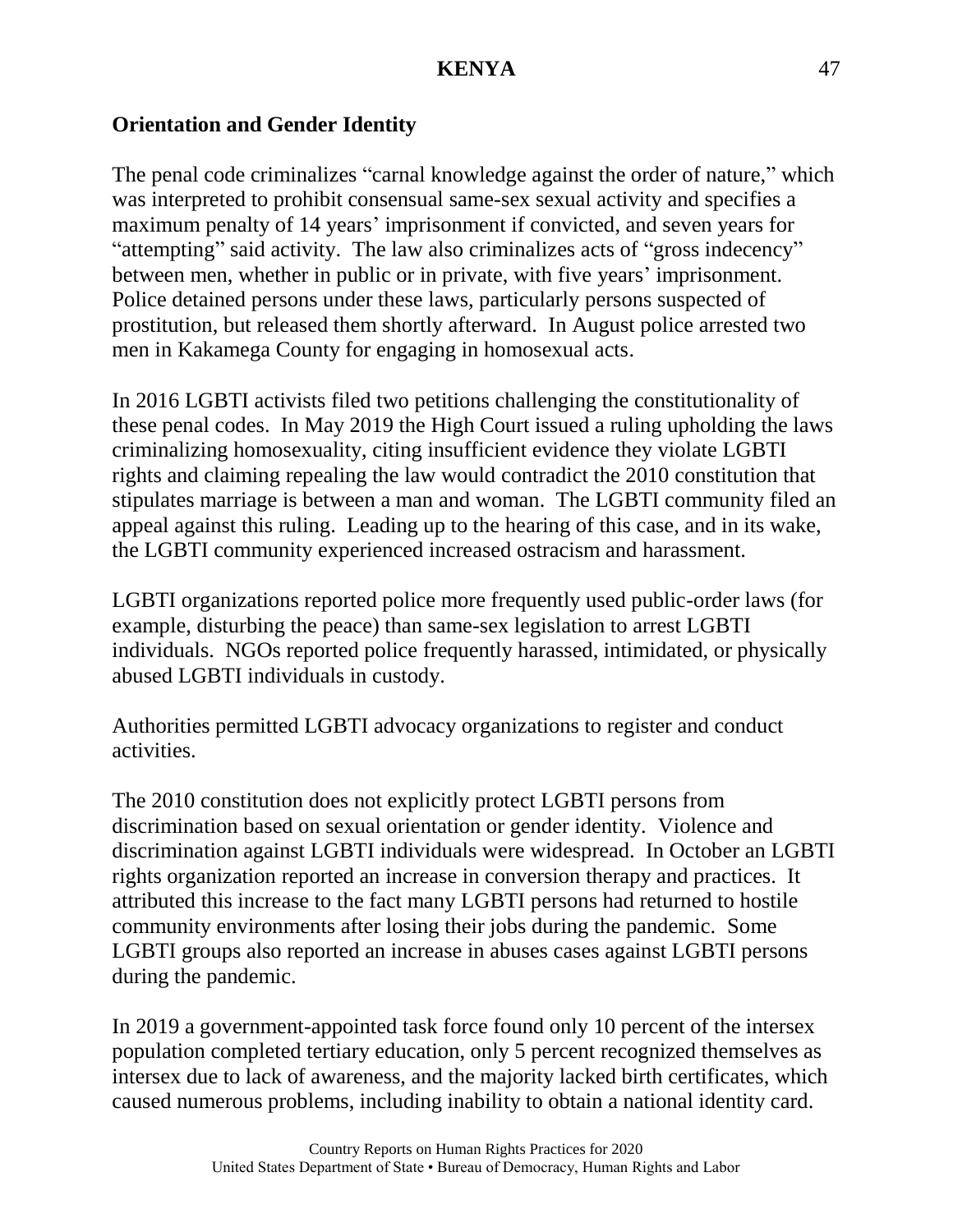While the country grants refugee status to persons whose persecution is due to the individual's sexual orientation, some LGBTI refugees continued to face stigma and discrimination. They were often compelled to hide their sexual orientation or gender identity to protect themselves. National organizations working with LGBTI persons offered support to refugees who were LGBTI, including access to safety networks and specialized health facilities. In July, UNHCR released a statement calling for dialogue between refugee communities in Kakuma refugee camp following conflicting reports of violence, including reports by a small group of LGBTI refugees that they were the victims of harassment and violence. Police and local authorities increased security measures in response.

## **HIV and AIDS Social Stigma**

The government, along with international and NGO partners, made progress in creating an enabling environment to combat the social stigma of HIV and AIDS and to address the gap in access to HIV information and services. The government and NGOs expanded their staffing support at county levels for counseling and testing centers to ensure provision of free HIV/AIDS diagnosis. In addition to the launch of the second Beyond Zero Campaign to stop HIV infections, the government expanded inclusion of diverse populations in provision of HIV services through 47 mobile clinics and medical camp safaris across the country. The government was also supporting programs to ensure nondiscrimination and undertaking a community-led stigma index study.

Stigma nonetheless continued to hinder efforts to educate the public about HIV/AIDS and to provide testing and treatment services. The government continued to support the HIV Tribunal to handle all legal matters related to stigma and discrimination. The tribunal, however, lacked sufficient funding to carry out its mandate across all 47 counties and thus still functioned only out of Nairobi.

#### **Other Societal Violence or Discrimination**

Mob violence and vigilante action were common in areas where the populace lacked confidence in the criminal justice system. In June demonstrators stormed Lessos Police Station in Nandi County after a police officer fatally shot a man who intervened when the officer demanded a bribe from a person not wearing a facemask. Protesters set fire to the police commander's house, and police killed another two persons during the violence. IPOA reported it was finalizing its investigation and stated the officers involved were under internal disciplinary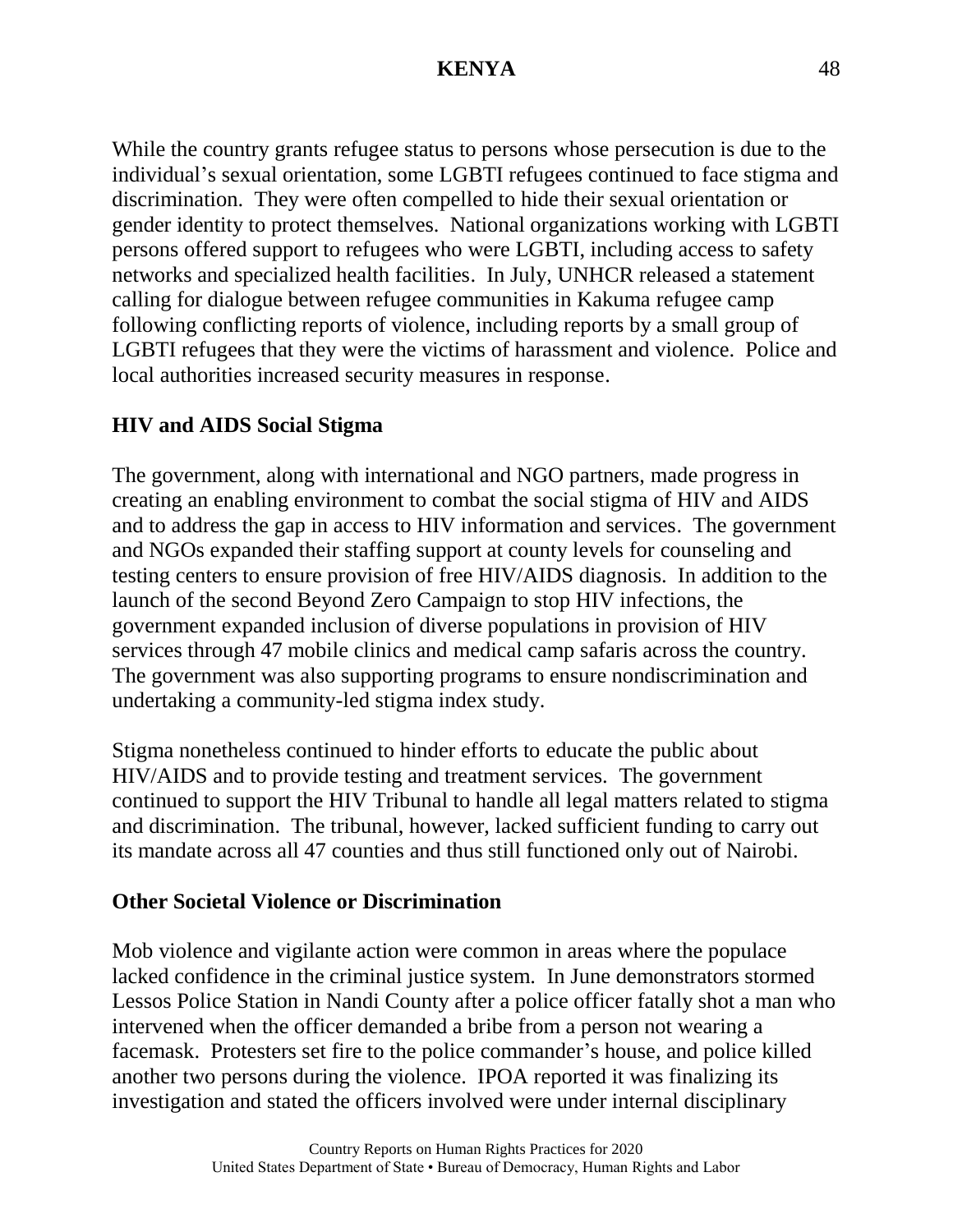actions. The social acceptability of mob violence also provided cover for acts of personal vengeance. Police frequently failed to act to stop mob violence.

In October, two persons died and several were injured in Muranga County following street battles between youth factions allied to different political actors. Media outlets reported politicians instigated the violence by mobilizing and paying youth from outside areas. The governmental National Cohesion and Integration Commission condemned the violence, warning political tensions could lead to further violent conflicts ahead of the 2022 national elections.

Landowners formed groups in some parts of the country to protect their interests from rival groups or thieves. Reports indicated politicians often funded these groups or provided them with weapons, particularly around election periods.

## **Section 7. Worker Rights**

# **a. Freedom of Association and the Right to Collective Bargaining**

The law provides for the right of workers, including those in export processing zones, to form and join unions of their choice and to bargain collectively. For the union to be recognized as a bargaining agent, it must represent a simple majority of the employees in a firm eligible to join the union. This provision extends to public- and private-sector employees. Members of the armed forces, prisons service, and police are not allowed to form or join trade unions.

The law permits the government to deny workers the right to strike under certain conditions. For example, the government prohibits members of the military, police, prison guards, and the National Youth Service from striking. Civil servants are permitted to strike following a seven-day notice period. A bureau of the Ministry of Labour and Social Protection typically referred disputes to mediation, fact finding, or binding arbitration at the Employment and Labour Relations Court, a body of up to 12 judges that has exclusive jurisdiction to handle employment and labor matters and that operates in urban areas, including Nairobi, Mombasa, Nyeri, Nakuru, Kisumu, and Kericho. The Employment and Labour Relations Court also has subregistries in Meru, Bungoma, Eldoret, Malindi, Machakos, and Garissa.

By law workers who provide essential services, interpreted as "a service the interruption of which would probably endanger the life of a person or health of the population," may not strike. Any trade dispute in a service listed as essential or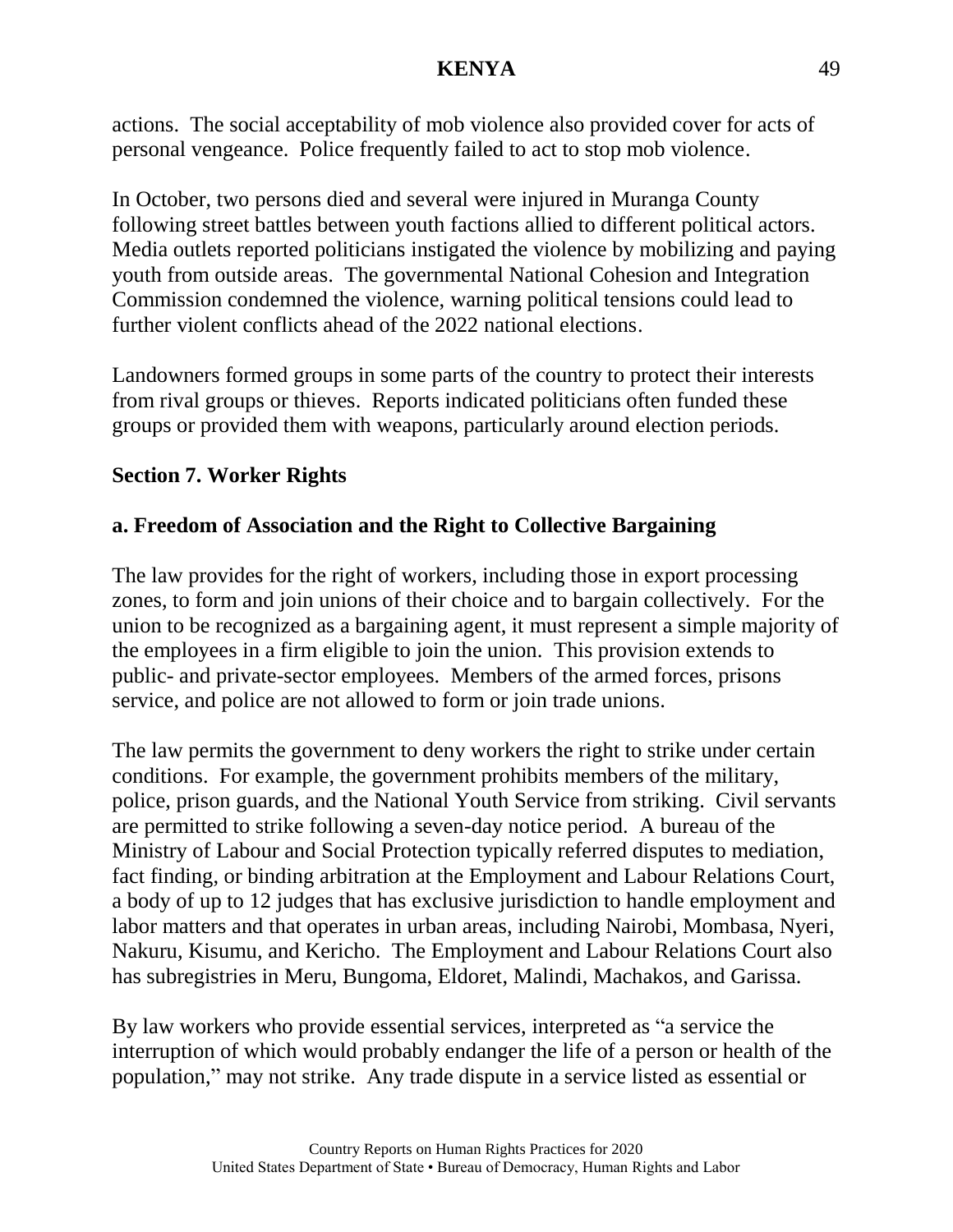declared an essential service may be adjudicated by the Employment and Labour Relations Court.

Strikes must concern terms of employment, and sympathy strikes are prohibited.

The law permits workers in collective bargaining disputes to strike if they have exhausted formal conciliation procedures and have given seven days' notice to the government and the employer. Conciliation is not compulsory in individual employment matters. Security forces may not bargain collectively but have an internal board that reviews salaries. Informal workers may establish associations, or even unions, to negotiate wages and conditions matching the government's minimum wage guidelines and advocate for better working conditions and representation in the Employment and Labour Relations Court. The bill of rights in the constitution allows trade unions to undertake their activities without government interference, and the government generally respected this right.

The law prohibits antiunion discrimination and provides for reinstatement of workers dismissed for union activity. The Labour Relations Court can order reinstatement and damages in the form of back pay for employees wrongfully dismissed for union activities. Labor laws apply to all groups of workers. Penalties for labor law violations were not commensurate with those for similar offenses.

The government enforced the decisions of the Labour Relations Court inconsistently. Many employers did not comply with reinstatement orders, and some workers accepted payment in lieu of reinstatement. In several cases employers successfully appealed the Labour Relations Court's decisions to a branch of the High Court. The enforcement mechanisms of the Labour Relations Court remained weak, and its case backlog raised concerns regarding the long delays and lack of efficacy of the court.

The Labour Relations Court received many cases arising from the implementation of new labor laws. The parties filed most cases directly without referral to the Ministry of Labour and Social Protection for conciliation. The court had a significant backlog.

The chief justice designated all county courts presided over by senior resident magistrates and higher-ranking judges as special courts to hear employment and labor cases. Providing adequate facilities outside of Nairobi was challenging, but observers cited the ability of workers to submit labor-related cases throughout the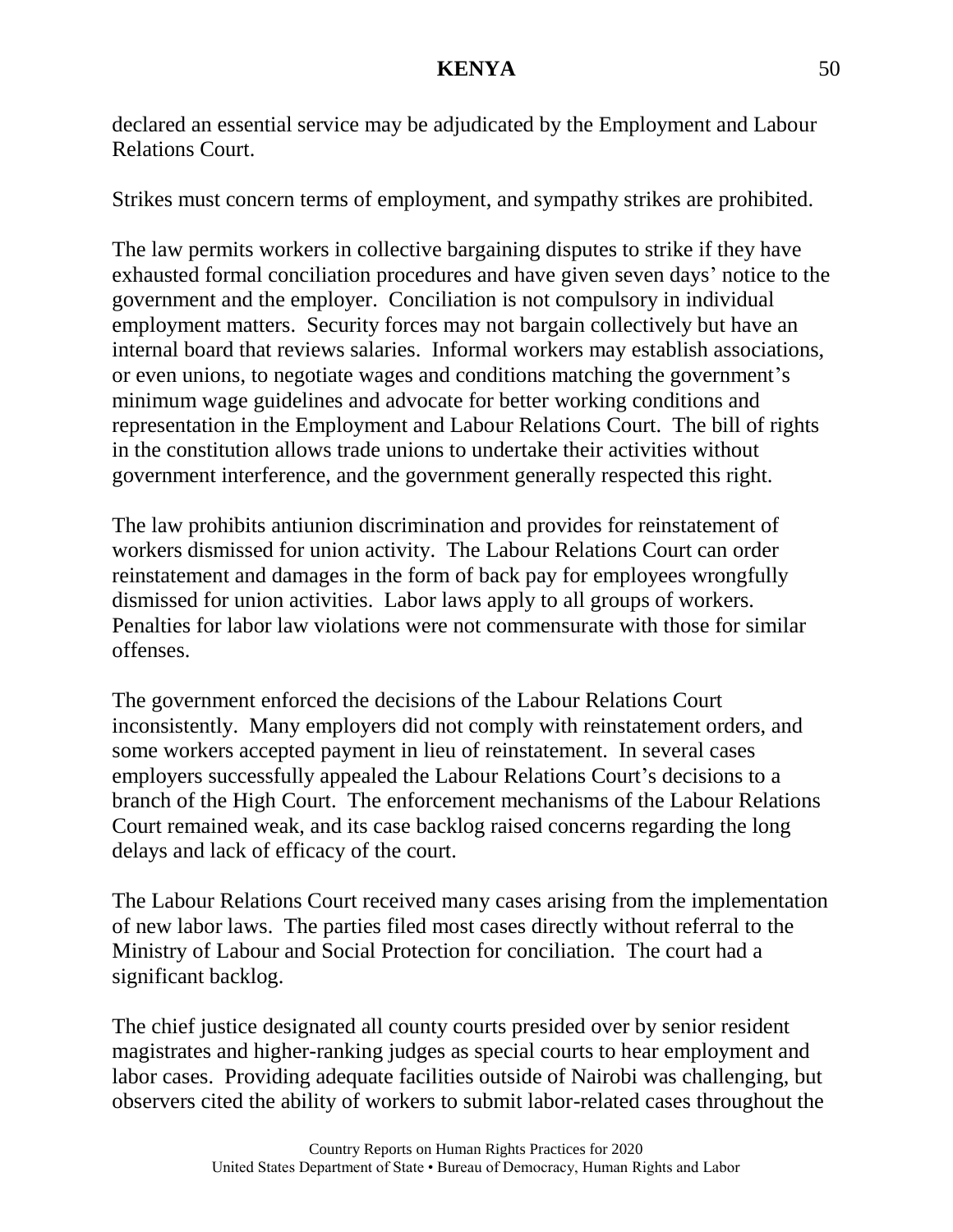country as a positive step. The 2016 employment and labor relations (procedure) rules provide parties access to file pleadings directly in electronic form, pretrial procedures, and alternative dispute resolution. The rules also set a 30-day time limit for the court to submit a report on disagreements over collective bargaining agreements filed.

The government generally respected freedom of association and the right to bargain collectively, although enforcement was inconsistent. The government expressed its support for union rights mandated in the constitution.

Airport workers at Nairobi's Jomo Kenyatta International Airport went on strike in March to protest potential restructuring of the airport. Six striking workers were injured during clashes with police, and 10 members of the Kenya Aviation Workers Union, including its secretary general, were arrested. After negotiation, the union agreed to end the strike in exchange for release of the arrested union officials and an agreement not to fire striking workers.

Migrant workers often lacked formal organization and consequently missed the benefits of collective bargaining. Similarly, domestic workers and others who operated in private settings were vulnerable to exclusion from legal protections, although domestic workers' unions exist to protect their interests.

The government maintained labor attaches in Qatar, Saudi Arabia, and the United Arab Emirates to regulate and coordinate contracts of migrant workers from the country and promote overseas job opportunities. The National Employment Authority manages a website that provides information to prospective migrant workers on the procedures of becoming a migrant worker in the Gulf. The Ministry of East African Community and Regional Development also helped domestic workers understand the terms and conditions of their work agreements. The government operationalized a 2017 bilateral agreement with Saudi Arabia in January after revetting recruitment agencies in Riyadh. The government has additional bilateral agreements with Qatar and United Arab Emirates. The ministry has a directorate to regulate the conduct of labor agents for local migrant workers, including requiring the posting of a performance-guarantee bond for each worker.

The misuse of internships and other forms of transitional employment threatened the survival of trade unions, with employers often not hiring employees after an internship ends. State agencies increasingly outsourced jobs to the private sector, and in the private sector, casual workers were employed on short-term contracts.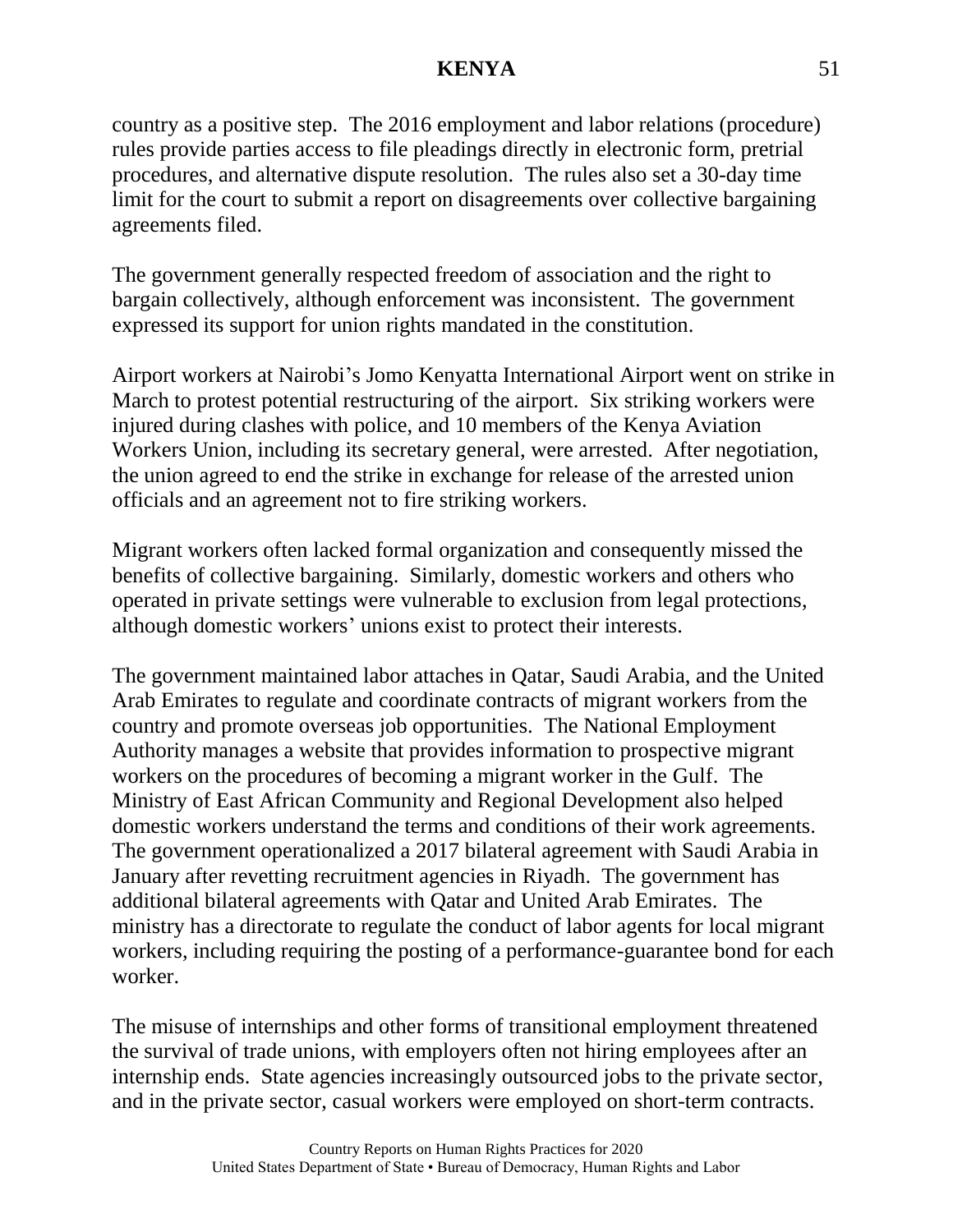This shift contributed to declining numbers in trade unions. NGOs and trade unionists reported replacement of permanent positions by casual or contract labor, especially in the export-processing zones, the Port of Mombasa, and in the agricultural and manufacturing sectors. In some cases employers staffed permanent jobs with rotating contract workers. This practice occurred at the management level as well, where employers hired individuals as management trainees and kept them in these positions for the maximum permitted period of three years. Instead of converting such trainees to permanent staff, employers replaced them with new trainees at the end of three years.

The health sector experienced strikes precipitated by challenges related to the COVID-19 pandemic. Health workers, through their associations, issued strike notices citing failure by the government to meet their workplace demands, including adequate personal protective equipment while attending to COVID-19 patients. Counties like Nairobi and Trans Nzoia witnessed strikes by health workers. The health sector also witnessed industrial strikes by county government health professionals to protest delayed salary payments. The strikes occurred intermittently in various counties, since under the 2010 constitution, each county manages its own health system as part of the devolution of resources and services from the national government. According to the Council of Governors, all 47 counties faced delayed salaries for July due to government delay in disbursement of funds. The strikes affected delivery of services in counties such as Vihiga, Kisumu, and Nairobi, but negotiations averted some threatened strikes.

### **b. Prohibition of Forced or Compulsory Labor**

The law prohibits most forms of forced or compulsory labor, including by children. The law allowed, in some situations, up to 60 days of compulsory labor per year for the preservation of natural resources. The country made moderate advances to prevent or eliminate forced labor.

The government did not effectively enforce the law, and forced labor occurred, including forced child labor (see section 7.c.). Certain legal provisions, including the penal code and the Public Order Act, impose compulsory prison labor, including for political offenses. Resources, inspections, and remediation were not adequate to prevent forced labor, and penalties were not commensurate with those for comparable offenses. Forms of forced labor included debt bondage, trafficking of workers, and compulsion of persons, even family members, to work as domestic servants. Domestic workers from Uganda, herders from Ethiopia, and others from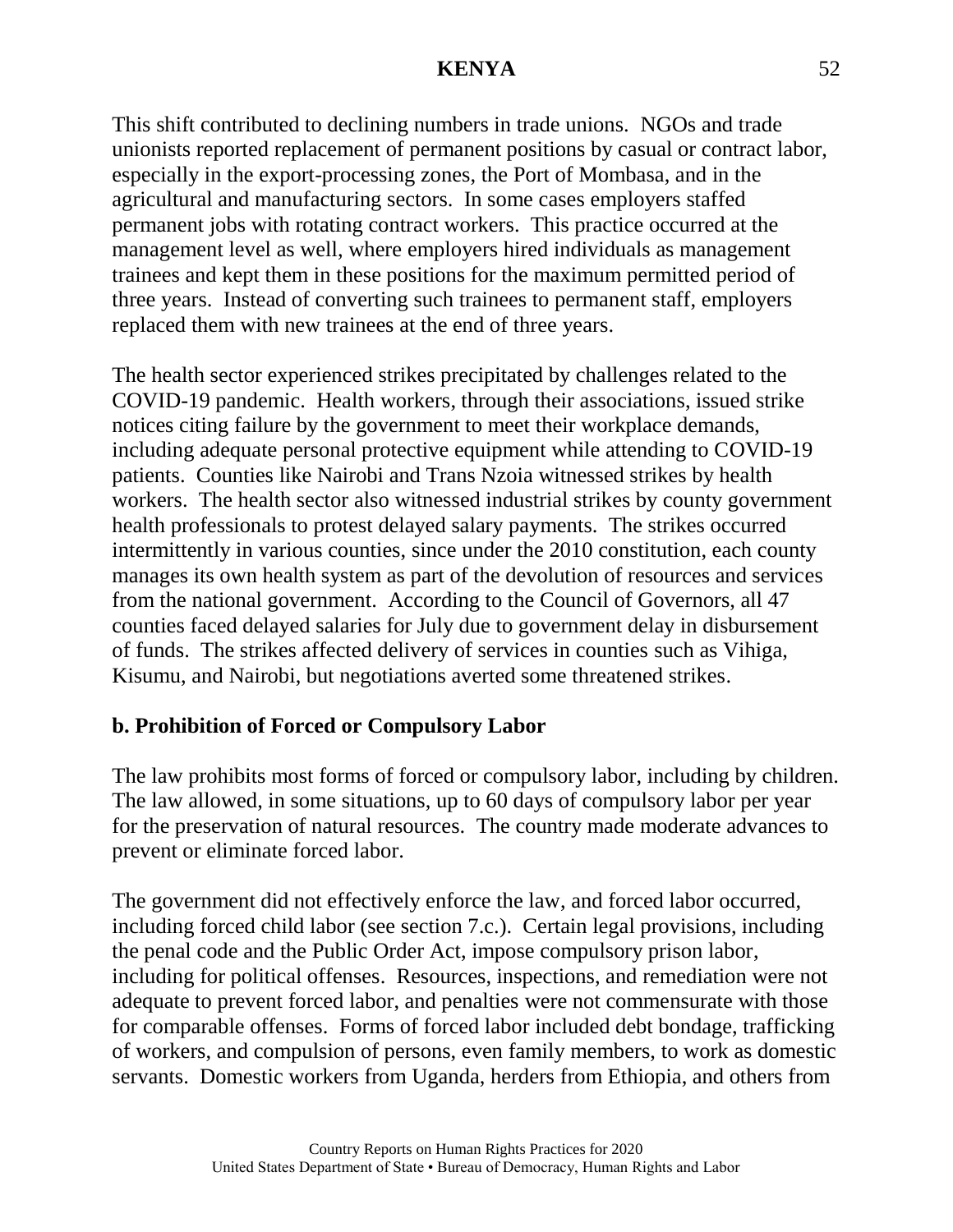Somalia, South Sudan, and Burundi were subjected to forced labor in the country; however, this trend was reportedly decreasing.

Also see the Department of State's *Trafficking in Persons Report* at [https://www.state.gov/trafficking-in-persons-report/.](https://www.state.gov/trafficking-in-persons-report/)

## **c. Prohibition of Child Labor and Minimum Age for Employment**

The government prohibits most, but not all, of the worst forms of child labor. The minimum age for work (other than apprenticeships) is 17, and the minimum age for hazardous work is 18. The ministry published a list of specific jobs considered hazardous that constitute the worst forms of child labor. This list includes but is not limited to scavenging, carrying stones and rocks, metalwork, working with machinery, mining, and stone crushing. The law explicitly prohibits forced labor, trafficking, and other practices similar to slavery; child soldiering (see section 6); prostitution; the use, procuring, or offering of a child for the production of pornography or for pornographic performances; and the use by an adult for illegal activities (such as drug trafficking) of any child up to age 18. The law applies equally to girls and boys. The International Labor Organization identified gaps in the law with regards to children working as cadets at sea.

The law allows children ages 13 to 16 to engage in industrial undertakings when participating in apprenticeships. Industrial undertakings are defined under law to include work in mines, quarries, factories, construction, demolition, and transportation, which are legally categorized as hazardous work.

The law provides for penalties for any person who employs, engages, or uses a child in an industrial undertaking in violation of the law. Penalties were not commensurate with those for comparable offenses. Employment of children in the formal industrial wage sector in violation of the Employment Act was rare. The law does not prohibit child labor for children employed outside the scope of a contractual agreement. Child labor in the informal sector was widespread, but the government did not effectively monitor or control it.

The Ministry of Labour and Social Protection enforces child labor laws, but enforcement remained inconsistent. Supplementary programs, such as the International Labor Organization-initiated Community Child Labor monitoring program, helped provide additional resources to combat child labor. These programs identified children who were working illegally, removed them from hazardous work conditions, and referred them to appropriate service providers.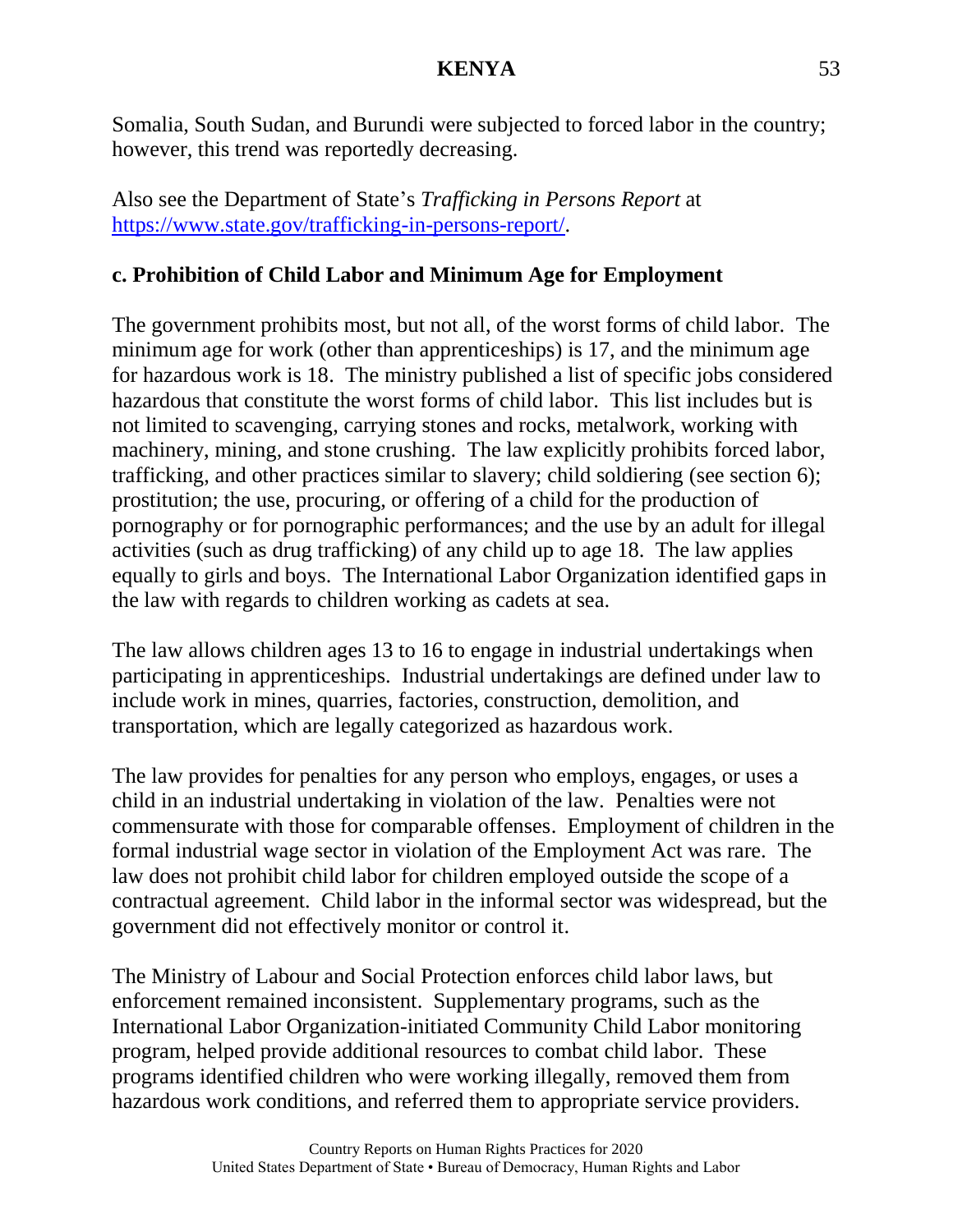The government also worked closely with the Central Organization of Trade Unions and the Federation of Kenyan Employers to eliminate child labor.

In support of child protection, the Ministry of Labour and Social Protection operated a national online database system. The Child Protection Information Management System collects, aggregates, and reports on child protection data that informs policy decisions and budgeting for orphans and vulnerable children. The web-based system allows for an aggregate format of data to be made available to all the child protection stakeholders. The government had six child protection centers, which remove child laborers from the workplace, rehabilitate them, and provide counseling and life-skills training.

The government continued to implement the National Safety Net Program for Results, a project that seeks to establish an effective national safety net program for poor and vulnerable households, and the Decent Work Country Program, a project designed to advance economic opportunities. Under these programs, the government pays households sheltering orphans or other vulnerable children to deter the children from dropping out of school and engaging in forced labor. For example, there were some cases reported in the western part of the country of girls dropping out of secondary school and engaging in sex work to afford basic supplies.

Many children worked on family plots or in family units on tea, coffee, sugar, sisal, tobacco, and rice plantations, as well as in the production of khat. Children worked in mining, including in artisanal gold mines, small quarries, and sand mines. Children also worked in the fishing industry. In urban areas businesses employed children in hawking, scavenging, carrying loads, fetching and selling water, selling food, and forced begging. Children often worked long hours as domestic servants in private homes for little or no pay, and there were reports of physical and sexual abuse of child domestic servants. Parents sometimes initiated forced or compulsory child labor, such as in agricultural labor and domestic service, but also including commercial sexual exploitation.

Most of the trafficking of children within the country appeared related to domestic labor, with migrant children trafficked from rural to urban areas.

Also, see the Department of Labor's *Findings on the Worst Forms of Child Labor* at [https://www.dol.gov/agencies/ilab/resources/reports/child-labor/findings,](https://www.dol.gov/agencies/ilab/resources/reports/child-labor/findings) and the Department of Labor's *List of Goods Produced by Child Labor or Forced Labor* at [https://www.dol.gov/agencies/ilab/reports/child-labor/list-of-goods.](https://www.dol.gov/agencies/ilab/reports/child-labor/list-of-goods)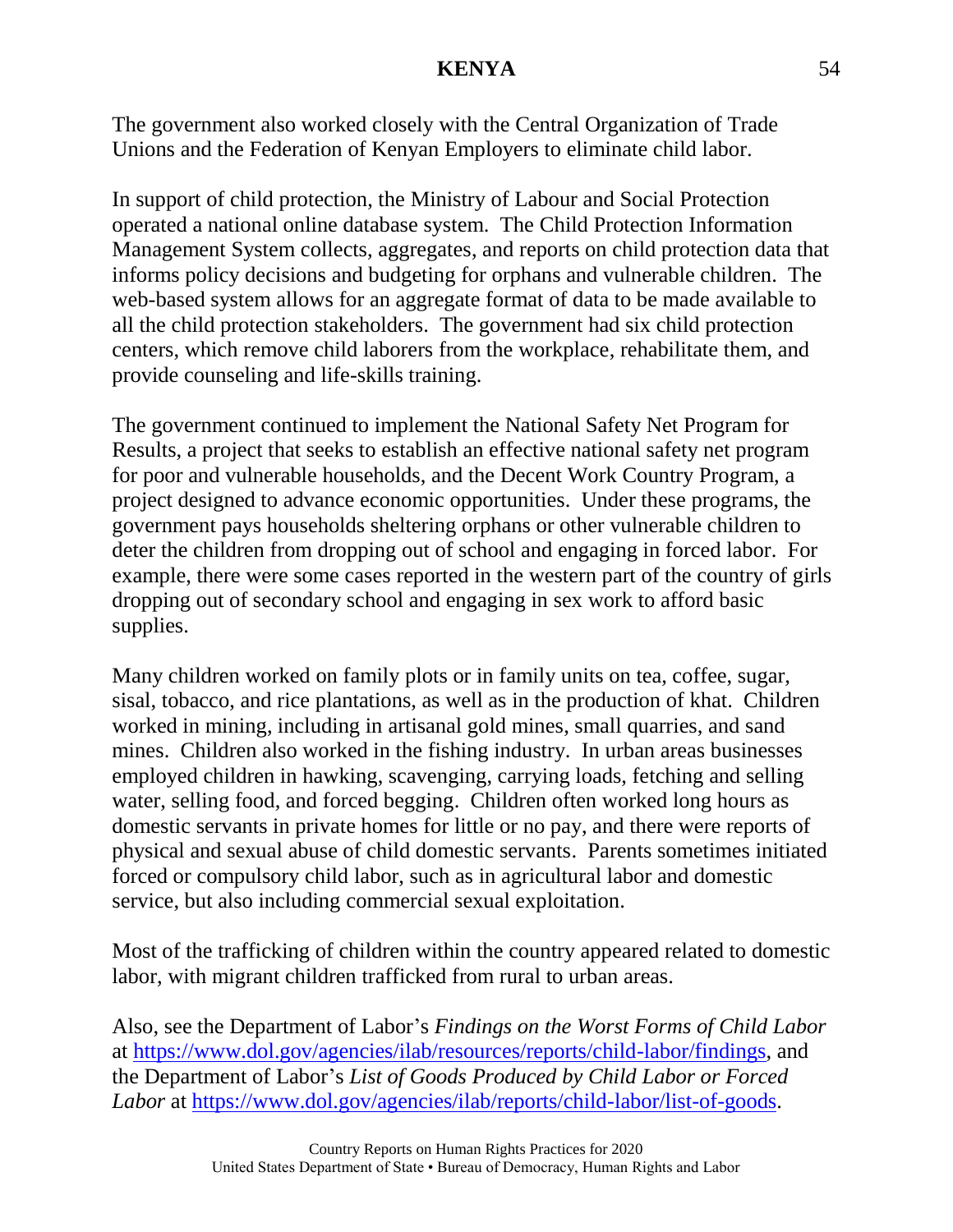## **d. Discrimination with Respect to Employment and Occupation**

The law prohibits discrimination based on race, sex, ethnicity, religion, and several other criteria, but it does not explicitly prohibit discrimination based on sexual orientation or gender identity. Several regulatory statutes explicitly prohibit discrimination against persons with disabilities; provide a legal framework for a requirement for the public and private sectors to reserve 5 percent of employment opportunities for persons with disabilities; provide tax relief and incentives for such persons and their organizations; and reserve 30 percent of public-procurement tenders for women, youth, and persons with disabilities.

The government did not effectively enforce the law. Penalties for discrimination were not commensurate with those for comparable offenses. Gender-based discrimination in employment and occupation occurred, although the law mandates nondiscrimination based on gender in hiring. The average monthly income of women was approximately two-thirds that of men. Women had difficulty working in nontraditional fields, received slower promotions, and were more likely to be dismissed. According to a World Bank report, both men and women experienced sexual harassment in job recruitment, but it was more frequently experienced by women. Women who tried to establish their own informal businesses were subjected to discrimination and harassment.

Many county governors appointed and employed disproportionate numbers of the dominant tribe in their county, bypassing minority groups. These problems were aggravated by the devolution of fiscal and administrative responsibility to county governments. Observers also noted patterns of preferential hiring during police recruitment exercises (see section 1.d.).

In both private business and in the public sector, members of nearly all ethnic groups commonly discriminated in favor of other members of the same group. A report detailing the ethnic composition of 417 senior civil service staff tabled at the Senate in September indicated that four tribes dominated high-level management positions in civil service. The dominant ethnic community had 29 percent of the 417 positions, while the second had 10 percent.

The law provides protection for persons with disabilities against employment discrimination, although many employers discriminated against persons with disabilities during hiring processes (see section 6, Persons with Disabilities). Due to societal discrimination, there were very limited employment opportunities for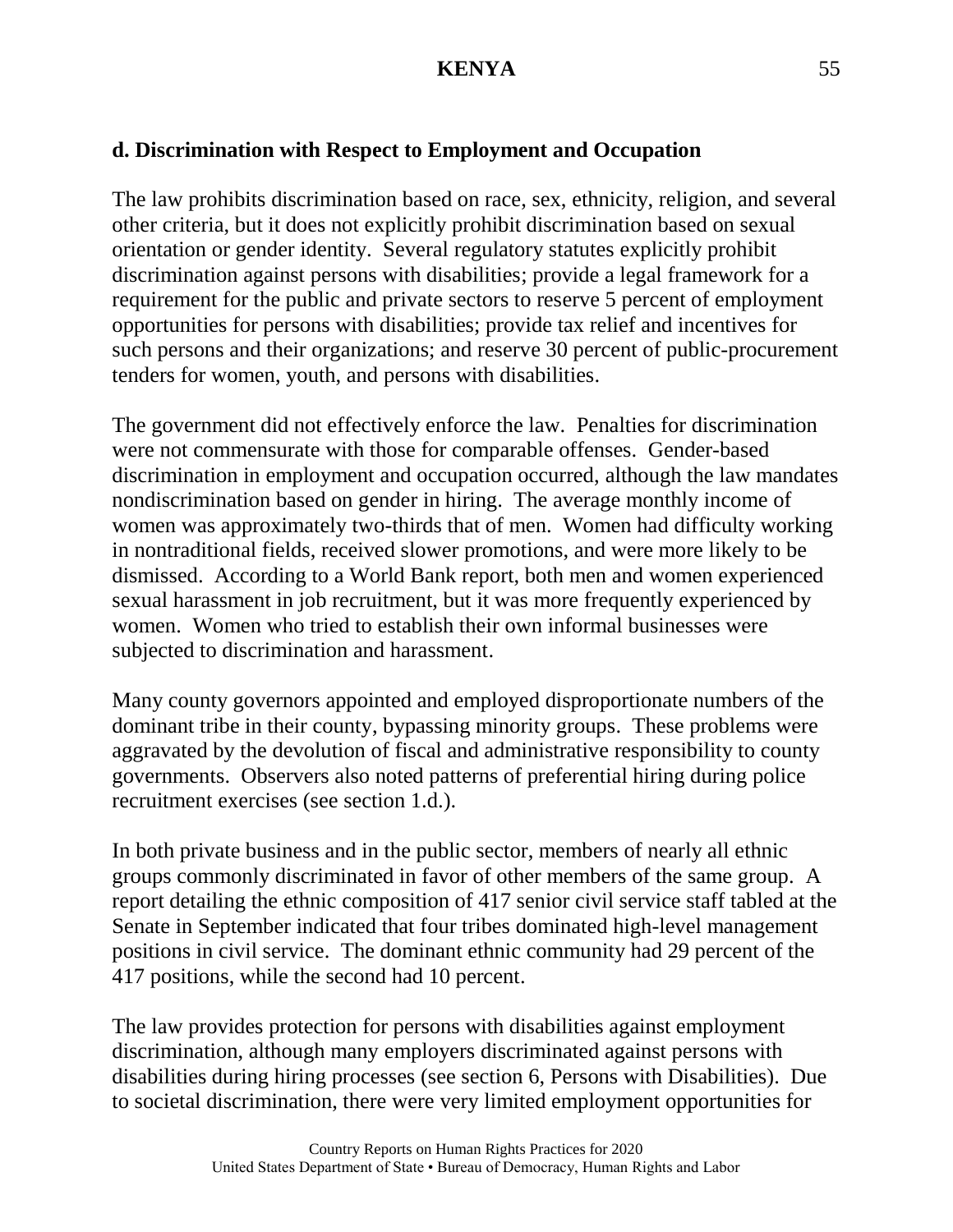persons with albinism. There are no legal employment protections for LGBTI persons, who remained vulnerable to discrimination in the workplace. Discrimination against migrant workers also occurred.

## **e. Acceptable Conditions of Work**

Regulation of wages is part of the Labor Institutions Act, and the government established basic minimum wages by occupation and location, setting minimum standards for monthly, daily, and hourly work in each category. The minimum wage for all occupations exceeded the World Bank poverty rate.

The law limits the normal workweek to 52 hours (60 hours for night workers); some categories of workers had lower limits. It specifically excludes agricultural workers from such limitations. It entitles an employee in the nonagricultural sector to one rest day per week and 21 days of combined annual and sick leave. The law also requires total hours worked (regular time plus overtime) in any two-week period not exceed 120 hours (144 hours for night workers) and provides premium pay for overtime.

The government did not effectively enforce the law. Penalties were not commensurate with those for comparable offenses. Authorities reported workweek and overtime violations. Workers in some enterprises, particularly in the export processing zones and those in road construction, claimed employers forced them to work extra hours without overtime pay to meet production targets. Hotel industry workers were usually paid the minimum statutory wage, but employees worked long hours without compensation. Additionally, employers often did not provide nighttime transport, leaving workers vulnerable to assault, robbery, and sexual harassment.

The law details environmental, health, and safety standards. The Ministry of Labour and Social Protection's Directorate of Occupational Health and Safety Services has the authority to inspect factories and work sites but employed an insufficient number of labor inspectors to conduct regular inspections. Fines generally were insufficient to deter violations.

The directorate's health and safety inspectors can issue notices against employers for practices or activities that involve a risk of serious personal injury. Employers may appeal such notices to the Factories Appeals Court, a body of four members, one of whom must be a High Court judge. The law stipulates factories employing 20 or more persons have an internal health and safety committee with